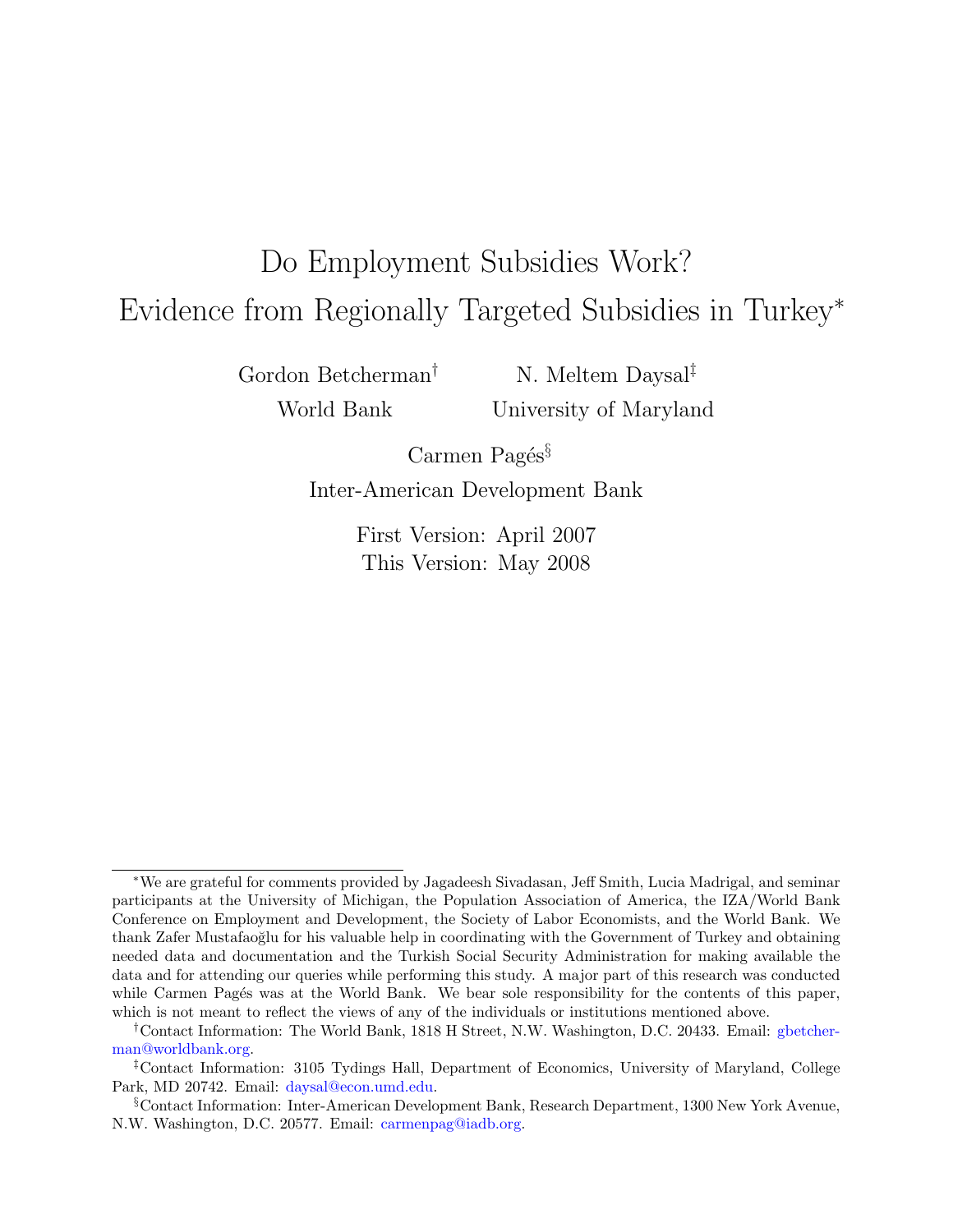#### Abstract

This paper studies the effects on registered employment, earnings, and number of registered establishments of two employment subsidy schemes in Turkey. We implement a difference-in-differences methodology to construct appropriate counterfactuals for the covered provinces. Our findings suggest that both subsidy programs did lead to significant net increases in registered jobs in eligible provinces (5%–13% for the first program and 11%–15% for the second). However, the cost of the actual job creation was high because of substantial deadweight losses, particularly for the first program (47% and 78%). Because of better design features, the second subsidy program had lower, though still significant, deadweight losses (23%–44%). Although constrained by data availability, the evidence suggests that the dominant effect of subsidies was to increase social security registration of firms and workers rather than boosting total employment and economic activity. This supports the hypothesis that in countries with weak enforcement institutions, high labor taxes on low-wage workers may lead to substantial incentives for firms and workers to operate informally.

Keywords: Employment subsidies, deadweight loss, formalization, social security contributions.

JEL Classifications: H32, J23, J32.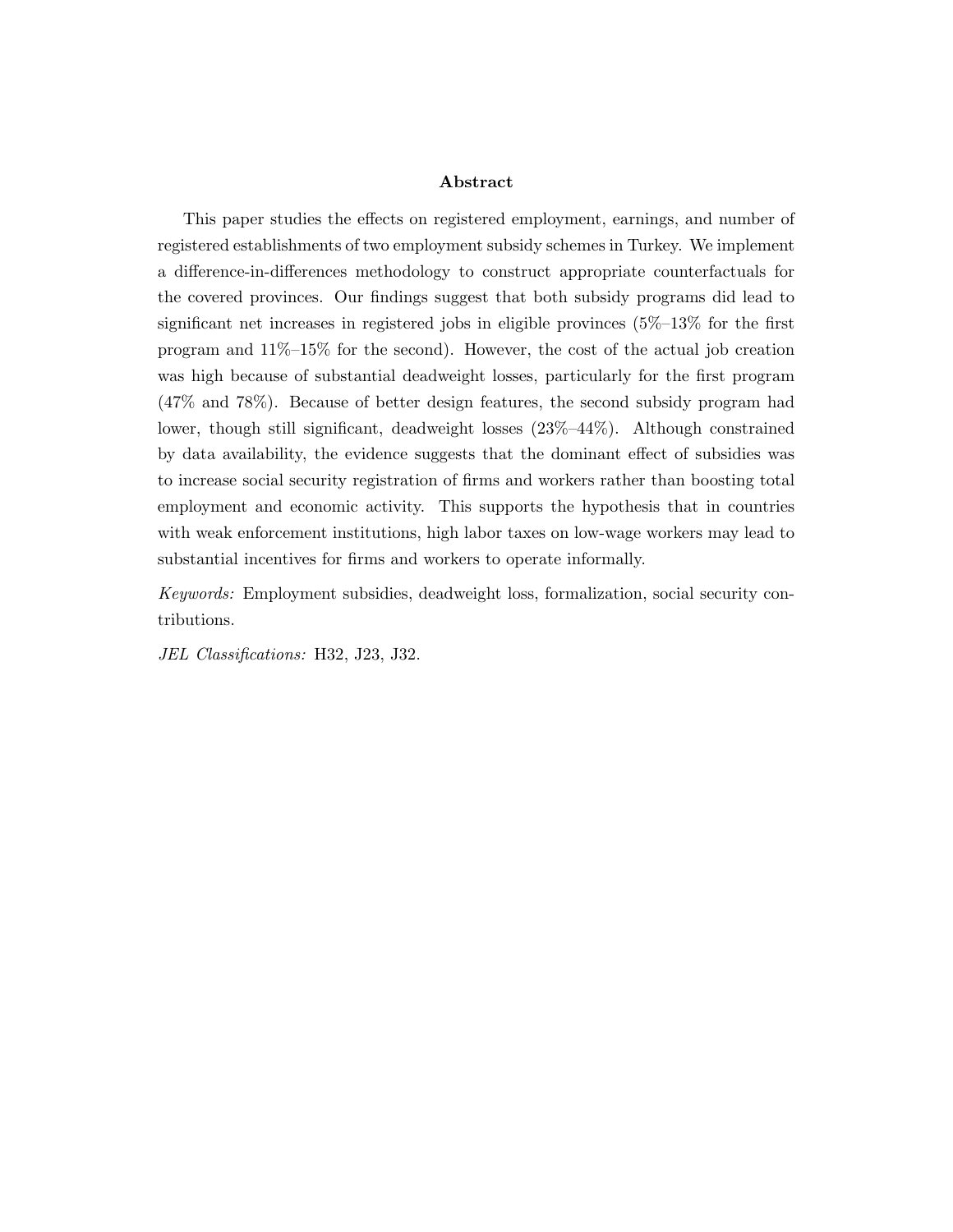## 1 Introduction

Persistently high unemployment rates have led many countries in Europe and elsewhere to implement employment subsidies with the objective of encouraging employment creation. On average, such programs amount to about one-quarter of total expenditures on active labor market policies in OECD member countries [\(OECD,](#page-29-0) [2003\)](#page-29-0). While policymakers tend to equate the number of beneficiaries to the net employment effect of such programs, estimating the actual impact is not so straightforward. Many beneficiaries may have found jobs independently of the subsidies. In addition, subsidies may cause some workers to lose their jobs, either due to changes in relative wages (substitution effects) or because subsidies reduce the market share of some firms relative to others (displacement effects). For all these reasons, the net employment effects of the subsidies may be far from the administrative number of beneficiaries. Estimating the true impact of such initiatives requires building counterfactuals of what would have been the employment outcome in the absence of the subsidies, a difficult task given the lack of random assignment programs. Despite the high interest in such measures, there are very few studies which rigorously measure the impact of wage subsidies. This is particularly the case for general tax cuts given the difficulties involved in finding appropriate control groups.

In this paper we examine the effects on registered employment, earnings and number of registered workers of two regionally targeted employment subsidies offered by the Government of Turkey to encourage investment and employment in low-income provinces. This paper makes a number of contributions to the literature. First, it makes use of the progressive coverage expansion of the programs to identify appropriate treatment and control groups to estimate their effects. The research examines the incentives given by Law 5084 (2004), which covered 37 provinces and those given by Law 5350 (2005), which expanded coverage to 13 additional provinces, and modified qualification rules and subsidy amounts relative to the first scheme. Both laws subsidized employers' social security contributions, employee personal income taxes, energy consumption and land. Since these programs affected some provinces but not others, we estimate their effects by means of a difference-in-differences methodology and explore the robustness of the results to a number of different specifications of models and control groups. In particular, in addition to considering as natural control groups, the groups of provinces which are not exposed to treatment, we construct alternative controls by selecting provinces which present similar pre-treatment trends. This regional ap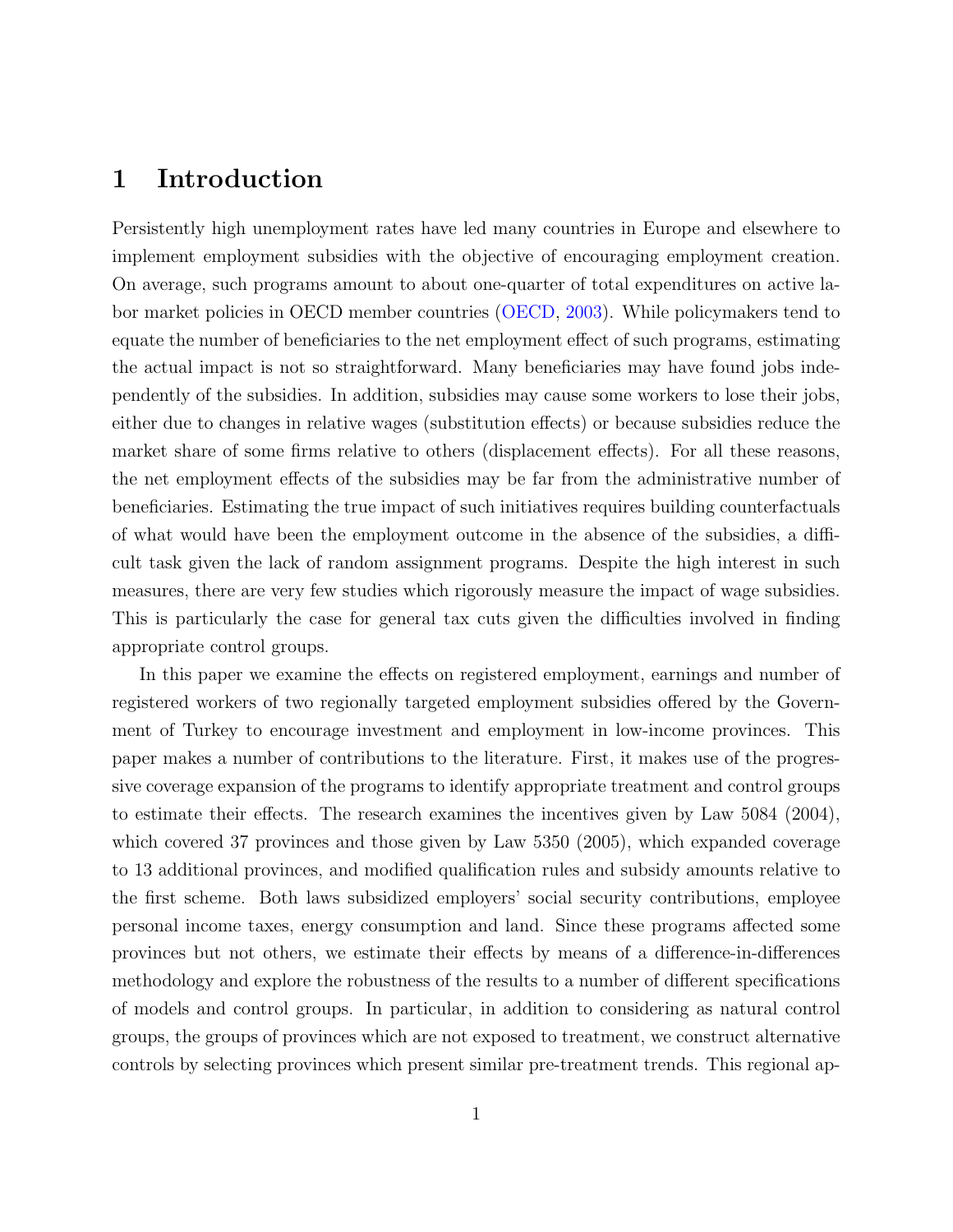proach has been used to study the effects of other labor market policies and institutions in the U.S. and elsewhere.<sup>[1](#page-3-0)</sup>

Second, this paper examines the effects of program design by focusing on the differential effects of two subsidy programs of similar nature but with different eligibility conditions and subsidy amounts.

Third, the paper examines the effects of these programs on a number of outcomes normally not considered in the literature. In addition to effect on wages, the paper distinguishes between employment effects at the intensive and extensive margin. This distinction is important, not only to assess the effects on firm creation and number of jobs per firm, but also because one way in which firms can circumvent eligibility conditions for marginal programs is by shifting existing workers to newly created firms. The paper also examines whether employment effects are due to the creation of new jobs or the conversion of unregistered employment to registered jobs.

The Turkish economy comprises an appropriate setting to study this question because of its high level of taxation on labor.<sup>[2](#page-3-1)</sup> In Turkey, combined employer-employee contributions to finance pensions and disability insurance, health insurance, unemployment benefits, and workers' compensation constitute [3](#page-3-2)6.5-42% of gross wages.<sup>3</sup> Income tax ranges from 15-35% of the gross wage.[4](#page-3-3) Comparisons of the tax wedge on labor income in Turkey with the EU-15 countries (pre-2005 members) and a selection of (new accession) EU-10 countries for workers at different earnings levels and with different family characteristics indicates that for families and singles with children, Turkey's taxes on labor are among the highest in the OECD. $5$  This is especially the case for low-wage workers with children where Turkey has the highest tax wedge of all of the OECD countries [\(World Bank,](#page-29-1) [2006\)](#page-29-1). Other important features of the Turkish economy are low job creation, low employment and participation rates and a high

<span id="page-3-1"></span><span id="page-3-0"></span><sup>&</sup>lt;sup>1</sup>See for example [Autor et al.](#page-28-0) [\(2006,](#page-28-0) [2007\)](#page-28-1) or [Besley and Burgess](#page-28-2) [\(2004\)](#page-28-2).

<sup>2</sup>Throughout the paper, "labor taxes" is used as a term to include both social security contributions (levied on employers and employees) as well as personal income taxes levied on employees.

<span id="page-3-3"></span><span id="page-3-2"></span><sup>3</sup>The range is due to contribution rates for work injury which vary by industry.

<sup>4</sup>Between 2000 and 2004, income tax rates ranged from 15-40%. In 2005, the top rate was cut to 35% and the number of brackets was reduced from six to five.

<span id="page-3-4"></span><sup>5</sup>The "tax wedge" is defined as income taxes and combined (employer-employee) social security contributions, minus cash benefits, as a percentage of total labor compensation. The calculations of the tax wedge are based on OECD estimates with additional calculations made by the World Bank to take into account Turkey's consumption tax credits which were not included by the OECD. Note that payroll taxes account for about 70% of Turkey's overall labor taxes.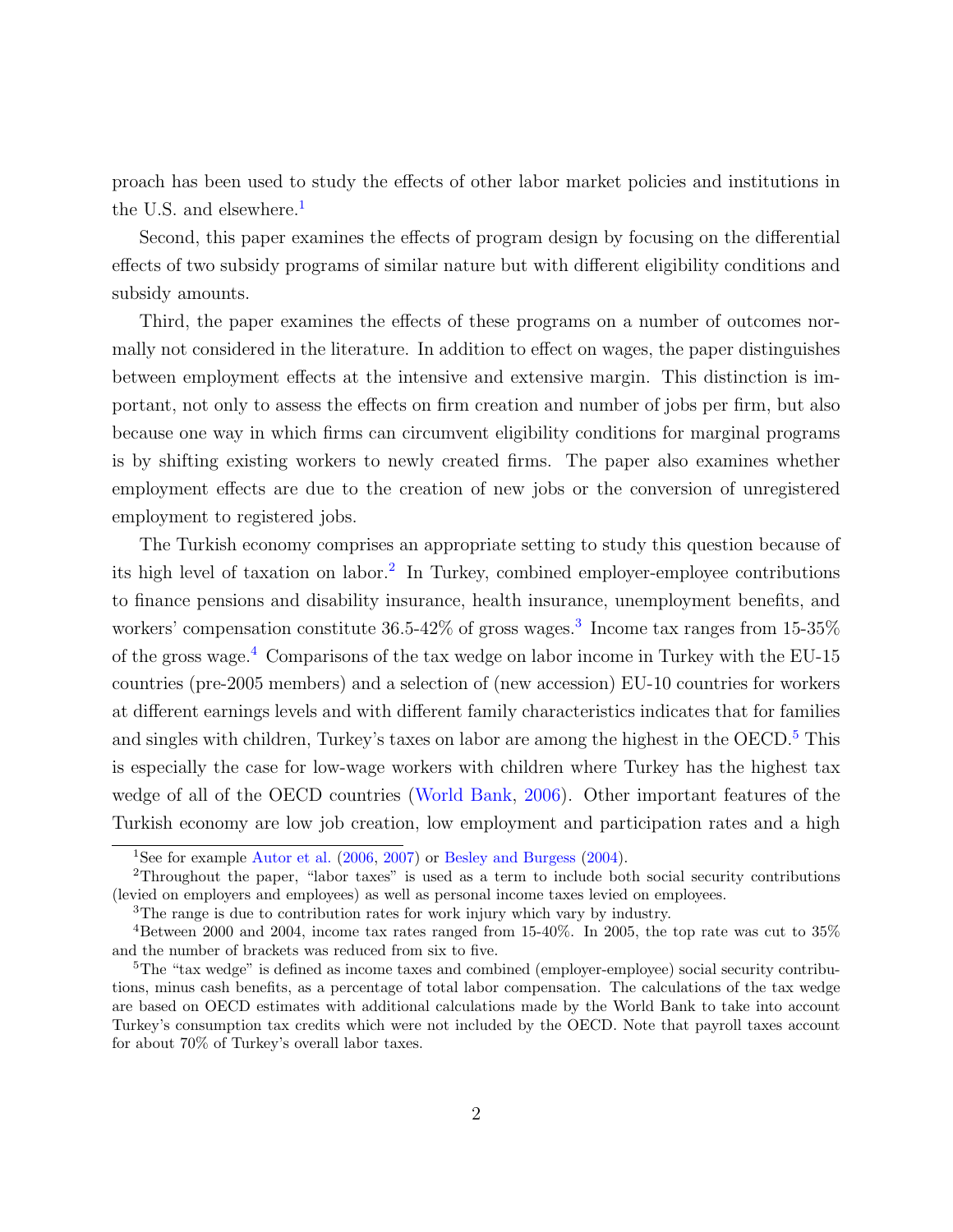share of workers in the informal economy (one in three workers in urban areas and three in four in rural areas are not registered with social security).

Our findings suggest that both subsidy programs did lead to significant net increases in registered jobs in eligible provinces. Depending on the model specification, estimated registered employment gains range from 5%-13% for the subsidy scheme under Law 5084 and from 11%-15% for Law 5350. However, the cost of the actual job creation was high, because of substantial deadweight losses. This was particularly true for the first program where we estimate that between 47% and 78% of the subsidized jobs would have been created without the program. Because of better design features, the program under Law 5350 had lower, though still significant, deadweight losses (23-44%) and, as a result, this appears to have been more cost-effective even though the subsidies themselves were higher than under Law 5084. Although data limitations constrain our capacity to test whether the dominant effect of the subsidies was to increase social security registration of firms and workers or to boost total employment and economic activity, the evidence we have suggests the former was more important. This supports the hypothesis that in countries with weak enforcement institutions, high labor taxes on low-wage workers may lead to substantial incentives for firms and workers to operate informally.

The rest of the paper is organized as follows. Section [2](#page-4-0) provides a brief review of the existing literature, while section [3](#page-7-0) describes the regional incentives. Section [4](#page-11-0) presents the data, our identification strategy, and the descriptive statistics. Main results are provided in sections [5](#page-17-0) and [6,](#page-22-0) and a simple cost-benefit analysis is conducted in section [7.](#page-24-0) Finally, section [8](#page-26-0) concludes.

## <span id="page-4-0"></span>2 Previous Literature

Employment subsidies aim to reduce the cost of labor to employers.<sup>[6](#page-4-1)</sup> They can be applied to all employment or only to new hires (marginal subsidies). They can also be general, in the sense of applying to all workers and establishments, or specific, if only certain types of workers (for example, low-wage, youth, long-term unemployed, women, or disabled workers) or certain sectors or geographic locations qualify. Subsidies can be implemented as direct

<span id="page-4-1"></span><sup>6</sup>We use the terms "employment subsidies" and "wage subsidies" interchangeably to refer to subsidies that reduce the cost of labor for employers.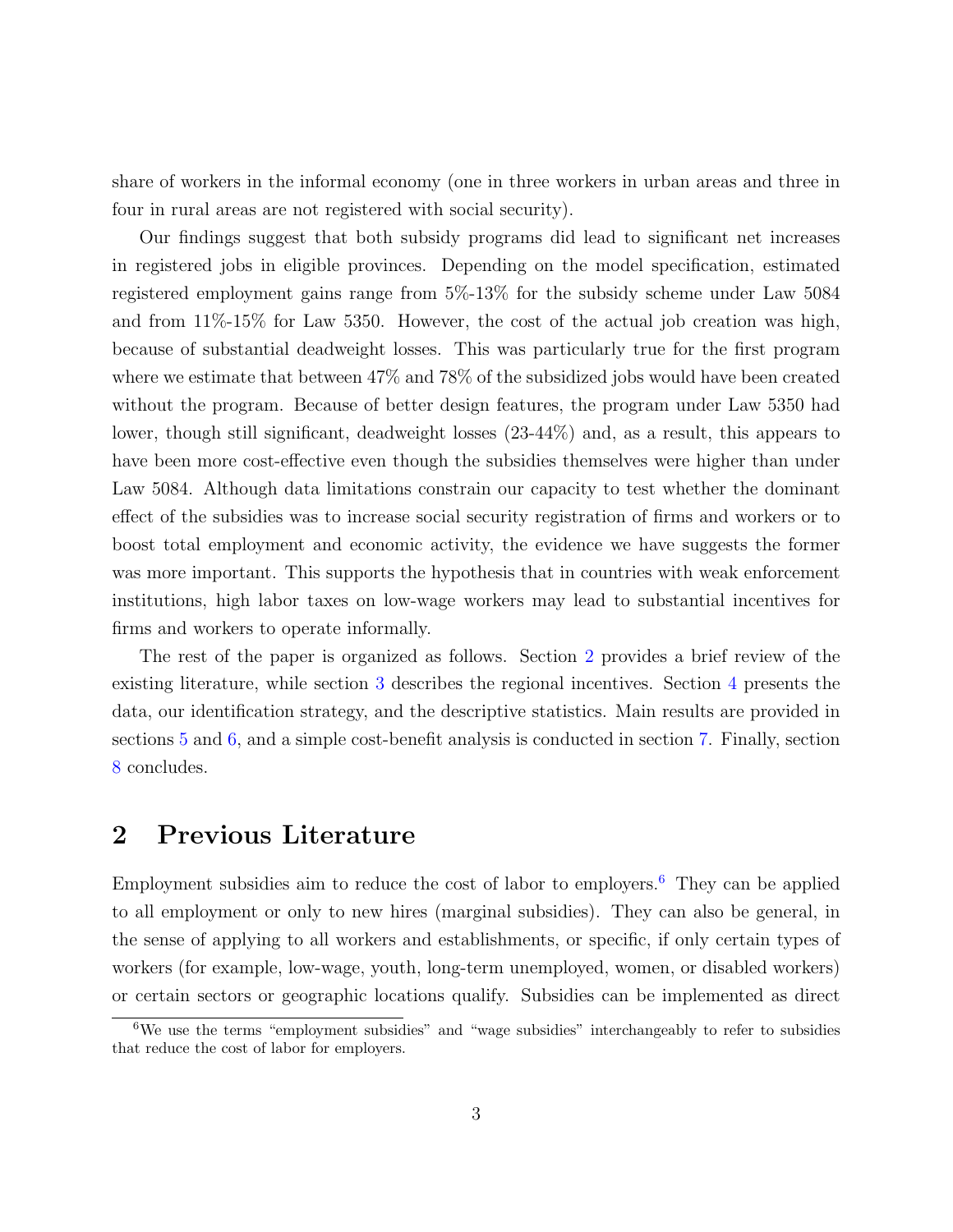wage refunds or, quite commonly, as credits on social security contributions and other labor taxes.

To determine the effects of employment subsidies, economists have resorted to two approaches. The first is to make inferences based on estimates of the elasticity of labor demand. The second is to directly estimate the employment effects of actual subsidy measures.

Regarding the first approach, labor demand elasticity estimates give a measure of the expected percentage change in employment given a percentage change in labor costs. However, this approach is confounded by the fact that, a priori, it is unclear whether the incidence of the subsidy falls on the employer or on the employee, which depends on the elasticity of the labor demand and labor supply. When the incidence is fully on the employer, subsidies will lead to lower total labor costs and increased labor demand. However, when the incidence is on the employee, the result will be higher take-home pay for workers and no effect on labor demand. In the intermediate case when the two parties share the burden of a tax, and assuming competitive labor markets, both employment and wages will increase. Other factors can also come into play. One is whether minimum wages are binding. In that case, excess supply of labor implies that firms can recruit more workers without having to increase wages.

The existing literature provides some guidance on the plausible range of labor demand elasticity estimates with most estimates clustering around the -0.30 to -0.50 range [\(Hamer](#page-28-3)[mesh,](#page-28-3) [1993\)](#page-28-3). Yet, as noted above, labor demand elasticities do not fully capture the employment effects of changes in subsidies (or labor taxes) because that depends also on the extent to which they are shifted on to employees (also commonly referred as "pass through"). Studies provide a wide range of estimates, which indicate that, in some cases, the pass through can be quite large. For example, research in Latin America suggests that anywhere from 20-70% of the employer's social security contributions are passed on to the worker [\(Heckman](#page-29-2) and Pagés, [2004\)](#page-29-2). However, at least one study for Chile finds full wage shift and no employment effects [\(Gruber,](#page-28-4) [1997\)](#page-28-4). For OECD countries, [Nickell](#page-29-3) [\(2003\)](#page-29-3) concludes that the most reasonable assessment based on the literature available is that labor taxes have a modest effect on employment and therefore tax credits should also exert small effects. He concludes that a 10-percentage point change in the tax wedge can be expected to affect employment by between 1-3%, " $\ldots$  a relatively small but by no means insignificant effect" (p. 8). It should be noted however that this conclusion refers to across-the-board tax credits. The evidence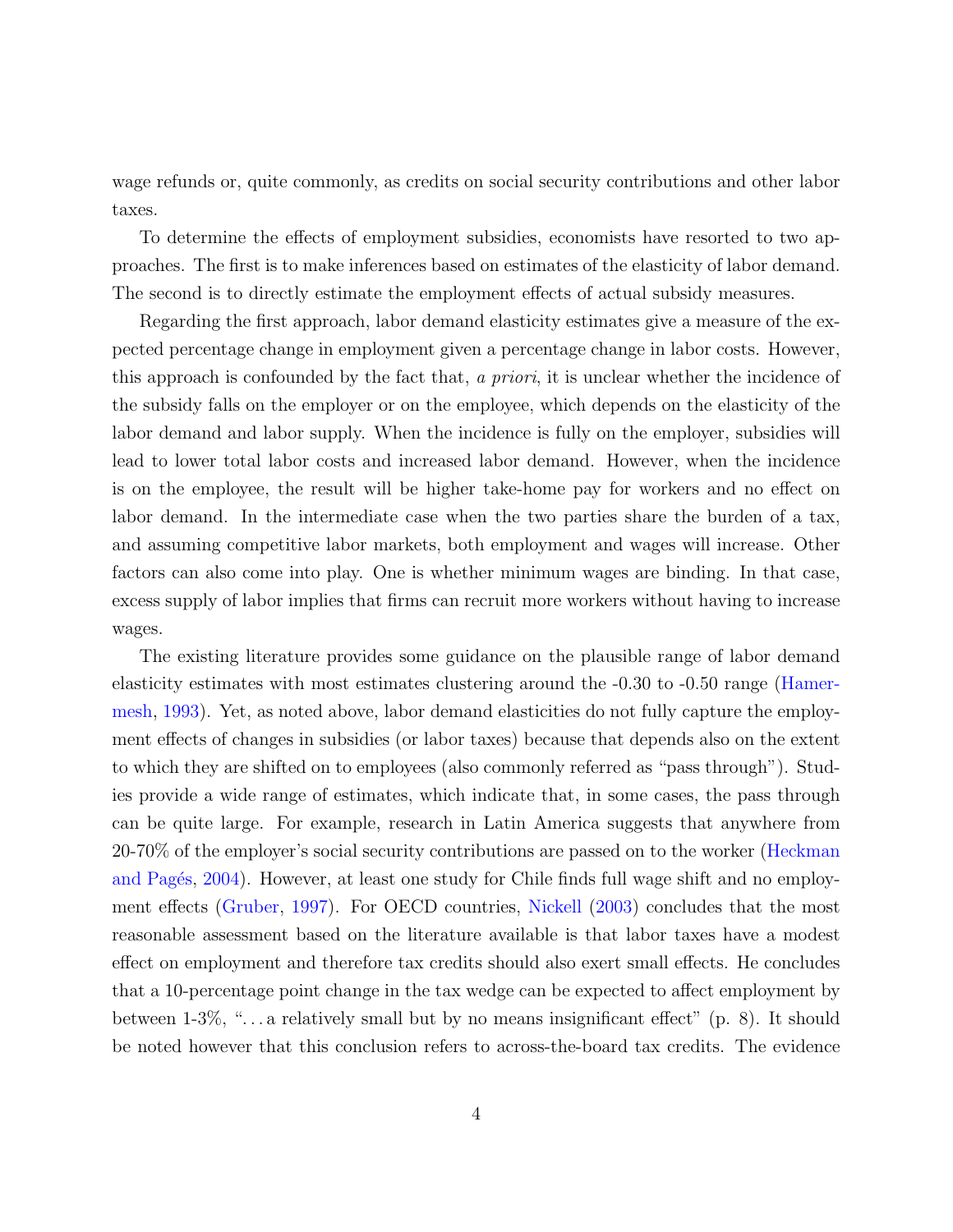suggests that the rate of pass-through declines around the minimum wage [\(Taymaz,](#page-29-4) [2006\)](#page-29-4). Therefore, tax credits might have larger effects for low-wage workers.

An arguably better approach to measuring the effects of employment subsidies is to evaluate the results of specific schemes. Most studies examine the effect of programs targeted to the unemployed or disadvantaged workers and in many cases, estimates of effects are based on surveys to employers. Among the few econometric studies, [Katz](#page-29-5) [\(1998\)](#page-29-5) evaluates the Targeted Jobs Tax Credit (TJTC) in the U.S., a program that offered wage subsidies of 50% of the first year, and 25% of the second year wages up to \$6,000, to employers of vulnerable and disadvantaged workers (economically disadvantaged youth, veterans, workers on public assistance, and disabled workers) and finds a net employment effect of 7.7%. [Gerfin et al.](#page-28-5) [\(2005\)](#page-28-5) examine the effectiveness of two different temporary employment subsidy schemes to get the unemployed back to work. They find such programs to be effective for longterm unemployed, although not for workers with short unemployment spells. On their part, [Galasso et al.](#page-28-6) [\(2001\)](#page-28-6) evaluate a random assignment wage subsidy scheme targeted to workers in temporary employment in Argentina (Proempleo), which subsidized 50 percent of the first 18 months of wages for workers employed in permanent, regular jobs and find that the program provided assistance to low-wage workers in finding regular wage employment, although effects were only statistically significant among women and youth.

On the other hand, [Girma et al.](#page-28-7) [\(2007\)](#page-28-7) examine the effects of government grants to firms in Ireland, comparing employment in treated and untreated firms. They also find positive effects on employment, particularly for domestic-owned firms.

Even fewer studies examine the effect of general measures such as cuts on employers social security taxes. Among those, [Bishop](#page-28-8) [\(1981\)](#page-28-8) employs time series methodologies to evaluate the employment effect of the New Jobs Tax Credit (NJTC), a U.S. countercyclical program that awarded a 50% tax credit to the first \$4,200 of wages per worker, provided that a firm increased employment by more than 2% relative to the previous year. Bishop estimates an economy-wide employment effect of the NJTC of 0.2-0.8%. A similar approach is used to estimate the effects of SPAK, a scheme introduced in 1996 in the Netherlands to permanently reduce taxes and social security contributions paid by employers for workers with wages around the minimum wage. All workers could benefit from this subsidy including those already at work. Mühlau and Salverda [\(2000\)](#page-29-6) found that the introduction of this measure did not raise employment growth, not even in sectors, such as retail, that are intensive in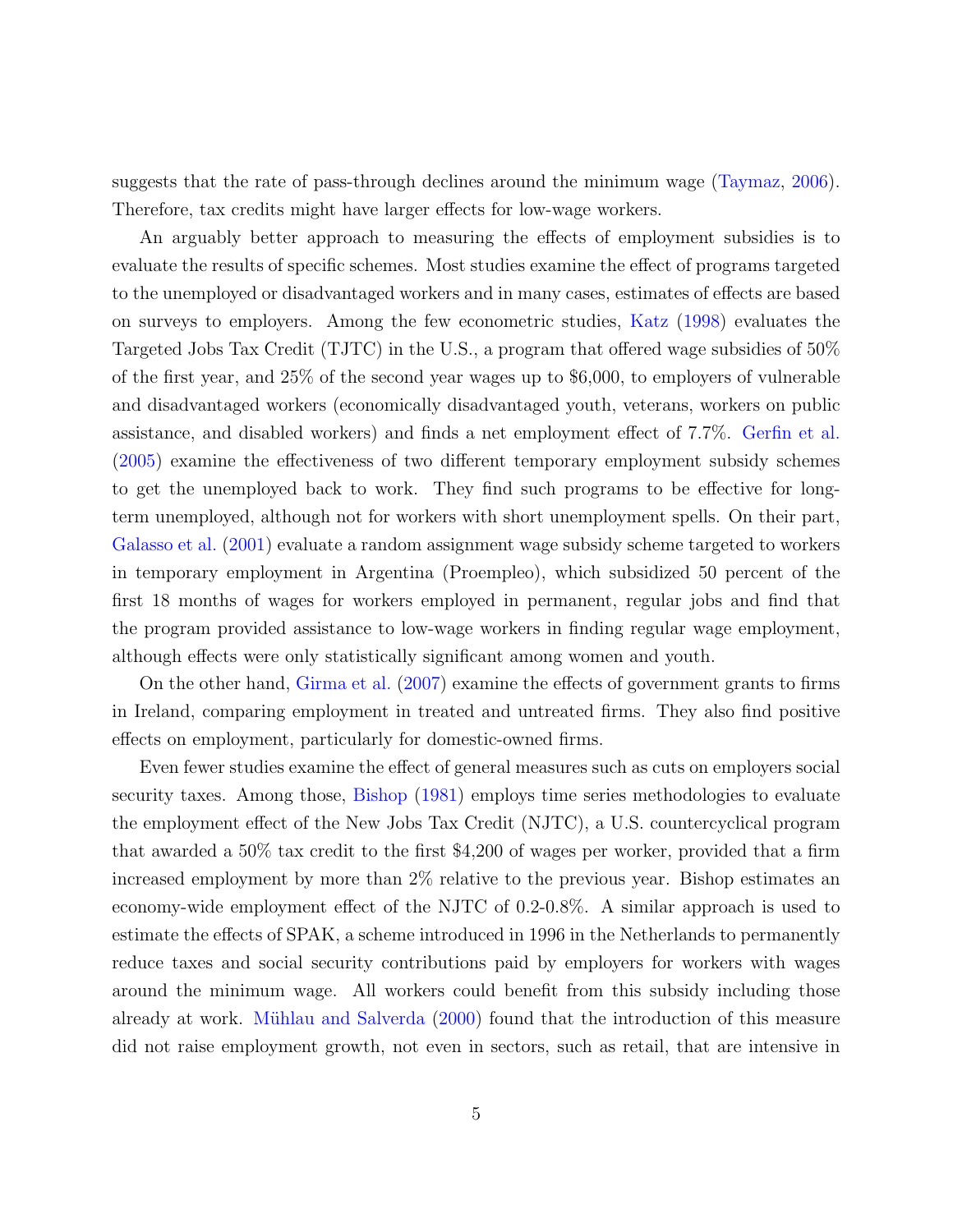the use of low-wage labor.

An important issue with this literature is that finding convincing conterfactuals of what would be the employment outcome in the absence of the program has proven to be difficult. Treated and not treated workers or firms may not be comparable. Matching on observables, a usual method to construct counterfactuals of treated individuals or firms, does not necessarily solve the selection issue. Finding convincing instruments is also difficult, as variables that predict participation tend to be correlated with program outcomes. Finding a counterfactual is particularly difficult when evaluating general tax cuts given the lack of suitable control groups.

Given the amount of resources devoted to these programs, and their popularity across developed and developing countries, finding appropriate ways to build counterfactuals and gathering better knowledge on their effects on a number of outcomes could greatly improve policy design. Another key issue for policy design and about which little is known is the deadweight loss of subsidies. Most estimates are obtained from interviews with employers rather than from quantitative estimates. Even though employers may not have the right incentives to report the actual numbers they would have employed in the absence of subsidies, such estimates still suggest large deadweight losses. These are associated with the impossibility of targeting subsidies to workers who would not have been hired without the subsidy. Estimates of deadweight loss range from around 53-70% for marginal subsidization under targeted programs and up to 93% for non-targeted, non-marginal general measures [\(Marx,](#page-29-7) [2005\)](#page-29-7).

In the next sections we attempt to fill some of these gaps by estimating the employment, wage, and firm-creation effects, as well as the deadweight losses, of two marginal subsidization schemes targeted to low-wage workers in low-income provinces in Turkey. We believe the sequential, geographically targeted roll out of the programs provides ideal characteristics to estimate their impact.

## <span id="page-7-0"></span>3 Regional Subsidies in Turkey

We analyze the effects of a series of regional incentive schemes legislated through Law 4325 (1998), Law 5084 (2004), and Law 5350 (2005), aimed at increasing investments and employment opportunities in low-income provinces. Initially, 22 provinces were covered under Law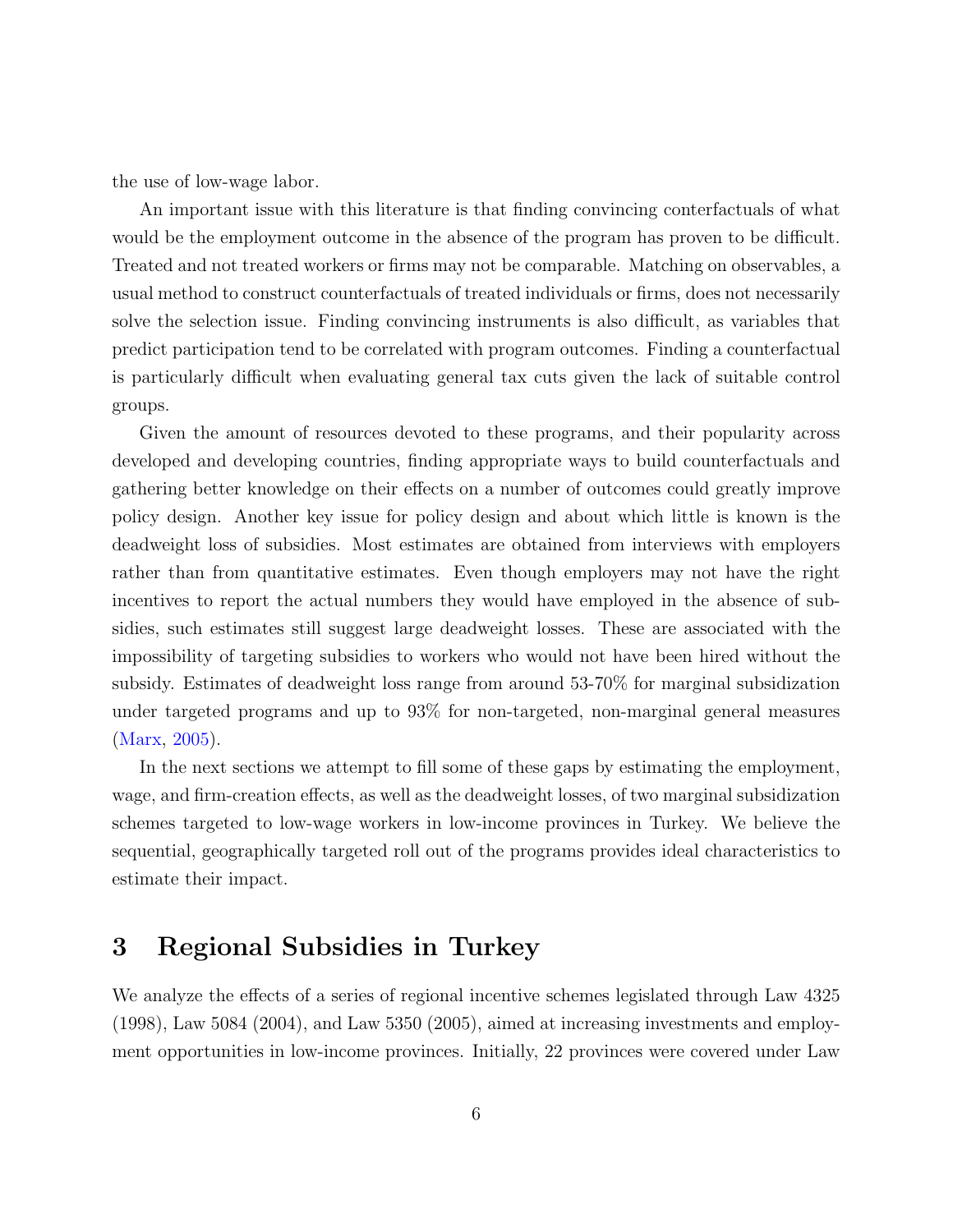4325. Law 5084 expanded coverage to an additional 15 provinces, while Law 5350 further increased coverage to 13 additional provinces. Given that our data do not cover the period before Law 4325 was enacted, we focus our attention on the subsidies offered under Laws 5084 and 5350. While such laws differed in terms of actual requirements and subsidy amounts, they included four subsidy components: (i) reductions in employers' social security contributions; (ii) credits on income taxes on wages; (iii) subsidies on electricity consumption; and (iv) land subsidies. Firms in an eligible province could receive subsidies provided they had monthly social security premium documents, electricity consumption records, and documentation showing income and corporation tax liabilities. No additional written application was required, which implied low transaction costs.

Law 5084 became effective in January 2004 and the duration of the scheme was set to be five years. It covered all provinces with per capita GDP of \$1,500 or less (in 2001) and provinces designated as priority development regions. All provinces (but one) covered under Law 4325 qualified for this program,<sup>[7](#page-8-0)</sup> and any firm that received subsidies under Law  $4325$ could choose to continue to receive subsidies under the first law even after the enactment of the second. In addition, 15 additional provinces not covered under Law 4325 qualified for benefits under Law 5084.

Under Law 5084, firms could obtain: (i) a subsidy on the social security contributions due at the minimum contribution base<sup>[8](#page-8-1)</sup> and (ii) an income tax subsidy for the amount due at the minimum wage. Only new registered employment was subsidized. For establishments created on and after October 2003, subsidies were calculated based on all registered employees while for establishments that started operations before that date, subsidies were calculated based on the number of workers over and above those registered with social security on the reference date (August 2003). Establishments located within industrial zones were fully subsidized for their calculated social security contributions and income taxes, whereas establishments outside industrial zones received compensation for only 80% of such amounts.

In addition, newly created firms employing at least 10 registered workers could also

<span id="page-8-1"></span><span id="page-8-0"></span><sup>7</sup>Tunceli was covered under Law 4325 and Law 5350, but was not covered under Law 5084.

<sup>&</sup>lt;sup>8</sup>Before July 2004 the minimum contribution base was above the minimum wage. During this period, employers who hired workers at a wage below the contribution base were required to pay, in addition to the regular employer contribution, the employee contribution for the difference between the minimum base and the minimum wage. As of July 2004, the minimum wage was raised to match the minimum contribution base. Changes in the minimum contribution base relative to the minimum wage lead to substantial changes in the cost of hiring low-wage workers, which in turn affected the demand for labor [\(Papps,](#page-29-8) [2007\)](#page-29-8).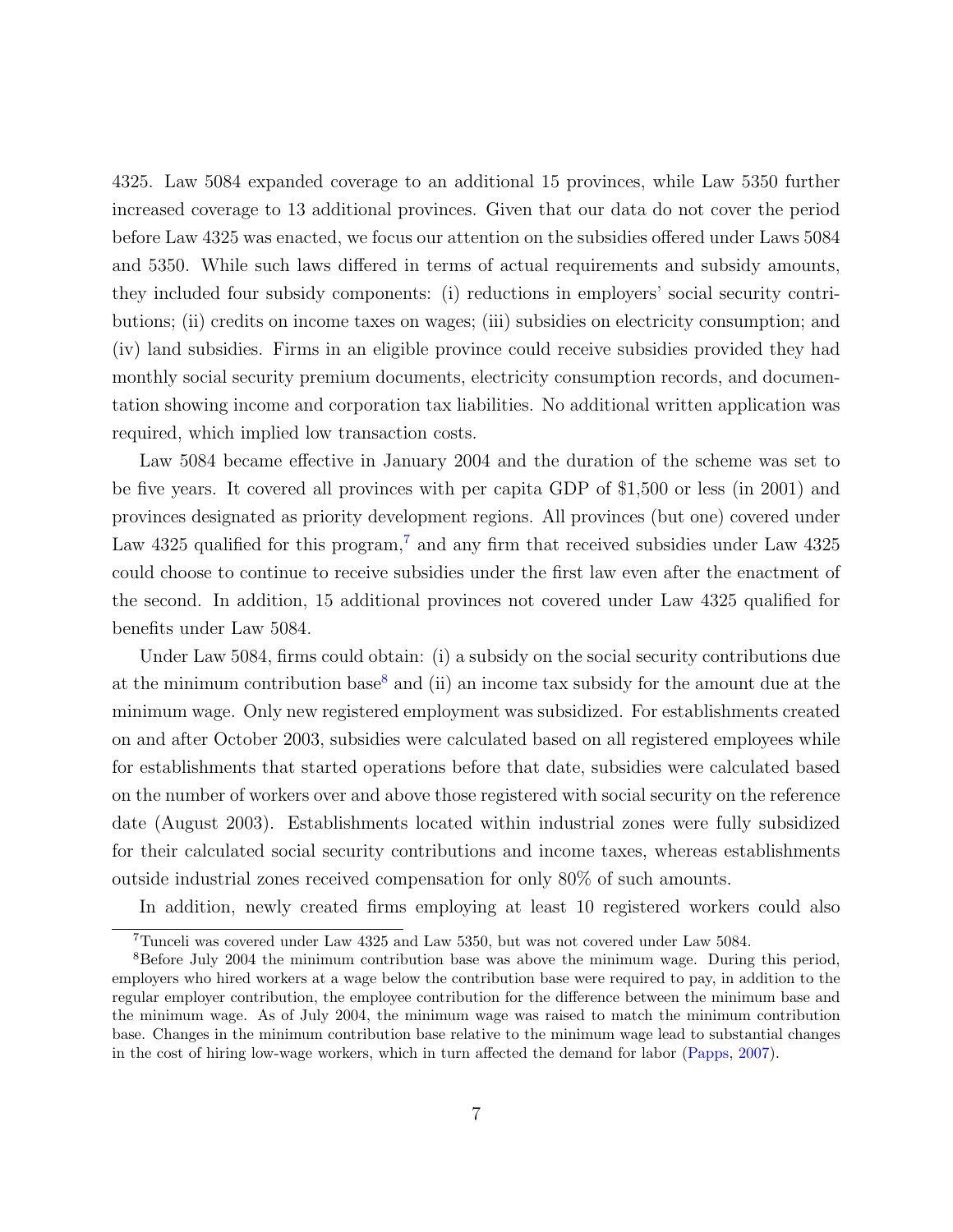claim an energy subsidy equal to 20% of their energy costs, plus 0.5% of that amount for each additional new worker. Existing firms, on the other hand, could get the subsidy if their registered employment increased by at least 20% since the reference date and their current employment was at least 10 workers. The subsidy was capped at 40% or 50% (in industrial zones) of total energy costs. Finally, free land was also available in some cases for firms that would employ no less than 10 workers for at least 5 years.

Law 5350 came into effect in May 2005 and modified a number of provisions in Law 5084. It extended coverage to 13 additional provinces with low socio-economic development according to an index elaborated by the Turkish State Planning Organization (SPO). Again, any firm that received subsidies under the previous law (5084) could choose to continue to receive subsidies under that law even after the enactment of Law 5350. To qualify under the new law, newly-created firms were now required to have at least 30 registered employees, while existing firms had to increase employment by at least 20% from the new reference date (January 2005), and have at least 30 employees. For existing establishments, the number of workers for which firms could claim either tax or social security subsidies could not exceed the total number of initially employed workers (at the new reference date). Law 5350 also imposed a minimum threshold size of 30 employees for new and incumbent firms to claim energy subsidies. In addition, the latter had to demonstrate an employment increase of at least 20% in order to file for benefits. However, Law 5350 increased the amount of the subsidy for each eligible worker from one time the tax and social security payable at the minimum wage (or base) to 3 times that amount.<sup>[9](#page-9-0)</sup> This implied that, for every eligible worker, the law subsidized the taxes and social security contributions of two already-employed workers. As in Law 5084, establishments located within industrial zones were fully subsidized for their calculated social security contributions and income taxes, whereas establishments outside industrial zones received compensation for 80% of such amounts.

Given the complexities of the legal framework it may be useful to provide a couple of examples (a general comparison of the laws is also provided in table [1\)](#page--1-0). Consider, for example, a firm with 10 registered employees that increases registered employment by 20% from the reference date. Under Law 5084, this firm would obtain a subsidy for 2 workers

<span id="page-9-0"></span><sup>9</sup>Two additional constraints are that (i) the total value of the tax subsidy cannot exceed the amount calculated multiplying the income tax payable at the minimum wage on the number of workers and (ii) the social security subsidy cannot exceed the value that results from multiplying the social security contribution payable at the minimum base by the number of workers.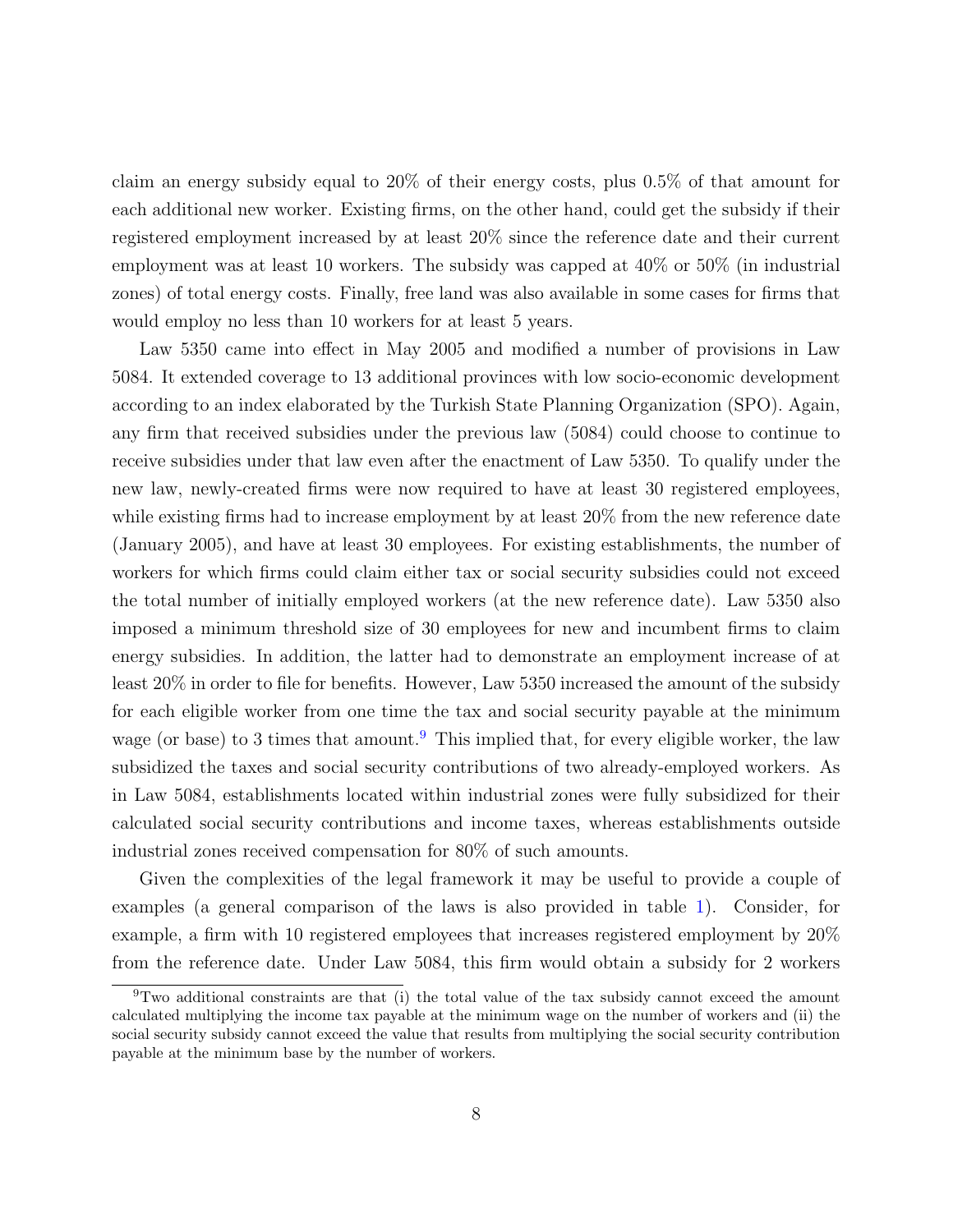during all periods in which employment was above employment at the reference date. Under Law 5350, this firm could not obtain any subsidy since 12 employees is below the minimum threshold of 30. Law 5350 favors larger firms, relative to Law 5084.

Let us now assume the case of a firm that starts with 10 registered employees and increases its employment to 30. In this case, under Law 5084 the firm would obtain a subsidy for 20 employees. Under Law 5350, the calculation is more complicated. Although the incremental employment is 20, the number of subsidized workers cannot exceed initial employment (i.e., 10). Since the total subsidy under Law 5350 is three times the incremental employment, but only 10 new workers can be counted, the total subsidy is for 30 workers. Therefore, while fewer workers would be eligible, the total amount paid in subsidies increases in Law 5350 relative to Law 5084 under this example.

One problem with marginal subsidization is that it creates incentives for firms to manipulate employment. Thus, when subsidies are given only to new hires, firms have incentives to outsource labor to other firms which, in turn, can claim that employment as marginal.<sup>[10](#page-10-0)</sup> Laws 5084 and 5350 explicitly prohibit such tactics, however enforcement is always problematic. Law 5350 may reduce these incentives since imposing a minimum of 30 employees reduces the incentives to outsource existing labor in small independent units in charge of activities such as cleaning, cafeterias, cashiers, etc., although such incentives may still exist for large firms. Figure [1](#page-30-0) shows that if labor demand is above  $L_{min} = 30$  and  $L_{max} > L_2$ , where  $L_{max}$  is equal to twice the initial employment  $(2L_0)$ , employment increases by much more (from  $L_0$  to  $L_2$ ) under Law 5350 than under 5084 (from  $L_0$  to  $L_1$ ).

Given the discussion in this section and the section above, it is predicted that if: (i) the subsidy schemes had a sufficient take-up rate; (ii) the demand for labor in Turkey is sufficiently elastic (i.e., it is downward sloping); and (iii) subsidies were not fully transferred to workers in the form of higher wages, then employment and gross wages would increase in a magnitude given by the elasticity of the labor demand and supply. In addition, it is also expected that Law 5350 would yield larger employment effects concentrated in the intensive, rather than the extensive, margin (i.e., primarily through expansion of existing firms rather than creation of new ones). In the next sections we describe our data and empirical methodology and assess whether our results confirm these priors.

<span id="page-10-0"></span><sup>10</sup>Marginal incentives can also motivate firms to lower the reference employment in order to be able to claim higher marginal subsidies. Under the two laws discussed, such incentives were limited by setting the reference employment sufficiently far prior to the enactment of the laws.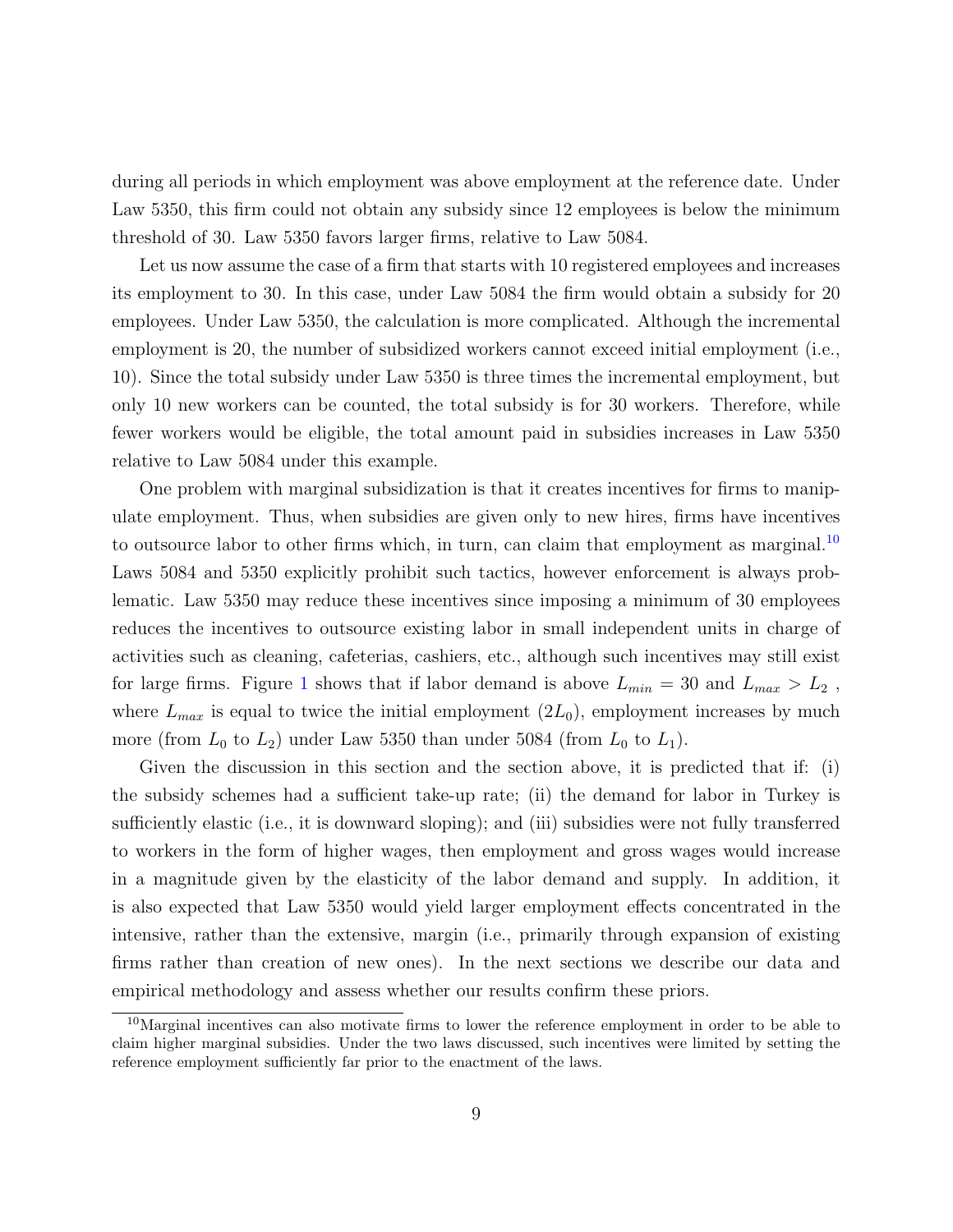## <span id="page-11-0"></span>4 Data and Specification

#### 4.1 Data

The data used in this study come from three sources. The main source, provided by the Social Security Administration of Turkey (henceforth SSK), is a monthly panel of provincelevel data.[11](#page-11-1) It includes information on the number of registered workplaces, registered employees, total taxable earnings that are subject to contributions, and SSK premiums. We compute real average taxable earnings, dividing the total taxable earnings by the number of registered employees and correcting for inflation<sup>[12](#page-11-2)</sup>. While the data are available for the period January 1998 to December 2005, we restrict our analysis to 3,555 monthly observations on 79 provinces covering the period April 2002 to December 2005. This choice was motivated by a number of data problems and inconsistencies in the earlier part of the sample.<sup>[13](#page-11-3)</sup>

Data on the cost of energy subsidies, available for the period January 2004 to December 2005, was provided by the Turkish Treasury and it gives information on the number of subsidized workplaces, subsidized employment, and the cost of the energy incentives per month and province.

Finally, since data on provincial GDP is not available for the period of study, we use information on electricity consumption per province and year for period 2003-2005 in order to approximate the real level of economic activity in a province at a given point in time. This is done to assess whether employment increases in subsidized provinces are likely to be new jobs or the conversion of unregistered employment to registered jobs. This annual data set, available for 1995 to 2004, is provided by the Turkish Statistical Institute and includes information on the total electricity consumption of each province.

Table [2](#page--1-1) provides the summary statistics for the main variables used in this study. In this table, the unit is an individual province in an individual month.

<span id="page-11-1"></span> $11$ The SSK data are actually provided on a sub-provincial basis (i.e., SSK reporting unit). The subprovincial data were aggregated up to a provincial basis for each month.

<span id="page-11-2"></span> $12$ In the rest of the paper we use "real average taxable earnings" and "real wages" interchangeably. It should be kept in mind that whenever we say real wages, we actually refer to real average taxable earnings.

<span id="page-11-3"></span><sup>&</sup>lt;sup>13</sup>Two provinces (Kocaeli and Mus) were excluded because of unreliable data due to inconsistent administrative reporting.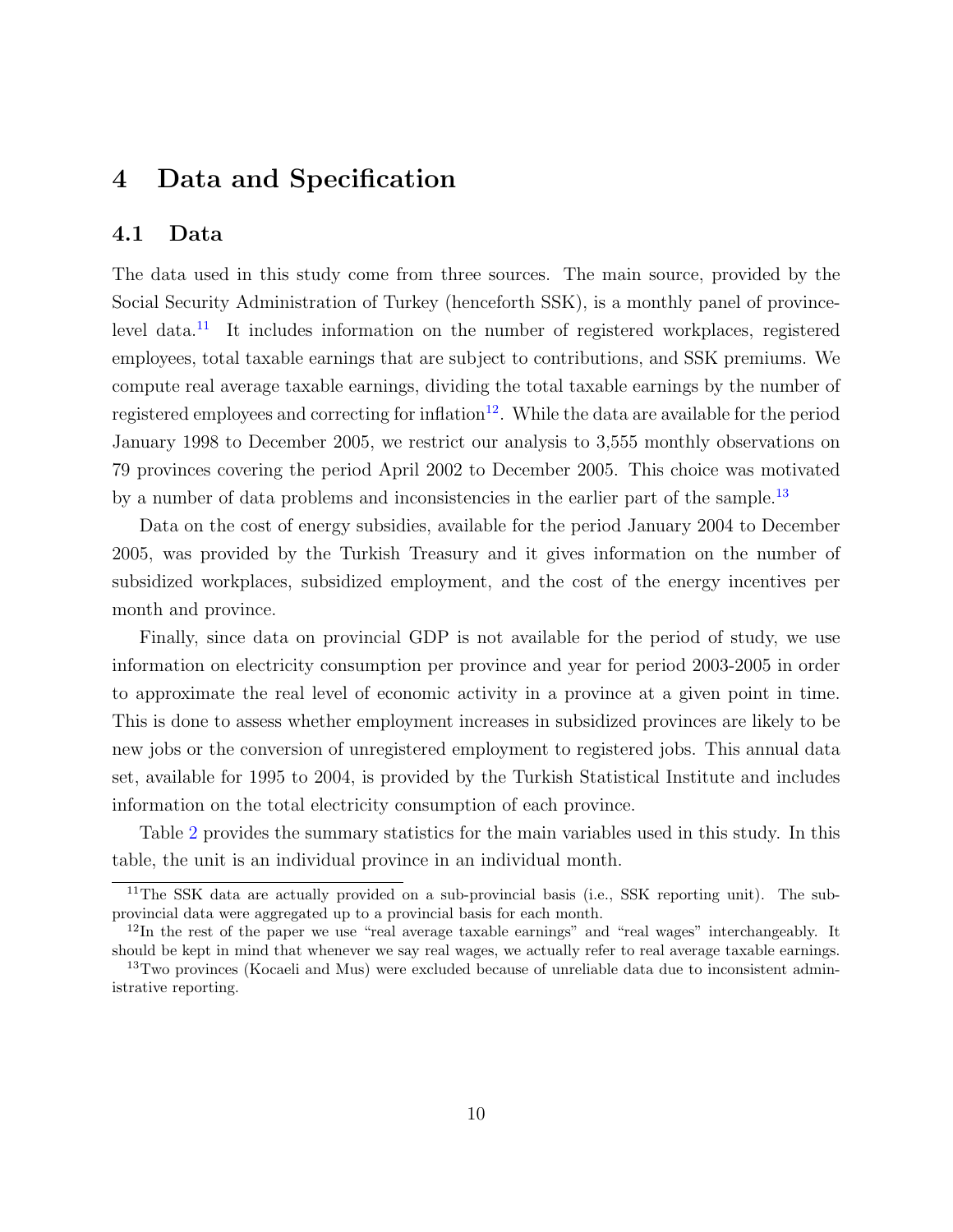#### 4.2 Methodology

We use a "difference-in-differences" approach to estimate the effects of the subsidies under Laws 5084 and 5350. To do so, we compare the change in performance between the period pre- and post-introduction of subsidies in the provinces that benefit from them ("treated provinces") with the change in performance in the provinces that are not covered ("control provinces"). Since the data span different subsidy regimes, covering different sets of provinces, we choose different "control" and "treatment" groups, depending on the regime being analyzed.

To clarify our characterization of control and treatment groups, we define the following groups of provinces:  $D_{-}4325$ , which contains the 22 provinces that were subsidized under Law 4325; D<sub>-5084</sub>, which includes the 15 provinces that were subsidized under Law 5084 but not covered by Law 4325; and, finally,  $D_{-}5350$ , which contains the 13 provinces that were subsidized by Law 5350 but not covered by Law 5084. In that way, each group only includes the eligible provinces added under each consecutive law. We also define the group  $D_{\text{.}never}$ , which contains the provinces that were not subsidized under any law. The list of provinces covered under each law is graphically depicted in Figure [2.](#page-30-1) Similarly, it is also useful to define three separate time periods:  $Period_0$ , which covers the period before January 2004; Period<sub>-1</sub> which covers the period between January 2004 to April 2005, when Law 5084 was in effect, and when both  $D_{-}4325$  and  $D_{-}5084$  provinces received subsidies under Law 5084; and  $Period 2$ , which covers the period between May 2005 to December 2005 in which provinces D<sub>-4325</sub>, D<sub>-5084</sub> and D<sub>-5350</sub> were eligible to receive subsidies under Law 5350.

There are two "natural" control groups that can be used to estimate the effect of Law 5084 on D 5084 provinces. The first one is given by D 5350. These are provinces that are very similar in terms of income, geographical location, and density of population to the provinces in the D 5084 group but fell above the minimum income per capita threshold to qualify for subsidies under Law 5084 (see Table [3](#page--1-2) and Figure [2\)](#page-30-1). The second natural control group is the  $D$ -never provinces, which did not receive subsidies under any subsidy scheme. Both have their advantages and disadvantages. On the one hand,  $D_{-}5350$  provinces are similar in terms of income and other characteristics to provinces D 5084 and therefore may offer a better counterfactual of the evolution in a number of economic variables had the subsidies not taken place. On the other hand, it may be argued that economic incentives may create stronger substitution effects between similar and geographically close provinces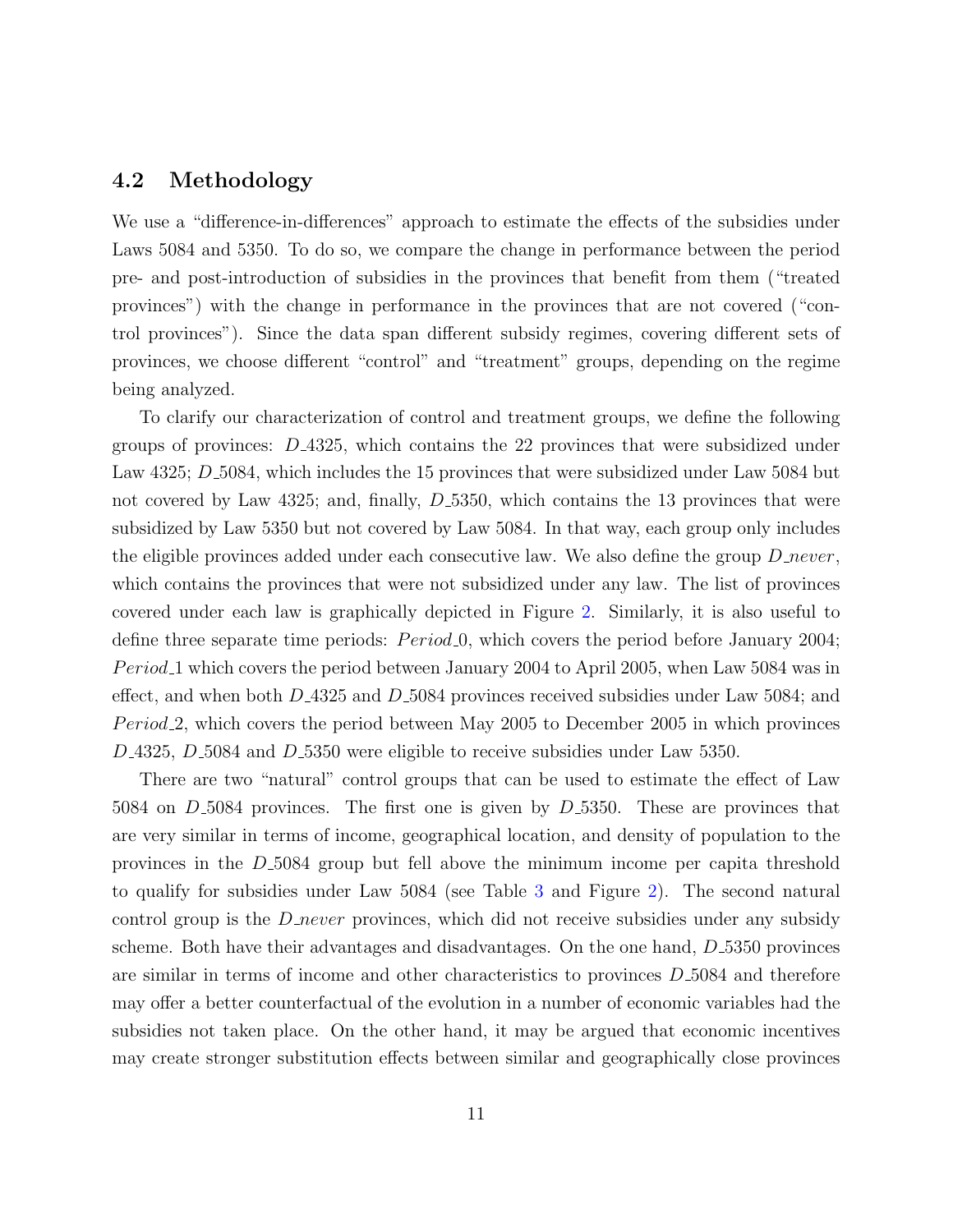than between provinces that differ substantially in income and other attributes. From that point of view, the D never group may give a better idea of the effects of the subsidies net of substitution effects.

Similarly, *D\_never* provinces constitute a natural control group when estimating the effect of Law 5350 on  $D_{-}$ 5350 provinces. The fact that we can only observe the first 8 months of subsidies under Law 5350 means that our results for that scheme are based on less evidence than is the case for Law 5084.

Using provinces that do not receive the treatment as a control group for those that receive the treatment is intuitive and quite common in practice. However, a major pitfall of such a strategy is that the identifying assumption of difference-in-differences models (that the comparison group provides the counterfactual of what would have happened in the treated group) is not guaranteed to hold since control and treated provinces can have different pre-treatment evolutions in outcomes. In order to overcome this problem, we construct "alternative" control groups for  $D_{-}5084$  and  $D_{-}5350$  provinces. These alternative control groups consist of untreated provinces that had the same pre-treatment trend in outcomes as treated provinces.<sup>[14](#page-13-0)</sup> To find these provinces we estimate the following specifications:

<span id="page-13-1"></span>
$$
Y_{jt} = \sigma_0 + Month\beta_0 + Year\beta_1 + D_5084 * Month\beta_2 + D_5084 * Year\beta_3 + v_{jt} \tag{1}
$$

<span id="page-13-2"></span>
$$
Y_{jt} = \sigma_1 + Month\theta_0 + Year\theta_1 + D_5350 * Month\theta_2 + D_5350 * Year\theta_3 + \eta_{jt} \tag{2}
$$

where  $Y_{jt}$  is employment or number of establishments (in log levels or in growth rates), Month is a vector of month dummies, Year is a vector of year dummies and  $v_{jt}$  and  $\eta_{jt}$  are error terms. Each of these specifications analyze the differential evolution of the outcomes during the pre-treatment period in the treated provinces relative to the control group. In particular, specification [1](#page-13-1) is used to choose an alternative control group for  $D_25084$  provinces and is estimated with data from D<sub>-5084</sub> provinces and a candidate control province for the pre-treatment period 0. The pool of candidate control provinces is given by the 31  $D$ -never provinces and the 13 D 5350 provinces. We choose as alternative control provinces those for which an F-test that the interaction terms are jointly zero cannot be rejected for at least 3 of the 4 outcomes (employment and establishments, growth and levels) Of the 44 candidate

<span id="page-13-0"></span><sup>14</sup>For details on this strategy, see [Evans and Lien](#page-28-9) [\(2005\)](#page-28-9).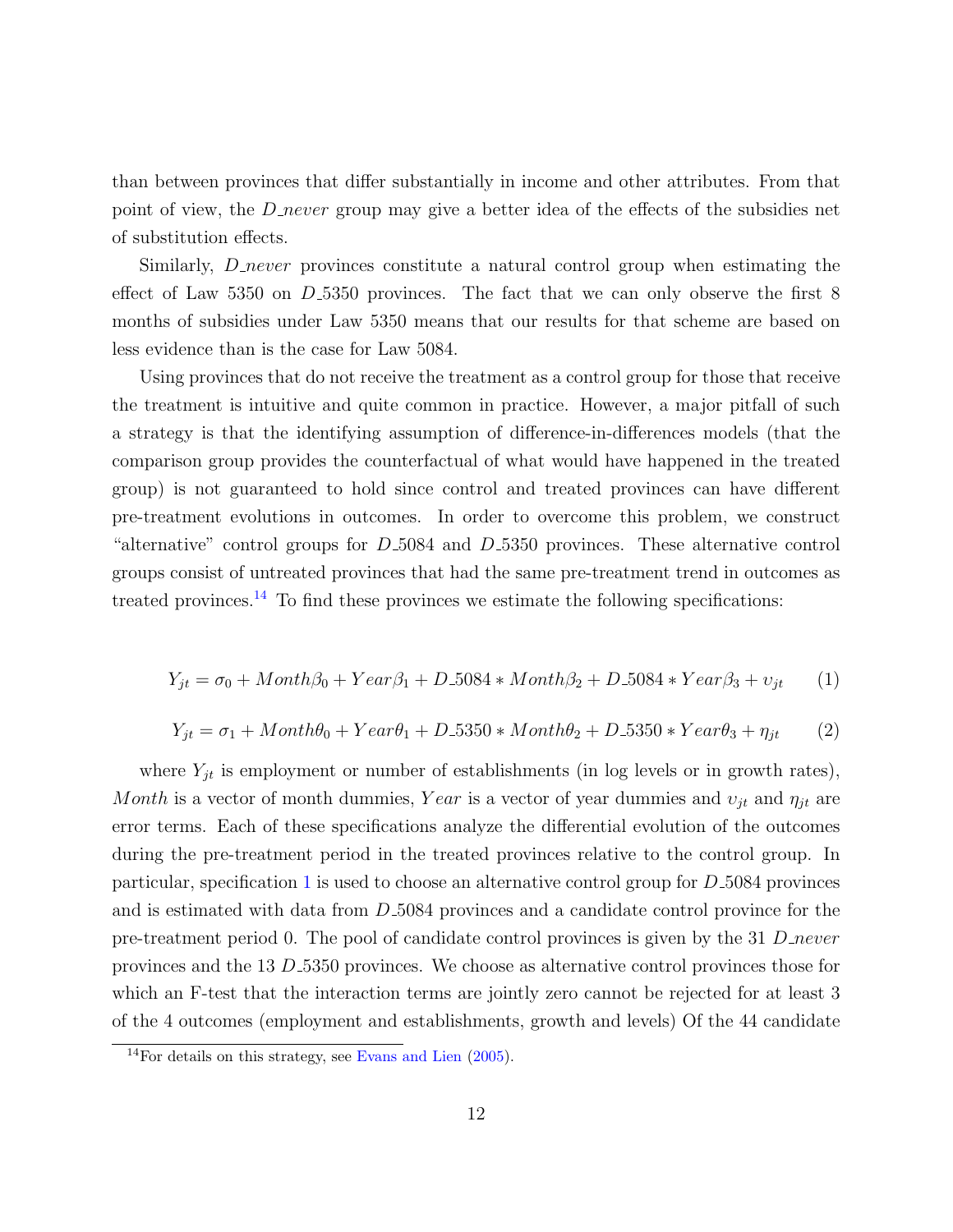provinces, 10 passed this test (6 D never and 4 D 5350 provinces).<sup>[15](#page-14-0)</sup> We label these as the " $Alt_5084$ " control group.

Similarly, specification [2](#page-13-2) is estimated with data from  $D_{-}5350$  provinces and a potential control province for period 1. In this case, the alternative control group is chosen from the 31 D never provinces. An analogous F-test yields an alternative control group with 11 provinces.<sup>[16](#page-14-1)</sup> We name these as the " $Alt_5350$ " control group.

Given the description of our different treated and control groups, we next move on to estimating the effects of the laws on subsidized provinces. In order to do so, we use the following two specifications:

<span id="page-14-2"></span>
$$
Y_{jt} = \alpha_0 + \delta_0 Period \cdot 1 + \delta_1 D \cdot 5084 + \delta_2 D \cdot 5084 * Period \cdot 1 + \epsilon_{jt}
$$
\n
$$
\tag{3}
$$

<span id="page-14-3"></span>
$$
Y_{jt} = \alpha_1 + \gamma_0 Period \_2 + \gamma_1 D \_5350 + \gamma_2 D \_5350 * Period \_2 + \nu_{jt}
$$
\n(4)

where  $Y_{jt}$  is an outcome variable (employment, real wages, number of establishments) either in log levels or in growth rates and  $\epsilon_{jt}$  and  $\nu_{jt}$  are error terms. Specification [3](#page-14-2) studies the effect of Law 5084 on  $D_{\text{-}}5084$  provinces. In order to estimate this effect, we only include observations pertaining to periods  $0$  and  $1$ , and  $D_{-}5084$  provinces and one of their control groups (D\_never, D\_5350 and Alt\_5084 provinces). The coefficient on  $D_5084 * Period_1$ measures whether there is a differential change in performance between period 0 and period 1 in the treatment group relative to the corresponding control group.

Similarly, specification [4](#page-14-3) addresses the effect of Law 5350 on  $D_{-}$ 5350 provinces. In this case, we estimate the model using only periods 1 and 2, and  $D_{-}5350$  provinces and one of their control groups (D\_never and  $Alt$ -5350 provinces). The coefficient on D-5350 $*Period_2$ measures the differential change in performance between period 1 and period 2 in  $D_{-}5350$ provinces compared to the relevant control provinces.

We enrich these basic specifications in different ways. In most specifications, we control for province-specific effects to account, among other things, for differences in population as well as differences in the level and sector distribution of economic activity by adding a set of province dummies to our basic specification. Obviously, since these variables are

<span id="page-14-0"></span><sup>&</sup>lt;sup>15</sup>These provinces include Bilecik, Bolu, Burdur, Elazig, Isparta, Kastamonu, Nigde, Rize, Kirikkale and Yalova.

<span id="page-14-1"></span><sup>&</sup>lt;sup>16</sup>Alternative control provinces for D-5350 provinces include Bilecik, Bolu, Burdur, Canakkale, Edirne, Isparta, Kirklareli, Zonguldak, Kirikkale, Yalova and Karabuk.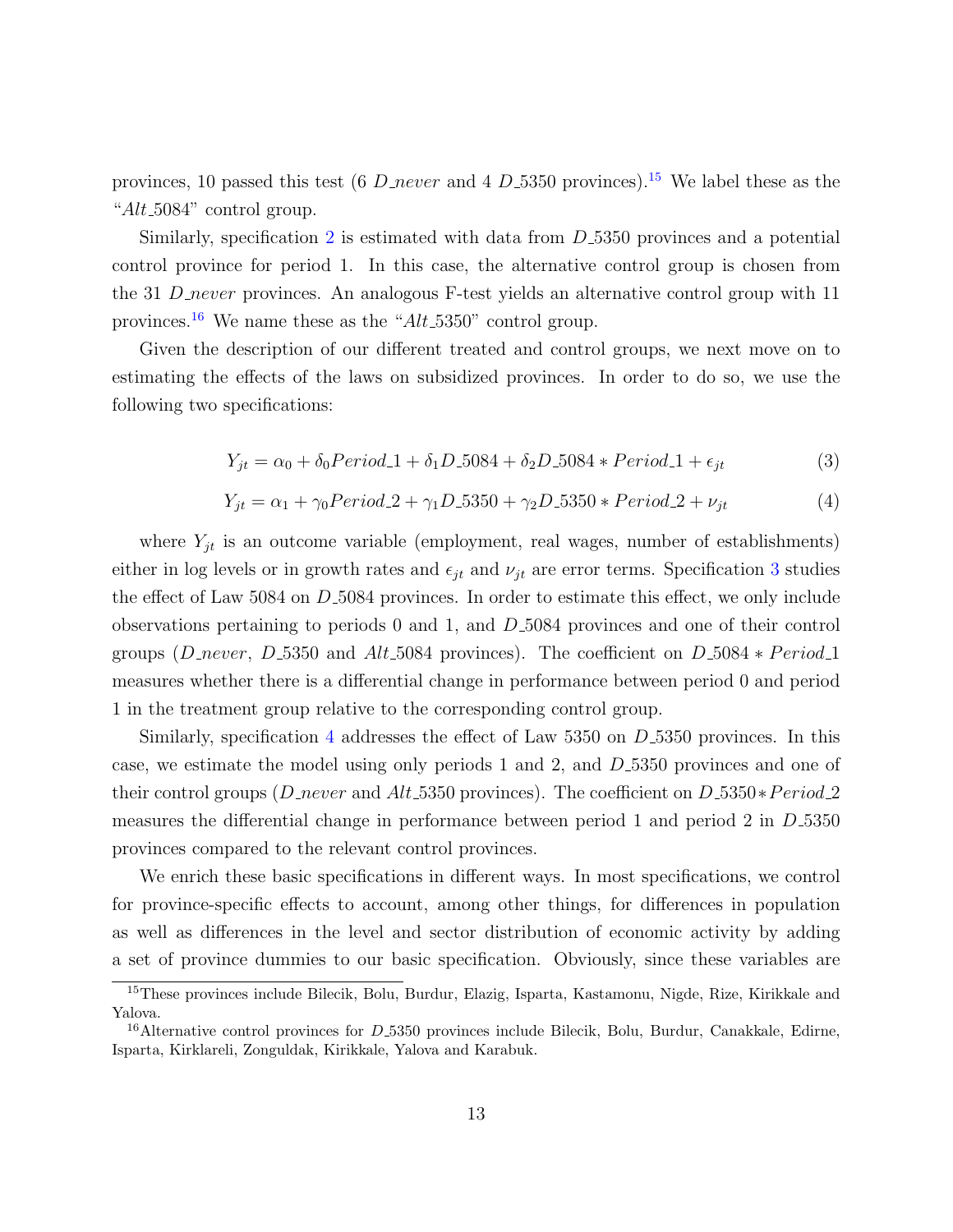collinear with the province group indicators, the latter are dropped from the specification. In some specifications we allow the time effects to differ month by month, by including a full set of dummies for each time observation in our sample. In addition, we also account for differences in the evolution of variables at the province level by including a full set of province specific-trends in some of the specifications.

Finally, following [Bertrand et al.](#page-28-10) [\(2004\)](#page-28-10), we allow for the error term to be auto-correlated within provinces by estimating Huber-White robust standard errors clustered at the province level in all specifications.

#### 4.3 Summary statistics

Tables [4](#page--1-3) to [6](#page--1-4) provide summary statistics for monthly growth rates of registered employment, registered workplaces, and real wages. The row all provinces reports results for the 79 provinces included in this study. We also present descriptive statistics separately for provinces D.5084, D.5350, D.never, Alt 5084 and Alt 5350, and for sub-periods determined according to the enactment date of each law.

These tables provide some preliminary, descriptive evidence on the effects of these subsidy schemes on the growth rates of the outcome variables.  $D_{-}5084$  and  $D_{-}5350$  provinces experience marked increases in their average monthly growth rates of employment and workplaces during the periods when they are first covered by a subsidy scheme. In particular, the mean monthly employment growth of  $D_{\text{-}}5084$  provinces increases five-fold from 0.4% in  $Period_0$  to  $2\%$  in  $Period_1$ . Similarly, average monthly growth in the number of registered establishments in  $D_{.}5084$  provinces increases almost two-fold from 0.7% in  $Period_{.}0$  to 1.3% in  $Period.1$ . Employment and establishment growth in  $D.5350$  provinces between periods 1 and 2 also experience substantial increases, reaching  $2.6\%$  (from  $1.0\%$ ) and  $1.5\%$  (from  $0.5\%$ ), respectively. On the other hand, employment and establishment growth in the  $D_{\text{never}}$  and  $Alt_2$  5350 provinces increases at a much slower pace than in the treated provinces. Although,  $Alt_5084$  provinces seem to experience employment growth increases in  $Period_1$  similar to those in D<sub>-5084</sub> provinces, they do not have increases in their establishment growth rates.

Table [6](#page--1-4) presents summary statistics for real wage (defined as real average taxable earnings) growth across province groups and sub-periods. Unlike the employment and establishment trends, significant impacts of the subsidy programs are not apparent. There is little evidence that the effects of reduced taxes on employees are passed on to workers in the form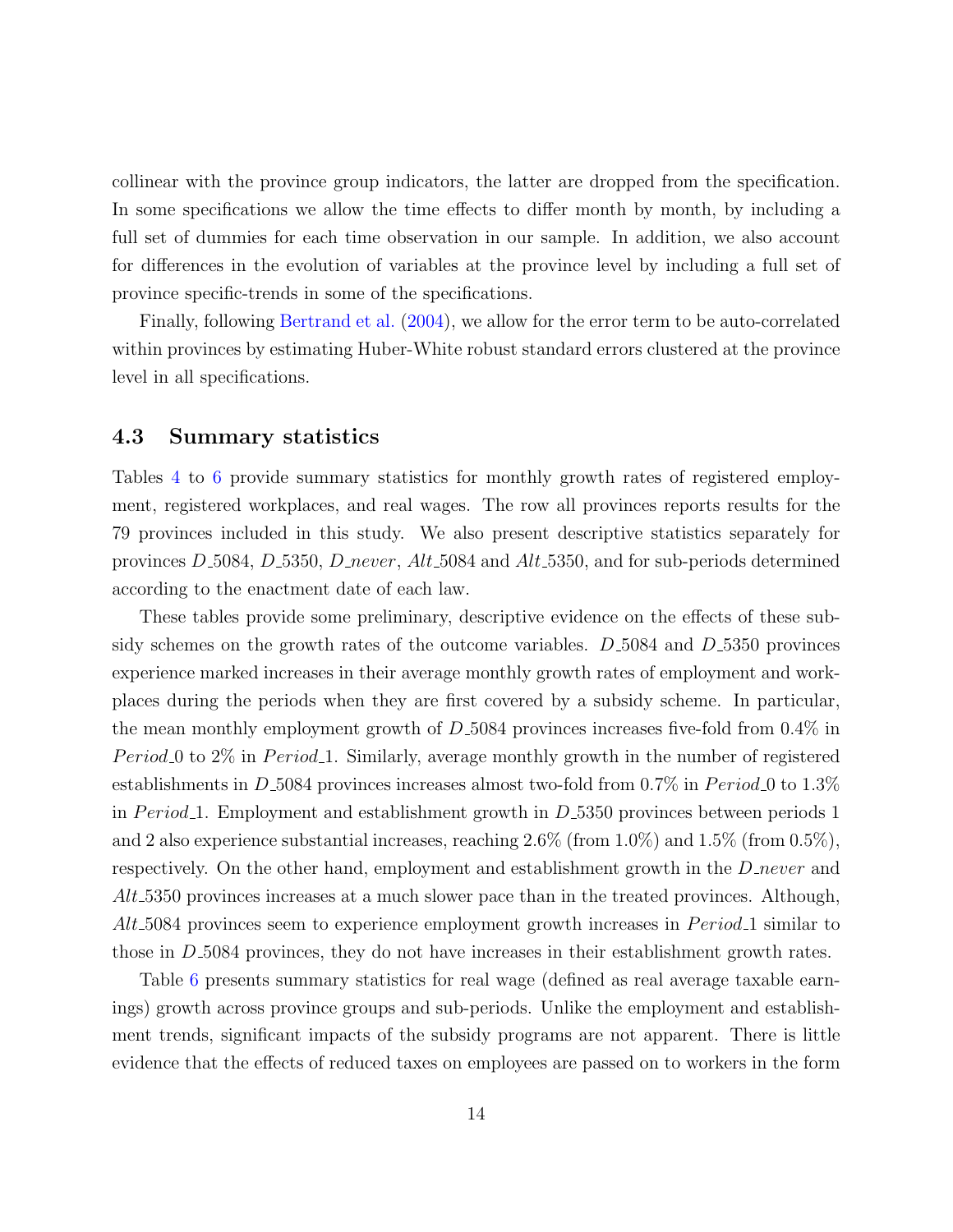of higher wages. In fact, wage growth in the treated provinces declines after the introduction of subsidies. For example, the monthly wage growth in  $D_{-}5084$  provinces declines from  $0.8\%$ in Period 0 to no growth in Period 1. A similar pattern characterizes  $D_{-}5350$  provinces in *Period* 2, with a slight decline in average monthly wage growth from 0.3% to -0.1%. In comparison, wage growth is higher in the never treated provinces in both periods 1 and 2 than in the treated provinces. Even though, the growth rate of real wages in  $Alt_5084$  provinces decline between  $Period_0$  and  $Period_{-1}$ , they still experience positive growth as opposed to none in D<sub>-5084</sub> provinces.  $Alt_{.}5350$  provinces, on the other hand, have the same pattern of change as  $D_{-}5350$  provinces.

Before moving on to the results of our econometric analysis, it may be useful to visualize some of the results by presenting the month-to-month evolution of outcomes in treatment versus control provinces. Figure [3](#page-31-0) illustrates graphically the impacts of Law 5084 and 5350 on treated provinces  $(D_5084 \text{ and } D_5350)$  compared to the alternative control provinces  $(Alt_5084$  and  $Alt_5350).$ <sup>[17](#page-16-0)</sup> These figures also provide visual evidence on the comparability of trends in outcomes between treatment and control groups in the pre-treatment period.

Figures  $3(a)$  and  $3(c)$  illustrate the effects of Law 5084. These figures present the average employment and number of establishments separately for  $D_{\text{-}}5084$  and  $Alt_{\text{-}}5084$  provinces. It is quite clear that both employment and establishments in D<sub>-5084</sub> provinces increase at a much faster rate compared to Alt 5084 provinces shortly after January 2004 when Law 5084 came into effect.

Figures [3\(b\)](#page-31-3) and [3\(d\)](#page-31-4) present comparable trends for  $D_{-}5350$  and  $Alt_{-}5350$  provinces. Although the period covered is short, these graphs still show some evidence of the law having an effect, especially on employment. Figure  $3(b)$  shows that, while during  $Period_0$ and Period 1 employment in D-5350 provinces followed a similar path with the  $Alt$ -5350 provinces, after May 2005 when Law  $5350$  was enacted, employment in  $D_{-}5350$  provinces started growing at a higher rate than in the control provinces. The effect of Law 5350 on workplaces seems to be much smaller, lending support to our expectation that Law 5350 would yield larger effects at the intensive rather than extensive margin.

<span id="page-16-0"></span><sup>&</sup>lt;sup>17</sup>We present figures with alternative control provinces since these groups are statistically found to be similar to the treated ones. Similar figures using the remaining control groups confirm our analysis in this section.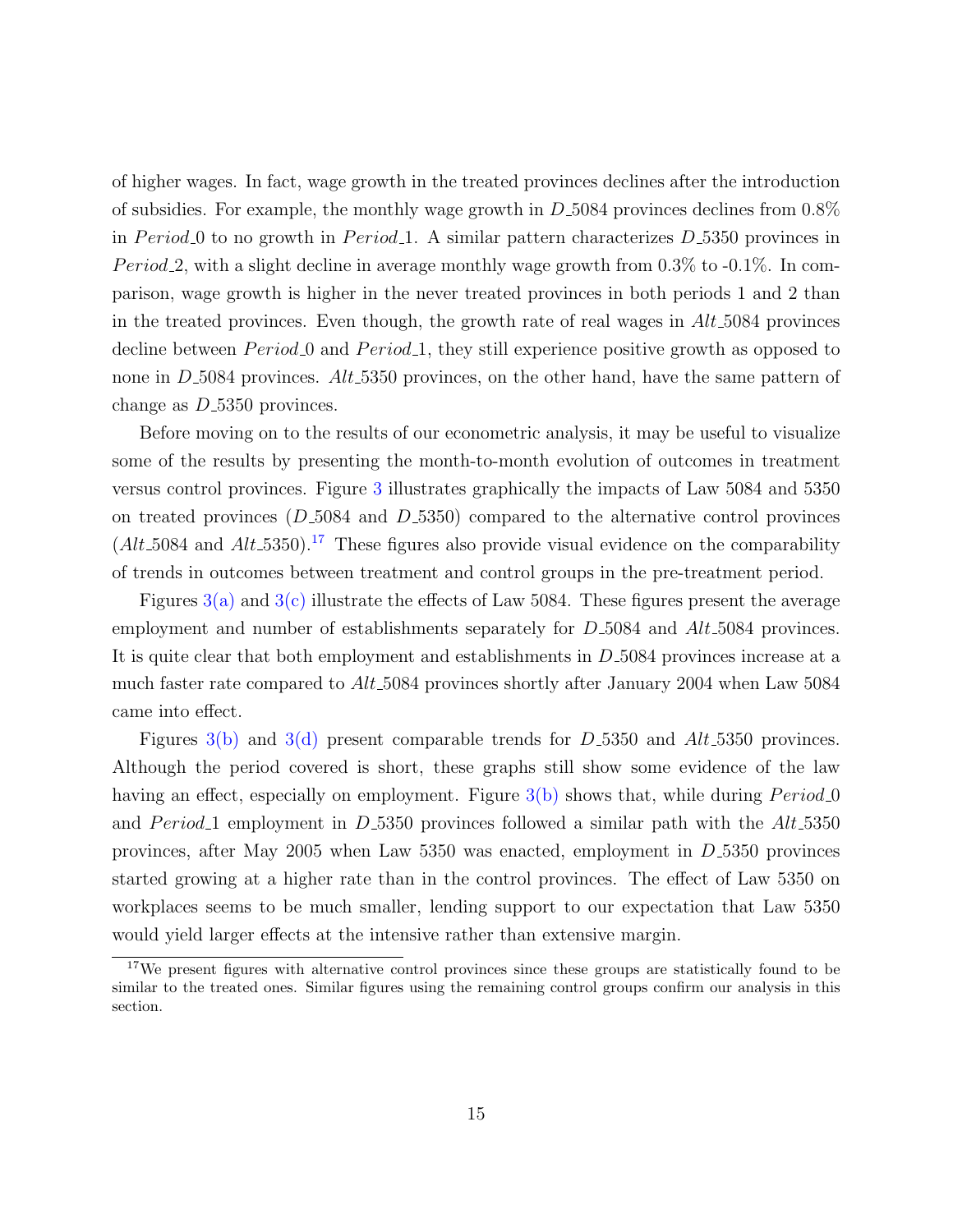#### <span id="page-17-0"></span>5 Econometric Results

We move next to describing the results of estimating specifications [3](#page-14-2) and [4](#page-14-3) which are summarized in Tables [7,](#page--1-5) [8,](#page--1-6) and [9](#page--1-7) for employment, number of establishments, and wages, respectively.

#### 5.1 Employment

The left panel of Table [7](#page--1-5) presents the estimates for the effect of Law 5084 on employment for three different control groups, and four alternative specifications. Focusing first on the first top panel, which uses provinces  $D_{\text{.}}$  never as control, and first column, which presents the results of a specification with period and group dummies as described in specification [3,](#page-14-2) the coefficient on the interaction between the variables  $D_{-}5084$  and  $Period_{-}1$  is positive and statistically significant, indicating that after the introduction of subsidies, employment in provinces  $D_{\text{-}}5084$  increased by 5% more in the treated than in the control provinces.

Results do not change if the specification is augmented with a full set of province and date dummies (column 2). Similarly, allowing for province-specific time trends yields positive and statistically significant effects of the subsidies (column 3). The magnitude of the coefficient, however, becomes larger, suggesting that Law 5084 subsidies boosted employment in the D 5084 provinces by almost 8% above the level in the control  $(D_{\textit{never}})$  provinces.

Similarly, the story remains when employment growth, rather than employment levels, is specified as the dependent variable (column 4). The coefficient on the  $D_{\text{-}}5084 * Period_{\text{-}}1$ interaction suggests that in Period 1, Law 5084 increased employment growth in the treated provinces by 1 percentage point a month relative to the control.

The middle left panel of Table  $7$  shows the estimates using  $D_{-}5350$  provinces as the control group for the effect of Law 5084. Results again suggest subsidies provided a significant boost to employment levels and growth in  $D_{-}5084$  provinces. The coefficient on the interaction term  $D_5084* Period_1$  in columns (1)-(3) is positive and statistically significant in all but in the specification with province-specific time trends. Nonetheless, the coefficients on the growth regressions (column 4) appear positive and statistically significant which suggests that the lack of significance in column 3 may be due to insufficient degrees of freedom.<sup>[18](#page-17-1)</sup> The implied magnitudes are sizable: in Period 1, employment in the treated provinces would

<span id="page-17-1"></span><sup>18</sup>Province-specific trends become province-fixed effect after taking first differences of specification in column (2).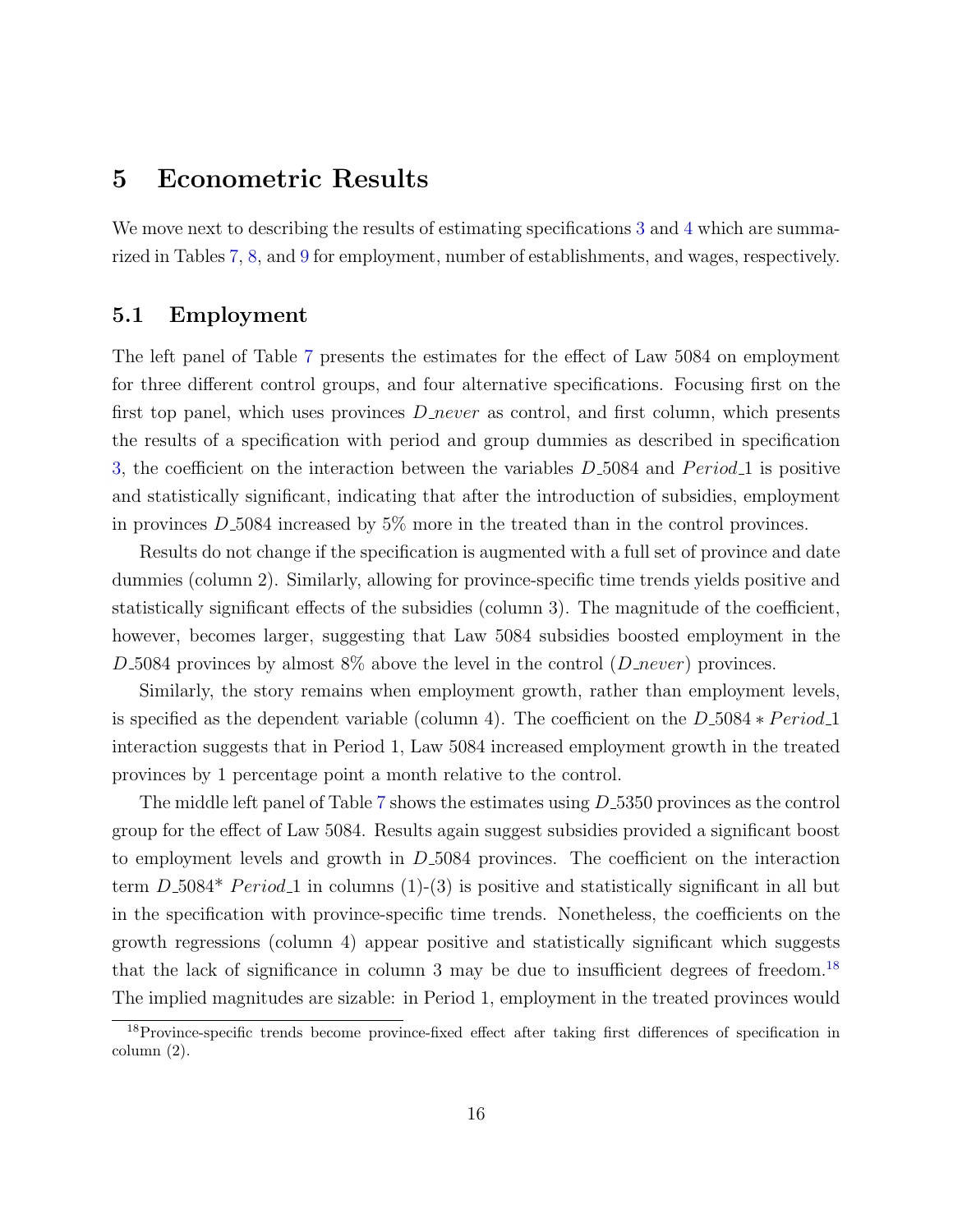have increased by  $12.7\%$  above the  $D_2$ -5350 control group in two of the three specifications. In terms of growth rates, the estimated effect of the subsidies amounts to 1.8 percentage points per month.

The bottom left panel of Table [7](#page--1-5) presents results with the alternative control group, constructed to match pre-treatment trends in the treated provinces. Results indicate positive and statistically significant effects across all specifications, of a magnitude that lies between those obtained with  $D_{\text{.}}$  never or  $D_{\text{.}}$  5350 provinces as control.

The right panel of Table [7](#page--1-5) presents the estimated effects of Law 5350 on the employment of D<sub>-5350</sub> provinces, using the never subsidized provinces (top panel) or  $Alt_{\tau}$ -5350 (bottom panel) as control groups. Estimated effects are positive, statistically significant and very similar in either case, regardless of whether the specification includes period and group dummies only (column 5), or is augmented with a full set of month dummies (column 6) or province-specific time trends (column 7).

As expected, we estimate larger effects of Law 5350 relative to Law 5084. For, example, the coefficients obtained using the alternative controls and a specification with a full set of province and time dummies, yield an effect of Law 5350 on employment of 11% relative to an effect of Law 5084 of 8.6%. The comparable magnitudes obtained when using the never treated provinces as control are 14.2% versus 8.1%. Obviously these larger effects need to be assessed against costs estimates of both programs. We retake this issue in section [7.](#page-24-0)

Taken together, these results suggest a positive, sizable, and statistically significant effect of the regional subsidies on employment levels and growth in the covered provinces, with the magnitude of the effect greater for Law 5350. Regarding Law 5084, the estimated magnitude of the effect is larger when  $D_{-}5350$  provinces are considered as control group. While  $5350$ provinces are more similar to the  $D_{1}5084$  group than never provinces, the larger effects may be capturing substitution effects. It is plausible that the subsidies motivate some firms to change locations, or shift jobs across similar and geographically close provinces in order to gain access to the subsidies.

#### 5.2 Number of establishments

We next turn to examining how subsidies affected the number of establishments. Results are presented in Table [8,](#page--1-6) which is organized in the same fashion as Table [7.](#page--1-5) The left panel provides the estimates of the effects of Law 5084 and the right panel the results for Law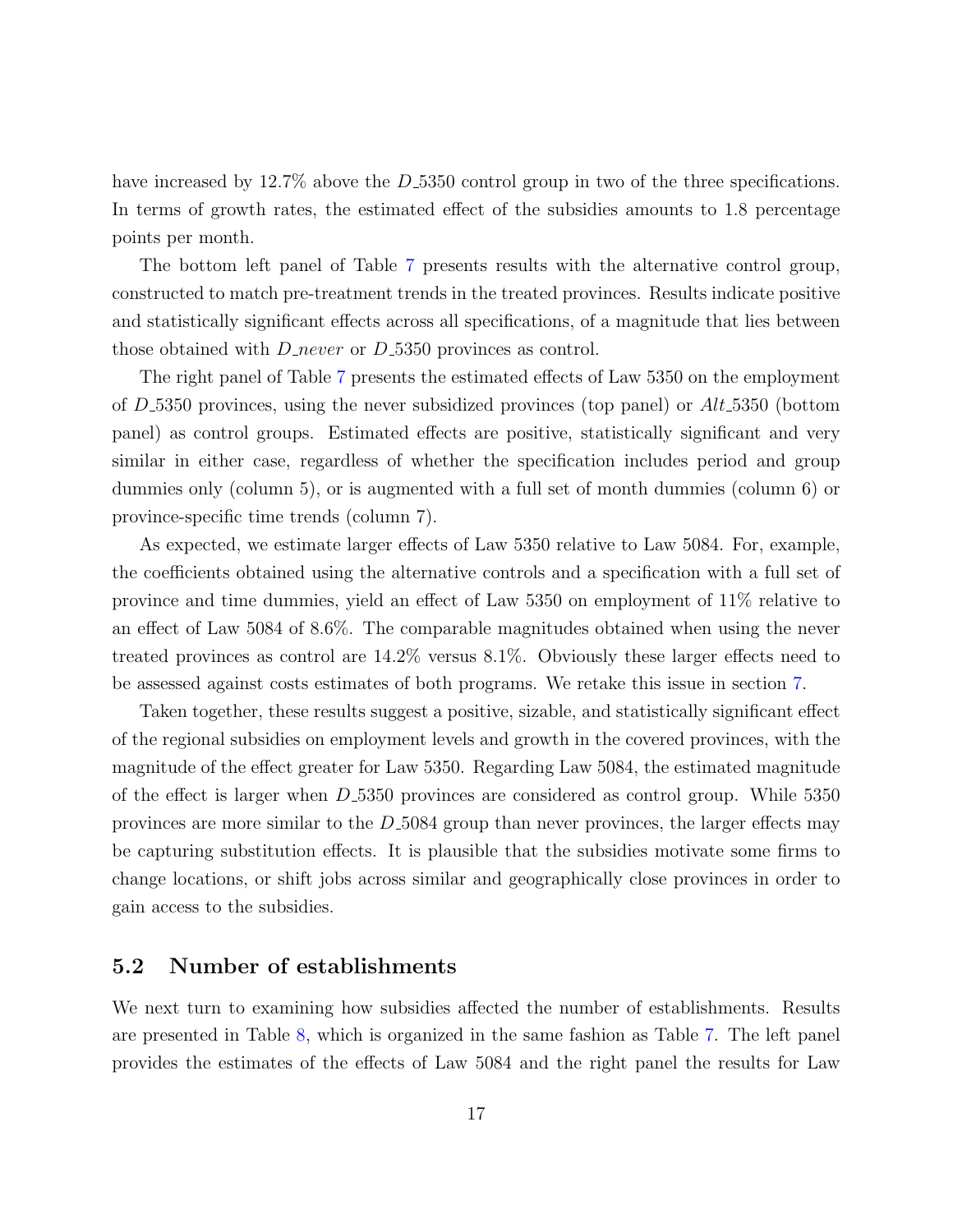5350. Each row panel provides estimates for a different control group.

Assessing first the effects of Law 5084, results indicate that relative to the never subsidized provinces, the number and growth rate of establishments increased in provinces D 5084 as a result of Law 5084 (as indicated by a positive and statistically significant coefficient on  $D_{\text{-}}5084 * Period_{\text{-}}1$  in columns (1)-(4)). The estimates suggest that the subsidies increased the number of establishments by between 2.5% and 4.1% above the control group, while the establishment growth rate increased by about 0.5 percentage points.

Similar results are obtained if  $D_{-}5350$  or  $Alt_{-}5084$  provinces are used as control groups, with the exception that the coefficients on column (3) are not statistically significant. Nonetheless, estimates are positive and statistically significant when the dependent variable is the growth of workplaces, suggesting again that the lack of statistical significance in column(3) may be due to insufficient degrees of freedom.

Regarding Law 5350, we find mixed evidence of its effects on the number of establishments. Controlling only for time and province indicators does not yield a statistically significant effect (columns 1 and 2), regardless of the control group used. Adding province-specific time dummies yields a positive and statistically significant coefficient on the interaction term, which also appears in the growth regressions, suggesting that Law 5350 would have increased the growth in the number of workplaces by 0.3 percentage points. Lastly, results are even more mixed when using the Alternative control group, with statistically significant results only for the specification with province-specific time trends. Thus, assessments on whether Law 5350 increased the number of establishments in 5350 provinces depend to great extent on which specification and control group is chosen. Considering that the constructed control group matches pre-treatment trends, it can be argued that specification (2) is an appropriated model, in which case, it could be tentatively concluded that law 5350 had a lower impact on the number of establishments than Law 5084 and that most of the results of Law 5350 on employment were on the intensive rather than the extensive margin.

As with employment, we also find the effects of Law  $5084$  to be more sizable if  $D_5350$ provinces are used as a control group, which again could indicate some substitution effects across provinces. All in all, our results suggest that Law 5084, and more tentatively Law 5350, had a positive effect in the number and growth of workplaces in the treated provinces. Such effects could be driven by either higher expected profits or firms' incentives to outsource workers to eligible firms in order to claim marginal benefits. The evidence also suggests that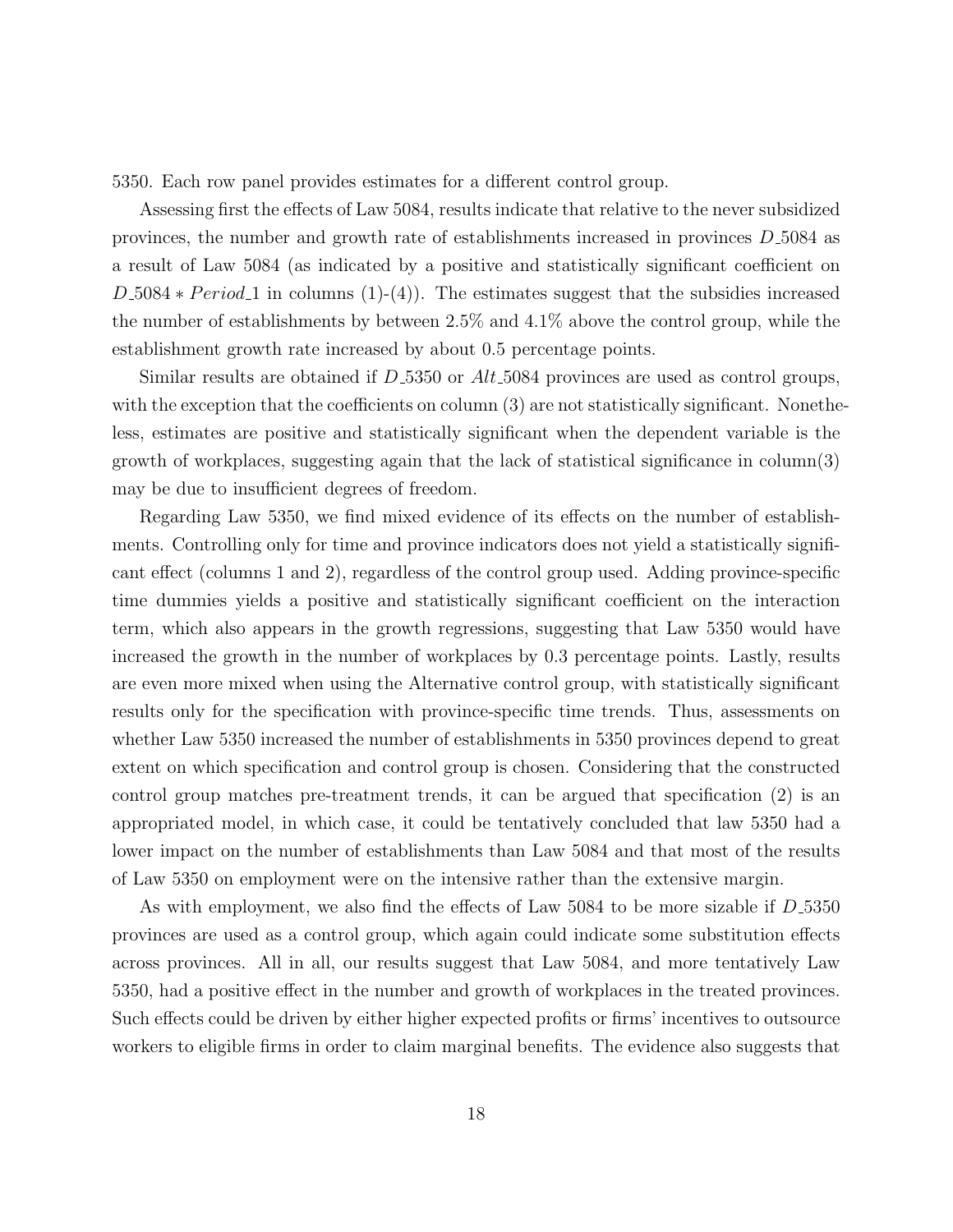such incentives would have been reduced in the second law, as the size and significance of the estimated effects on the number of establishments tends to be lower, despite sizable effects on employment. As predicted by Figure [1,](#page-30-0) Law 5350 would have led to higher employment growth per firm. Combining the results in Tables [7](#page--1-5) and [8](#page--1-6) (columns 2 and 6) using the alternative controls, we find that Law 5084 and Law 5350 increased the number of workers per establishment by 3.7% and 10%, respectively. In other words, growth at the intensive margin was the most important part of the overall effect of these regional incentive program, particularly in the case of Law 5350.

#### 5.3 Earnings

Finally, we examine the effects of the subsidies on earnings (Table [9\)](#page--1-7). As discussed in section [2,](#page-4-0) there is substantial agreement in the literature that taxes on wages are, to a large extent, shifted on to workers in the form of lower wages. The same logic would indicate that, assuming symmetry, employment subsidies are expected to be at least partially shifted back to workers as wage increases. As discussed in section [4,](#page-11-0) we do not have data on individual wages or earnings. Instead, we approximate earnings per worker by dividing total taxable earnings by the number of workers in each province.<sup>[19](#page-20-0)</sup>

Subjecting the wage data to the same menu of specifications and control groups analyzed for employment and number of establishments provides little evidence of wage shifts. Regardless of the specification or the control group, we never find positive and statistically significant coefficients on the interaction terms. In fact, focusing first on Law 5084, the growth specification (column 4) yields coefficients that are negative and statistically significant. The evidence then suggests that subsidies either had no effect on wages or, if there was an effect, it was negative.

Regarding Law 5350, the evidence points even more strongly to negative and statistically significant effects on taxable earnings. The only exception is given by the coefficients in column 8, which are positive but not statistically different from zero.

These results run counter to those found by [Taymaz](#page-29-4) [\(2006\)](#page-29-4) for Turkey, where based on an analysis of manufacturing data, he finds strong evidence of a wage pass-through. His findings,

<span id="page-20-0"></span> $19$ Due to a maximum and a minimum in the taxable earnings base, taxable earnings and earnings differ in the low and upper part of the distribution. This implies, for example, that if wage shifts occur only at the upper end of the distribution we would not capture it.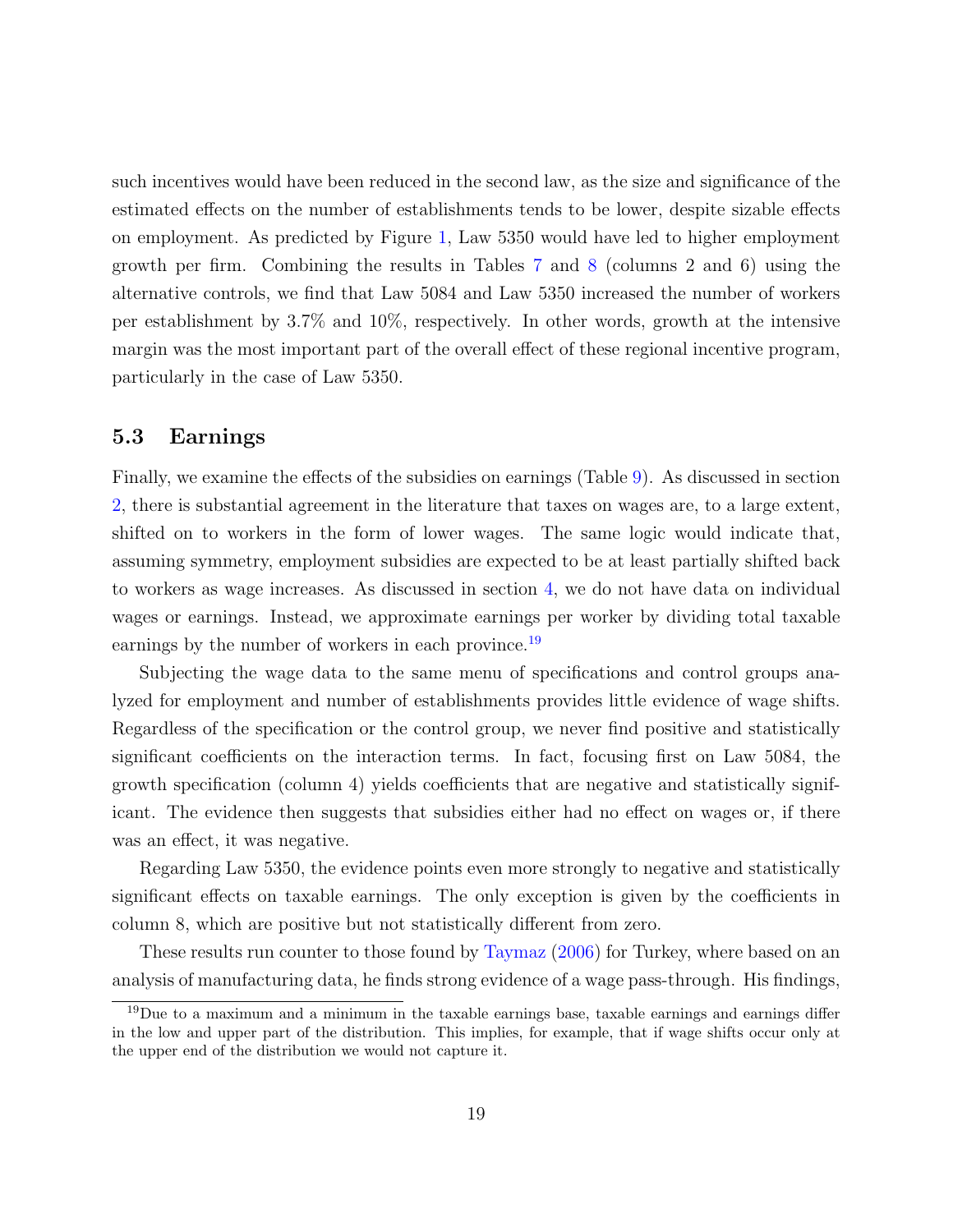however, also indicate that the pass-through is substantially reduced for wages around the minimum wage. One possible explanation for our results, then, is that minimum wages are binding in subsidized regions and therefore, the pass-through for low-wage workers is low. Table [10](#page--1-8) shows that average taxable earnings are lower and closer to the minimum wage in D 5084 and D 5350 provinces than in the never-treated provinces, but our data do not allow us to infer whether minimum wages are effectively binding. Another possible explanation is that subsidies–which are set at minimum wage/contribution base levels–stimulate firms to hire workers with relatively lower earnings and that, as a result, on average, taxable earnings decline. The larger negative effect of law 5350, coinciding with larger employment effects, lends support to this hypothesis. Unfortunately, the data do not allow us to test directly these effects.

#### 5.4 Anticipation of Laws

One potential problem in our analysis is that the assumptions underlying difference-indifferences estimates are invalid if employers expect the enactment of subsidy laws and strategically delay hiring new workers or creating new establishments until after the law is introduced. In this case, our estimates would be upward biased. In order to address this issue, we use an interrupted panel strategy. The intuition is that, by dropping a few months of data before and after the enactment of each law, we can mitigate the effect of such strategic responses by eliminating periods when employers have the highest incentive to shift the creation of jobs and firms. However, we do not conduct such analysis for Law 5350 due to the short span of the post-treatment period for that law ( $Period_2$ ) covered by our data.

In order to check the robustness of our estimates for Law 5084, we re-run specification [3](#page-14-2) after dropping the three months before and after the enactment of the law. Hence, in this case, Period 0 covers the period between April 2002 to September 2003 and Period 1 covers the period between April [20](#page-21-0)04 to April 2005.<sup>20</sup> Table [11](#page--1-9) provides the results of these interrupted panel estimations. The results change little when applying the interrupted panels,

<span id="page-21-0"></span><sup>&</sup>lt;sup>20</sup>Recall that Law 5084 subsidizes all registered employment in establishments created on and after October 2003, while for establishments that started operations before that date, subsidies are calculated based on the number of workers over and above those registered with social security on the reference date (August 2003). If employers strategically lowered employment on the reference date or postponed job creation around October 2003 to get subsidies for all of their workers, dropping the three months before the start of Law 5084 might not be enough to remove strategic behavior of employers. For that reason, we also tried an alternative specification where we dropped the 6 months before and 3 months after Law 5084 with very similar results.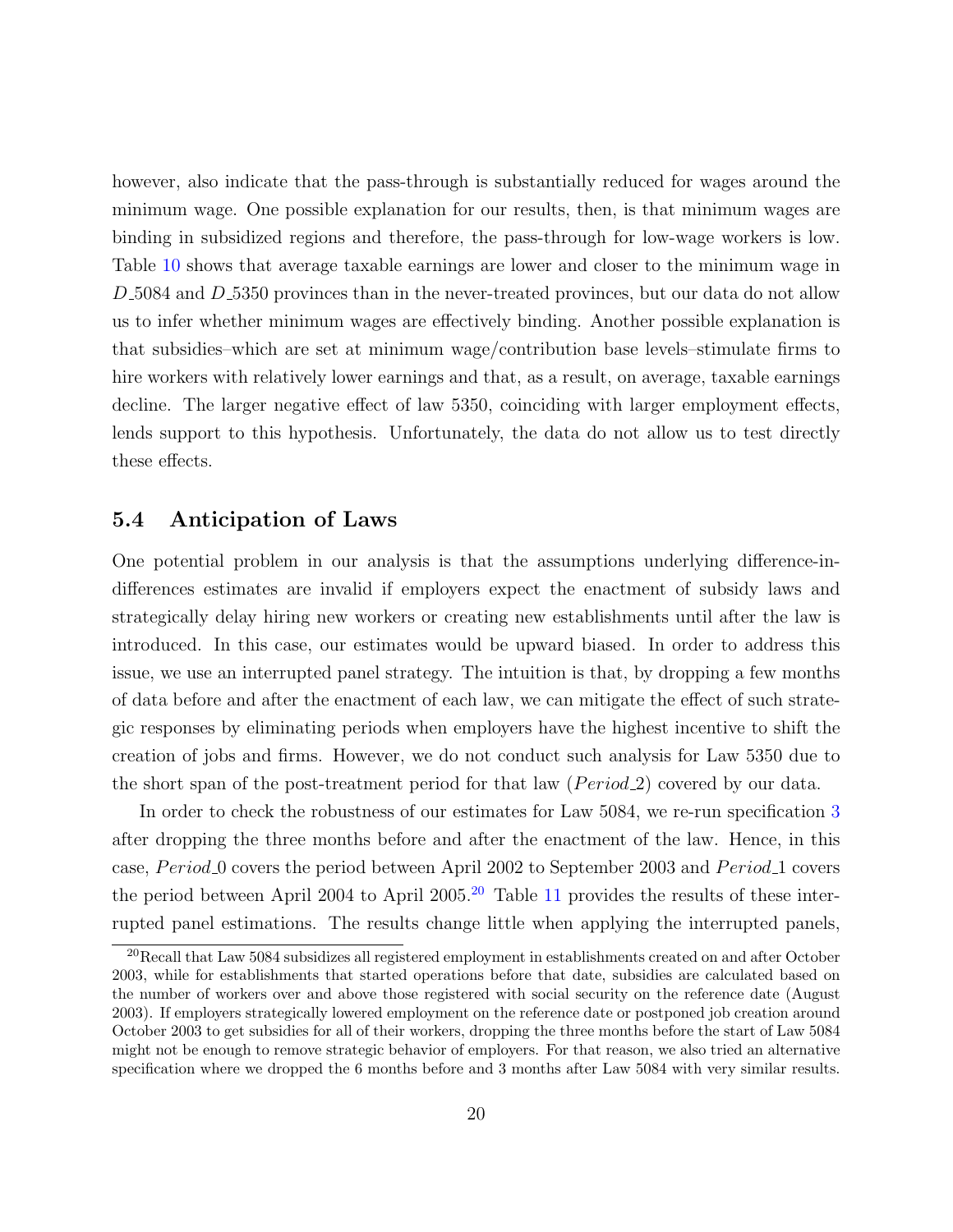with virtually no qualitative difference from our original estimates. Quantitatively, interrupted panel regressions yield somewhat larger estimates in absolute terms, which suggests that an upward bias resulting from strategic responses of employers is unlikely and that our difference-in-differences estimates do capture the real effects of the subsidy law.

The first column of table [11](#page--1-9) shows that, on average, during period 1 employment increased by 4.4 to 13.2% more in  $D_{\text{-}}5084$  provinces than in the control provinces. Similarly, our results suggest that in Period 1, Law 5084 increased employment growth in the treated provinces by 1.1–2.6 percentage points a month.

Columns 3 and 4 provide results for the number of establishments. As in the case of employment, we find the effect of Law 5084 to be larger under these specifications: the number of establishments increased by between  $0.4\%$  and  $5.3\%$  above the control provinces, while the establishment growth rate increased by about 1 percentage point.

Finally, the last two columns of the table confirm our previous conclusions on real average taxable earnings that the subsidies had either no effect on wages or a negative effect. The magnitude of the effect of the law are larger in these later regressions suggesting, at their lowest estimate, a reduction of 1.7% in the treated provinces compared to the control provinces.

Larger effects in the interrupted panel for employment and establishments suggest the effects of the program pick up after a few months of operation. This is also consistent with more negative effects on taxable earning in the interrupted panel.

## <span id="page-22-0"></span>6 Formalization versus Job Creation

Taken together, the estimates presented in the previous section suggest that the different subsidy packages had important effects in stimulating the growth of registered employment and registered establishments in low-income regions of Turkey. Unfortunately, these data do not allow us to determine whether these increases actually represented new jobs or establishments or, instead, resulted from the formalization of previously non-registered (informal) employment and firms. To investigate this issue, ideally we would require household data on total employment - formal and informal - by province and period. Unfortunately, we do not have access to province identifiers in household data and, therefore, it is not possible to look at the evolution of formalization versus total employment generation in this way.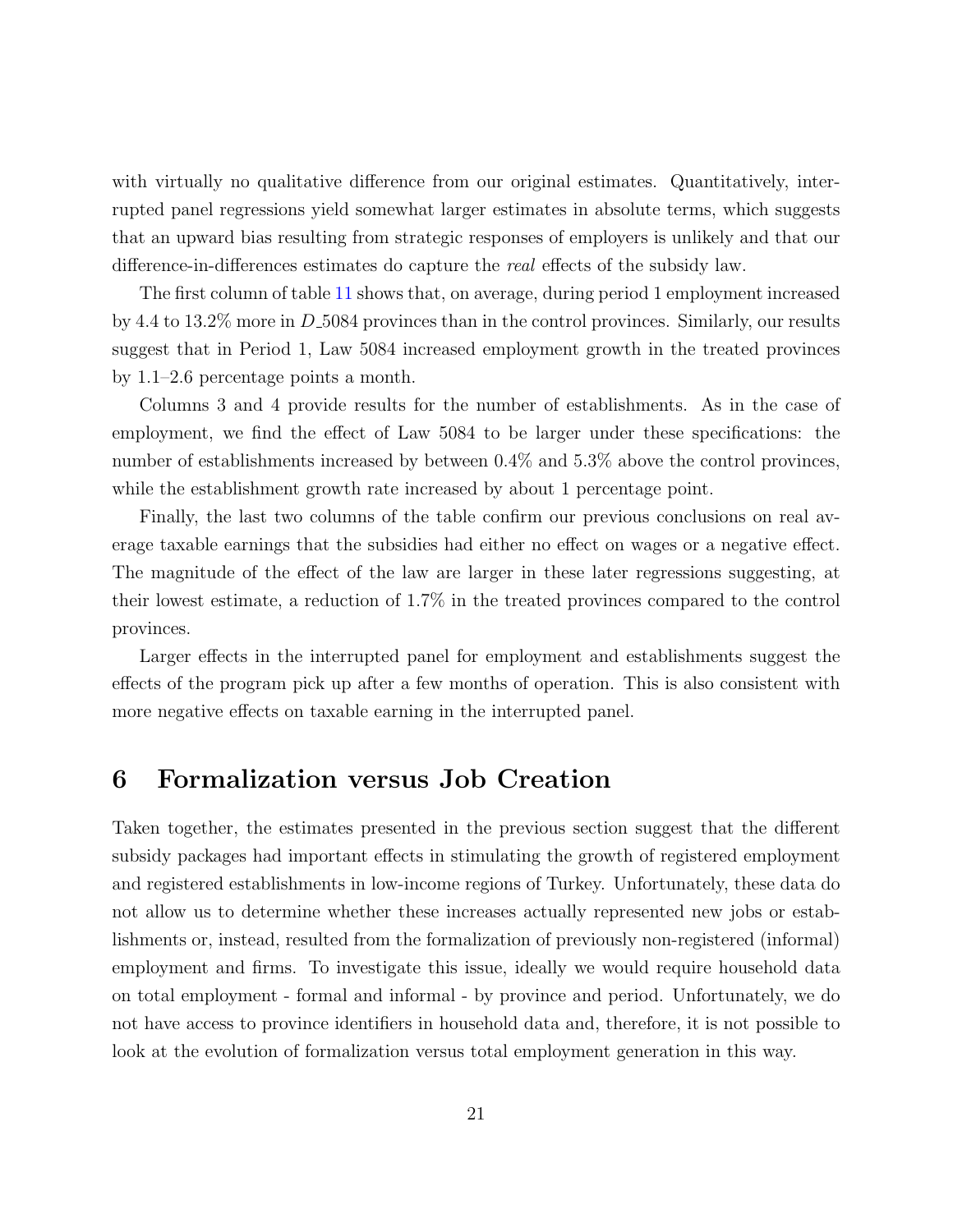Another possible approach is to examine whether economic activity has increased in the treated relative to the control provinces. Unfortunately, province-level GDP data for the period of analysis were not yet available. As an alternative approach, we analyze electricity consumption data. Since electricity cannot be stored, its consumption is closely correlated with the level of economic activity and is a commonly used proxy for economic activity. If registered employment and establishment gains reflect an actual increase in total employment and number of establishments, then economic activity would have increased and, therefore, the consumption of energy should have increased as well. Since monthly electricity data per province are not available, we estimate the model with annual data for the period 2002-2004. We examine this hypothesis by estimating the following specification<sup>[21](#page-23-0)</sup>:

$$
Z_{jt} = \varphi_0 + \varphi_1 D\_{post} + \varphi_2 D\_{4325} + \varphi_3 D\_{5084} + \varphi_4 D\_{5350}
$$
  
+  $\varphi_5 D\_{4325} * D\_{post} + \varphi_6 D\_{5084} * D\_{post} + \varphi_7 D\_{5350} * D\_{post} + \xi_{jt}$  (5)

where  $Z_{jt}$  is consumption of electricity, D post is the post-treatment period (i.e., year 2004), and the rest of the variables are as described before. The coefficient on the  $D_5084*$ D post variable measures the differential change in electricity consumption during the posttreatment period in provinces  $D_{-}5084$  relative to  $D_{-}never$  provinces. A positive and significant coefficient on this variable would be consistent with the hypothesis that employment created because of the subsidies was due to an increase in economic activity.

As shown in Table [12,](#page--1-10) the estimates suggest that electricity consumption did not increase after the enactment of Law 5084. It should be recognized that data availability is a limiting factor since we are only able to use three observations per province, with only one after Law 5084 was introduced. Moreover, subsidies were paid only for the last 10 months of that year. While these results are limited by the factors noted above, they suggest that the gains in employment and number of firms correspond to a surge in formalization, rather than to real gains in economic activity.

<span id="page-23-0"></span> $^{21}$ We also estimated specifications based on [3](#page-14-2) with annual data and the the alternative control groups with very similar results.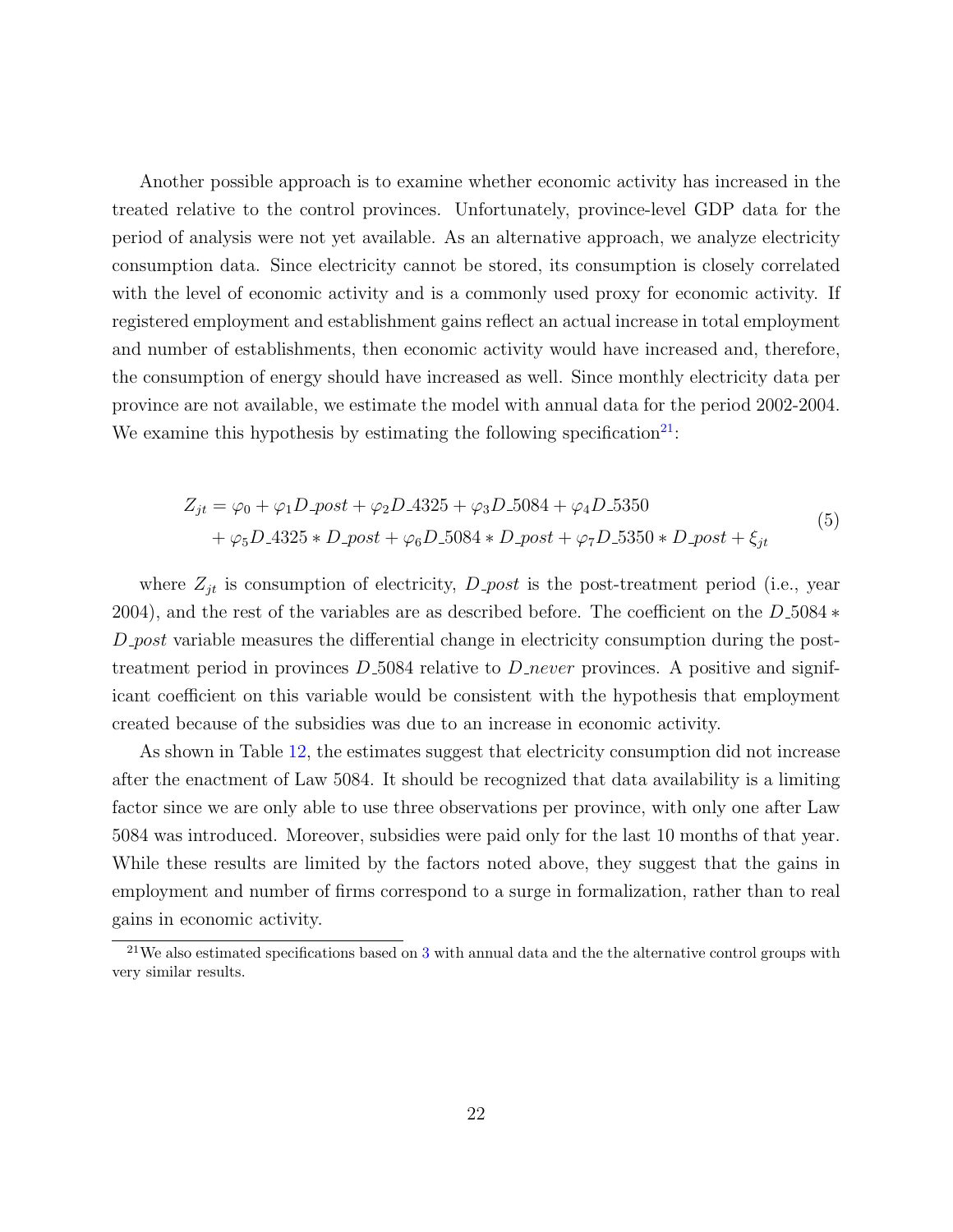## <span id="page-24-0"></span>7 Cost of the programs

We next analyze the expenditure side of the regional incentives programs in order to estimate the cost of formal job creation. The calculation of the costs incurred under the programs includes the social security, income tax, and energy subsidies. The social security costs are provided in the SSK database. The income tax costs, while not directly available, can be estimated as a proportion of the social security subsidies.<sup>[22](#page-24-1)</sup> The costs of the energy subsidies are obtained from Treasury data. Land has not been included in the cost calculations because neither data nor a method for approximating these costs is available. Hence, our estimates of total costs are downwardly biased.

Expenditures under Law 5084 and estimates of the cost per job are presented in Table [13.](#page--1-11) These cover the 14-month period from March 2004, when the first subsidies were paid, to April 2005, the last month before Law 5350 came into effect. Four calculations have been made to estimate the cost per job. The first divides the total cost of the subsidies by the number of subsidized "job-months" as reported in the SSK administrative files during the period.<sup>[23](#page-24-2)</sup> In effect, this computation assumes that each subsidized job-month was actually created due to the subsidy. A comparison of the total number of jobs subsidized with the total number of jobs created as estimated through our models provides an estimate of the "deadweight loss" - i.e., the number of jobs that were unnecessarily subsidized. The other three calculations compute the cost per "net" job-month created, using our econometric modeling results to determine how many jobs were actually created because of the program. These three calculations are based on a low, a medium, and a high estimate of the effects.

According to the SSK files, 739,757 "job-months" were subsidized under Law 5084 in all the  $D_{\text{-}}5084$  provinces. The table also shows that our estimate of the total subsidy cost - based on the social security and energy subsidy data and our derived estimate of the income tax

<span id="page-24-1"></span> $^{22}$ In order to calculate the income tax subsidy, we assumed that everyone who got the social security subsidy also got the income tax subsidy. The income tax rate on the minimum wage was 15%. So, income subsidy=(#eligible workers)\*(100 or  $80\%$ )\*(minimum wage)\*15%. It is also described in the laws that the amount of SSK subsidy was calculated as: SSK subsidy=(#eligible workers)\*(100 or 80%)\*(contribution base)\*20.5%. Hence, one can calculate the amount of total income tax subsidy received as a fraction of the SSK subsidy received. For the period April 2002 to June 2004, income subsidy=0.56\*social security subsidy as the contribution base differs from the minimum wage. For the period July 2004 to December 2005: income  $subsidy=0.73* social security subsidy as the contribution base equals the minimum wage.$ 

<span id="page-24-2"></span> $23A$  "job-month" refers to a worker who has been subsidized during a particular month. We refer to job-months rather than jobs because the SSK data are provided on a monthly basis.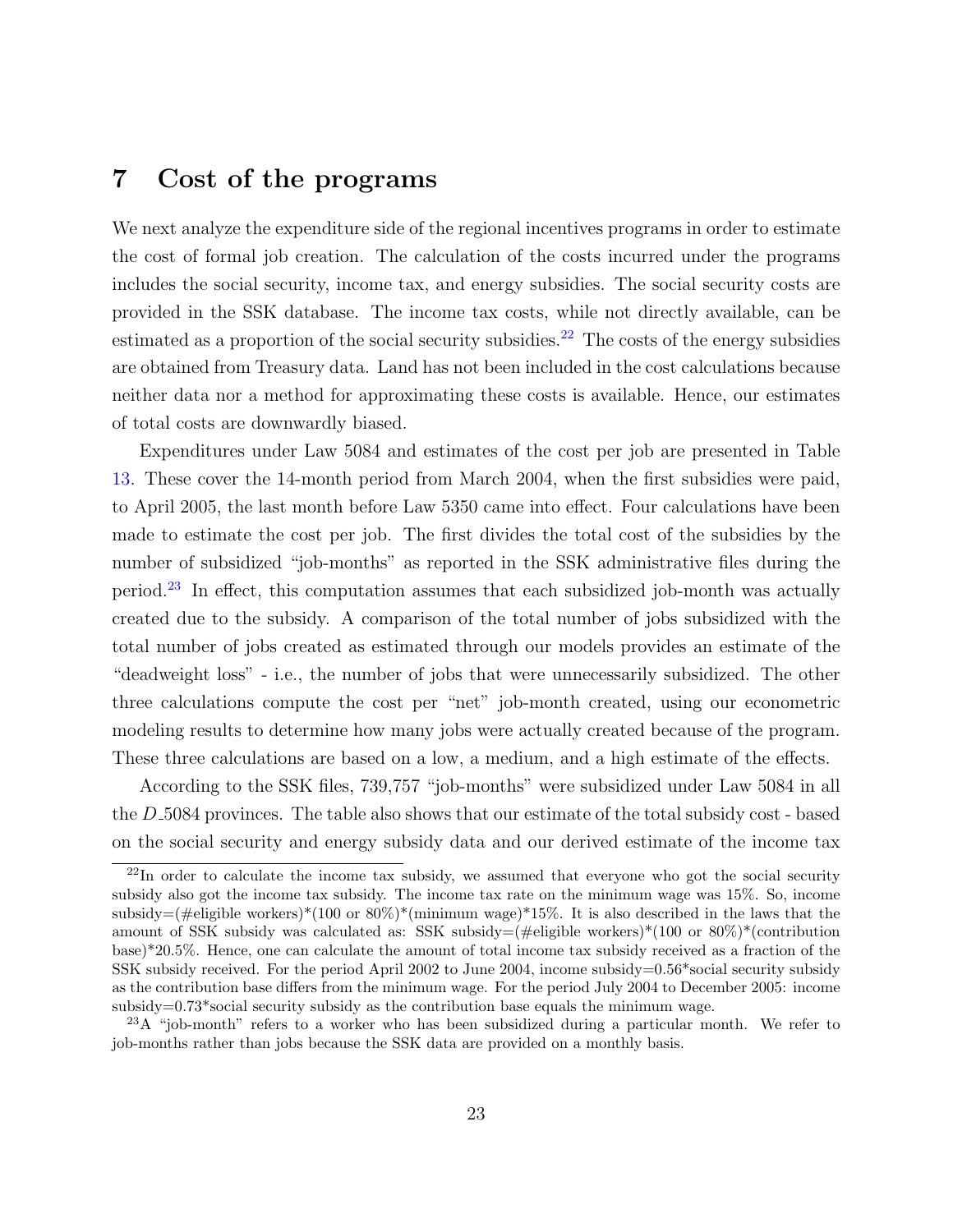subsidy - was 112,275,769YTL (New Turkish lira). This implies that the cost per job-month was 152YTL. During the months when Law 5084 subsidies were being paid, the average monthly labor cost for a minimum wage worker was 548YTL. So the cost per job-month, based on the number of subsidized jobs, was about 28% of the total labor cost for a minimum wage worker at that time.<sup>[24](#page-25-0)</sup> If this was the end of the story, it could be argued that this is a relatively low cost for creating jobs. However, our econometric estimates indicate that only a small portion of the subsidized jobs was actually created because of the incentives, which substantially reduces the cost-effectiveness of the program. Depending on the actual estimate of the employment impact, somewhere between 47% and 78% of the subsidized jobs under Law 5084 would have been created without the program.<sup>[25](#page-25-1)</sup> As a result of these substantial deadweight losses, costs per job-month range from 678YTL with our low estimate of jobs created to 286YTL for the upper-end estimate. These subsidy amounts represent roughly 124% and 52%, respectively, of the average monthly cost of a minimum-wage worker. Using the mid-range estimate of employment generation, the cost per job-month is 408YTL, about  $74\%$  of the total cost of employing a minimum-wage worker.<sup>[26](#page-25-2)</sup>

Similarly, Table [14](#page--1-12) provides the cost estimates for Law 5350. These cover the 8-month period from May 2005 when the first subsidies were paid under the new law to December 2005, the last month for which we have data. According to the SSK files, 368,551 job months were subsidized under this law in the  $D_{-}5350$  provinces. The table shows our estimate of the total cost of 92,970,931YTL. This means the cost per subsidized job-month was 252YTL, which was about 42% of the total labor cost for a minimum wage worker during this period (594YTL). Comparing this figure to that of cost per subsidized job under Law 5084 shows that the level of subsidies was considerably larger under the rules of Law 5350. However, once deadweight losses are taken into account, Law 5350 turns out to be more cost-effective.

<span id="page-25-0"></span><sup>&</sup>lt;sup>24</sup>Since the potential size of the subsidies for all of the different components is significantly higher than that, it seems that a significant proportion of subsidized employees worked less than a full month and/or worked part-time.

<span id="page-25-1"></span> $25$ Our estimates are likely to overestimate the number of job-months created by the program as they assume that all jobs created were subsidized from the first month the program was in effect. Yet, as suggested by our interrupted panel estimates, the effect of the subsidies may have picked up a few months after the beginning of the program, which implies that the average duration of the subsidy for each worker is lower than the length of the period in which the subsidy was in effect.

<span id="page-25-2"></span> $^{26}$ This comparison is less meaningful if beneficiary workers earned wages above the minimum. However, the fact that average earnings declined as a result of the program and that the maximum subsidy is attained for workers earning minimum wages suggest that most beneficiaries earned wages around the minimum.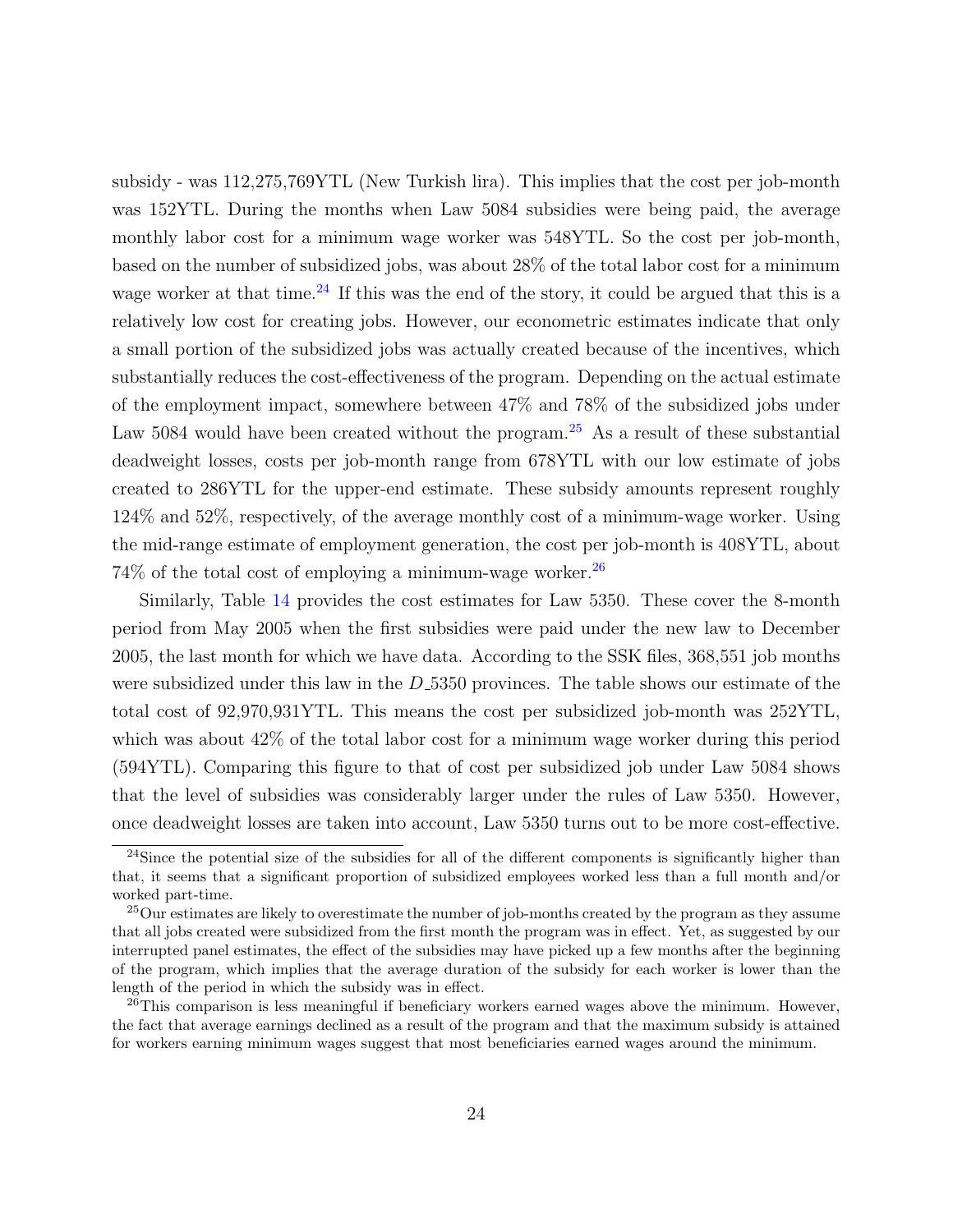Our empirical results suggest that, depending on the specification, between 23% and 44% of the jobs subsidized under Law 5350 would have been created without the subsidy. These deadweight losses, although by no means insignificant, are much lower than those estimated for Law 5084. Accordingly, the costs per actual job created are much lower as well. We calculate the cost per job-month created under low-end job creation estimate at 449YTL and at 329YTL for our higher job estimate. These represent 76% and 55% of the total cost of a minimum wage worker, respectively.

The former calculations assume that the programs create new jobs. If it turns that the programs increase registration rather than actual job creation, as suggested by the electricity estimates, the benefits of the program would be much lower. In this case, it would only entail the expansion of basic health and pension coverage and perhaps higher wages for workers who switch to formal jobs, if they were previously employed in less productive informal jobs. Finally, it should be noted that the estimated costs of the program are only lower bounds of real costs as they do not include the cost of possible substitution effects, the administrative costs of implementing and supervising the programs, or the costs incurred by the government to provide pension and health services to newly registered workers.

We draw two conclusions from this cost analysis. First, deadweight losses associated with the program are important, but the design of the program clearly matters as it appears that the eligibility thresholds significantly reduced deadweight losses, by promoting higher employment gains per workplace and, possibly, reducing the artificial shift of workers to newly created workplaces. Because deadweight losses were much smaller under Law 5350 than under Law 5084, the actual cost of jobs under the newer program was considerably less even though the financial outlay per subsidized worker was higher. Second, the possibility that in developing countries marginal job subsidies do not increase total employment, but rather, increase formalization, substantially alters the cost-benefit analysis. There might be alternative, more cost-effective, ways to extending basic pension and health services to a larger pool of workers.

## <span id="page-26-0"></span>8 Conclusions

In this paper we examine the benefits and costs of subsidizing the cost of low-income workers in economically disadvantaged regions of Turkey. We take advantage of a series of consecutive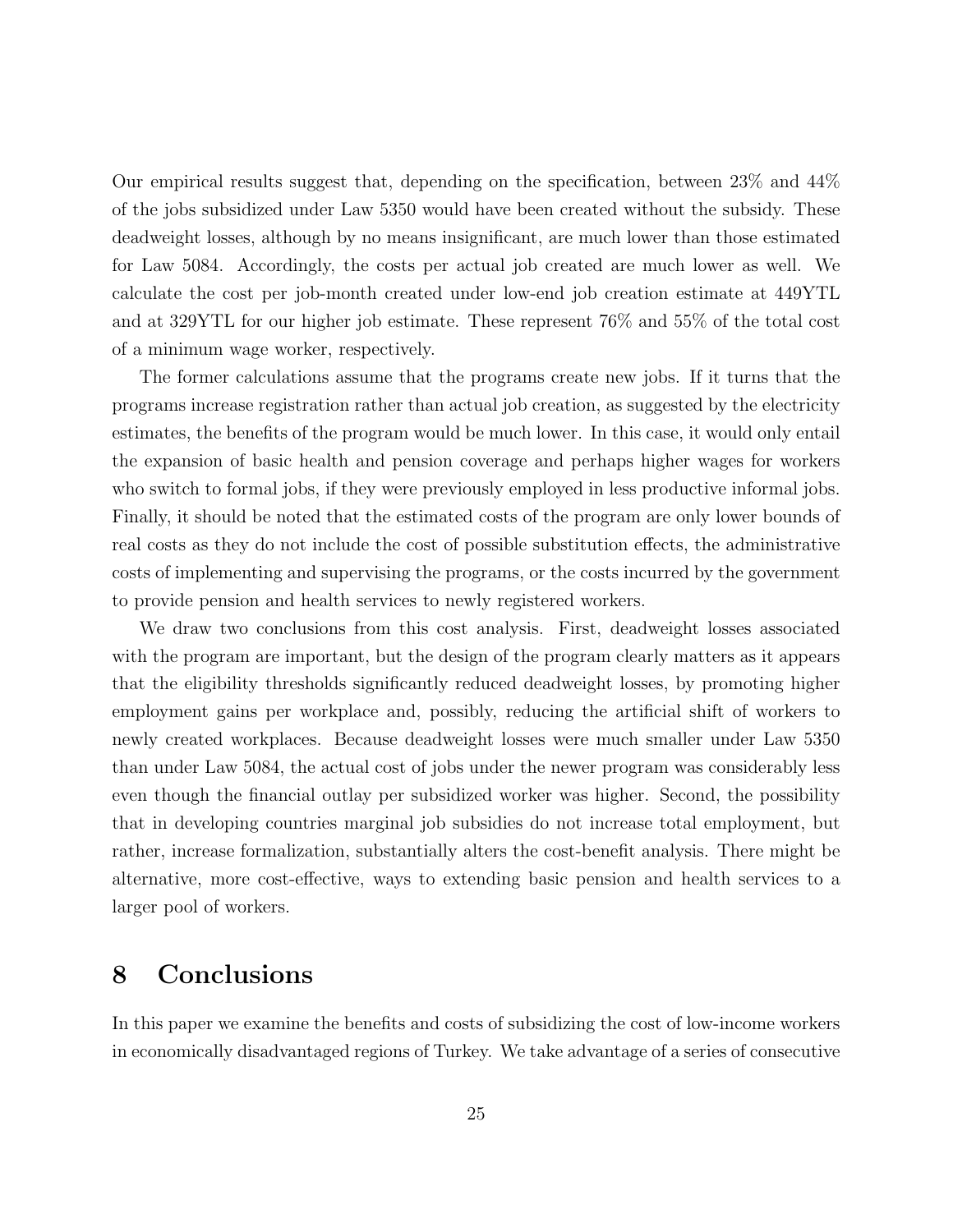programs, with widening regional coverage, to implement a pseudo-experimental approach. This allows us to compare the evolution of employment, number of establishments, employment per firm, taxable earnings per worker, and consumption of electricity before and after the different subsidies came into effect. Our results point to a substantial elasticity of employment to changes in labor costs. They also indicate that establishment creation is quite responsive to changes in labor costs and labor taxes particularly when minimum wages or other constraints may reduce pass through rates. All of these findings suggest the importance of labor costs as a factor in determining employment creation both in the intensive and the extensive margin.

Nonetheless, our results also suggest that implementing the subsidies can be a costly way to increase employment. Under Law 5084, the subsidies likely ended up paying for almost the full labor costs of the jobs created, rather than subsidizing employment at the margin. The main issue was deadweight losses - i.e., that many subsidized jobs would have been created anyway - which increased considerably the real cost of the program. This is particularly a concern in Turkey given that the subsidies analyzed in this study were implemented in a period in which economic growth was picking up after a crisis and firms likely were prepared to hire new workers in any event. Law 5350 also had deadweight losses but these were considerably smaller than those under the previous law. So, even though the subsidies themselves were more generous, the program turned out to be more cost effective.

A final, and key consideration is that although we were only able to undertake an imperfect test, our results suggest that subsidies increased formalization of existing firms and jobs rather than creating new economic activity. This is a relevant distinction and deserves close attention in future studies. If confirmed, it would alter the cost-benefit calculations of the program, as it would not imply new economic activity, but rather an extension in the coverage of social security programs. This would support the hypothesis that in countries with relatively weak enforcement institutions, high labor taxes on low-wage workers create a strong incentive for informality both for firms and workers. From that point of view, exempting (fully or partially) low-wage workers from income and social security taxes may be an effective way to reduce informality and expand the coverage of basic health and old age pension benefits to the labor force. Such exemptions are not unlike those found in many income tax systems in the world, where there is a certain minimum income that is exempted and/or where tax rates are progressively set.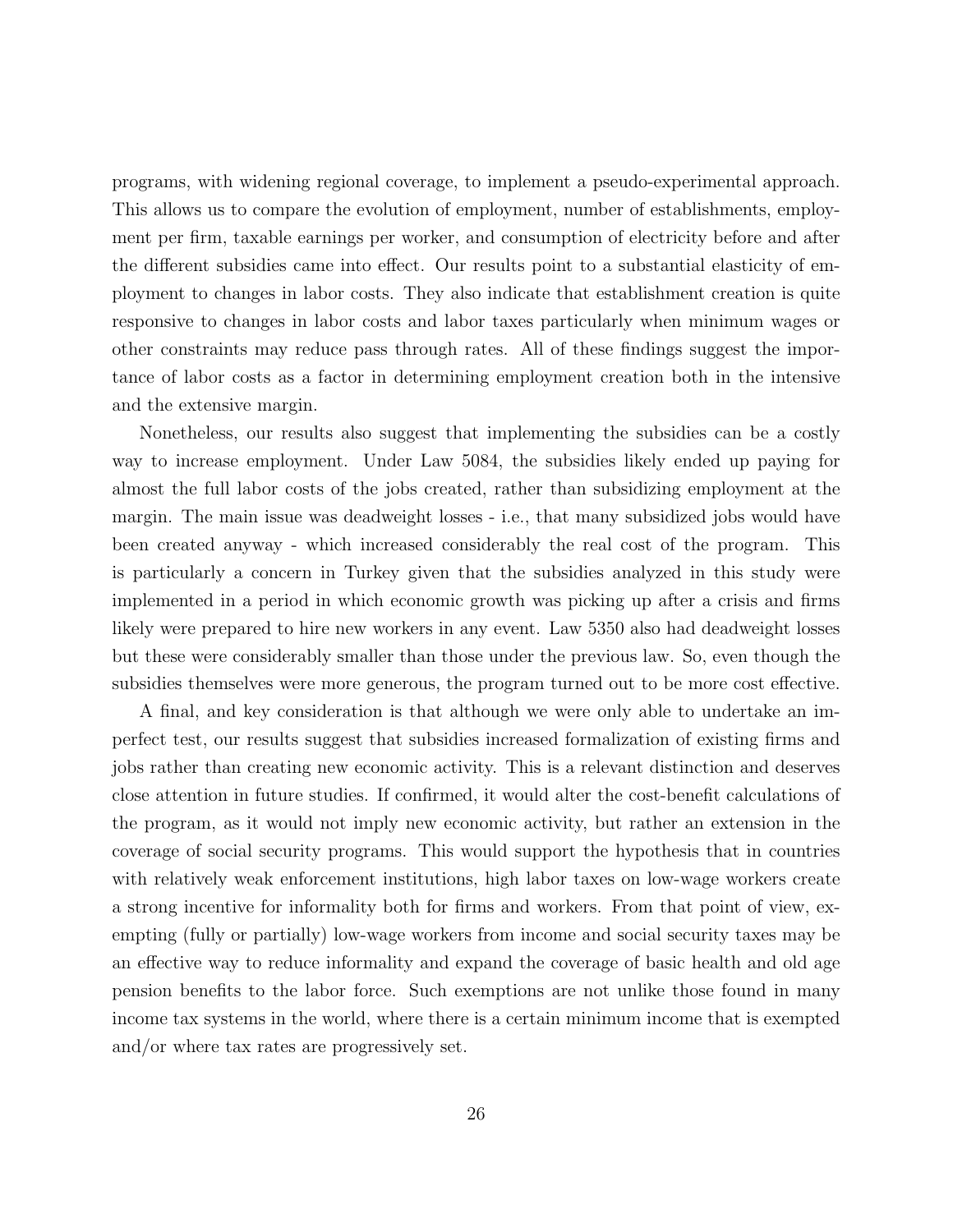## References

- <span id="page-28-0"></span>Autor, David, John Donohue III, and Stewart Schwab (2006), "The Cost of Wrongful Discharge Laws," The Review of Economics and Statistics 88, 211 – 231.
- <span id="page-28-1"></span>Autor, David H., William R. Kerr, and Adriana D. Kugler (2007), "Does Employment Protection Reduce Productivity? Evidence from US States," The Economic Journal 117, F189 – F217.
- <span id="page-28-10"></span>Bertrand, Marianne, Esther Dufflo, and Sendhil Mullainathan (2004), "How much should we trust difference in differences estimates?" Quarterly Journal of Economics 119, 249–275.
- <span id="page-28-2"></span>Besley, Timothy, and Robin Burgess (2004), "Labor Regulation Hinder Economic Performance? Evidence From India," Quarterly Journal of Economics 119, 91–134.
- <span id="page-28-8"></span>Bishop, John (1981), Studies in Labor Markets, chap. Employment in Construction and Distribution Industries: The Impact of the New Jobs Tax Credit, 209–46, University of Chicago.
- <span id="page-28-9"></span>Evans, William N., and Diana S. Lien (2005), "The benefits of prenatal care: evidence from the PAT bus strike," Journal of Econometrics 125, 207–239.
- <span id="page-28-6"></span>Galasso, Emanuela, Martin Ravallion, and Agustin Salvia (2001), "Assisting the Transition from Workfare to Work: A Randomized Experiment," The World Bank, Policy Research Working Paper Series No. 2738.
- <span id="page-28-5"></span>Gerfin, Michael, Michael Lechner, and Heidi Steiger (2005), "Does subsidised temporary employment get the unemployed back to work? An econometric analysis of two different schemes," Labour Economics 12, 807835.
- <span id="page-28-7"></span>Girma, Sourafel, Holger Grg, Eric Strobl, and Frank Walsh (2007), "Creating jobs through public subsidies: An empirical analysis," forthcoming Labour Economics.
- <span id="page-28-4"></span>Gruber, Jonathan (1997), "The Incidence of Payroll Taxation: Evidence from Chile," Journal of Labor Economics 15, 72–101.
- <span id="page-28-3"></span>Hamermesh, Daniel (1993), Labor Demand, Princeton University Press.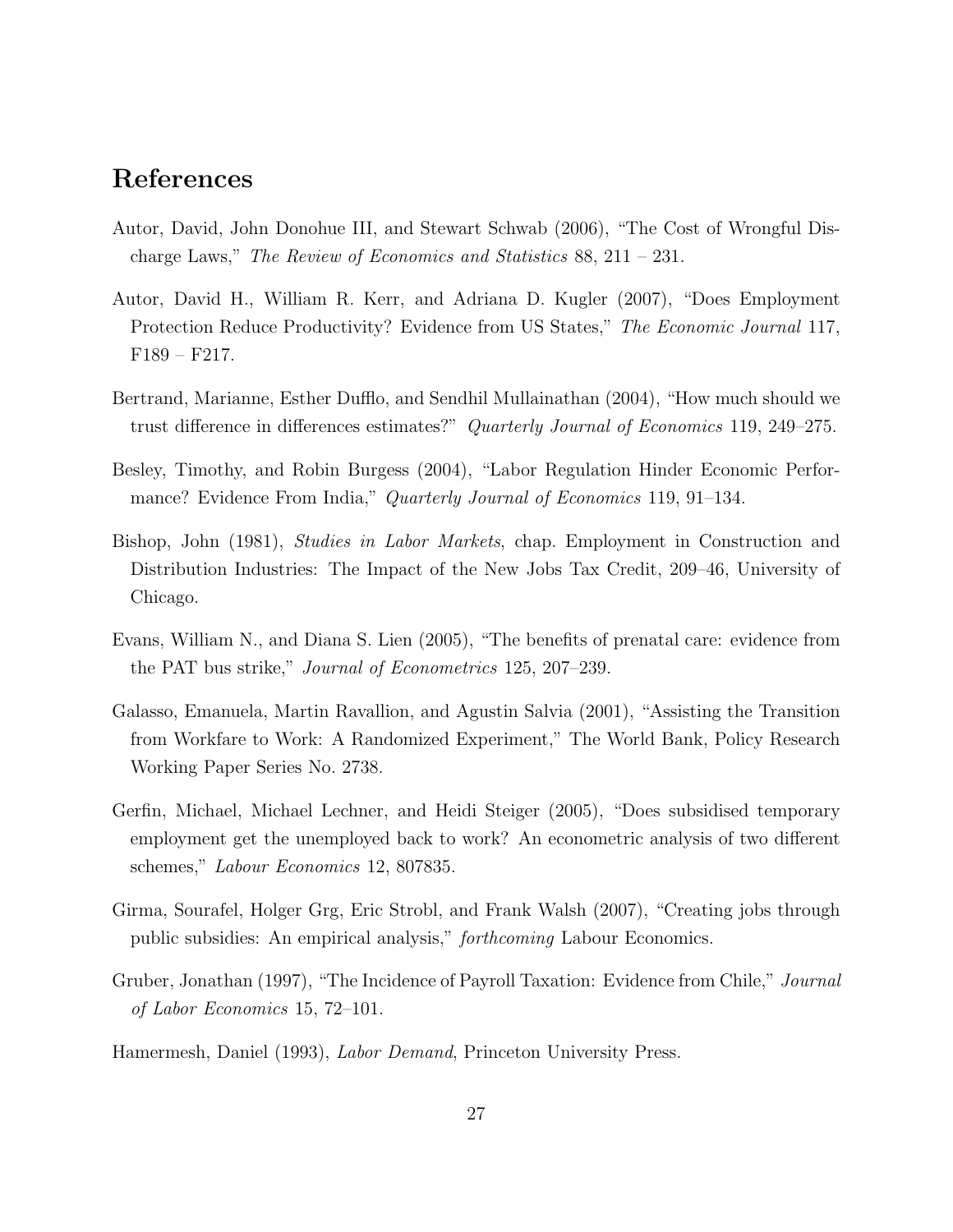- <span id="page-29-2"></span>Heckman, James, and Carmen Pagés (2004), Law and Employment: Lessons from Latin America and the Caribbean, chap. Introduction to Law and Employment: Lessons from Latin America and the Caribbean, National Bureau of Economic Research University of Chicago Press.
- <span id="page-29-5"></span>Katz, Larry (1998), Generating Jobs: How to Increase Demand for Less Skilled Workers, chap. Wage subsidies for the Disadvantaged, Russell Sage Foundation.
- <span id="page-29-7"></span>Marx, Ive (2005), "Job Subsidies and Cuts in Employers Social Security Contributions: The Verdict of Empirical Evaluation Studies," Presented at "Changing Social Policies for Low-Income Families and Less-Skilled Workers in the E.U and the U.S.", University of Michigan.
- <span id="page-29-6"></span>Mühlau, Peter, and Wiemer Salverda (2000), *Policy Measures for Low-Wage Employment* in Europe, chap. Employment effects of low-wage subsidies: The case of "SPAK" in the Netherlands, Edward Elgar.
- <span id="page-29-3"></span>Nickell, Stephen (2003), "Employment and Taxes," CESifo Working paper No.1109.
- <span id="page-29-0"></span>OECD (2003), Employment Outlook, Paris.
- <span id="page-29-8"></span>Papps, Kerry (2007), "The Effect of Social Security Taxes and Minimum Wages on Employment Growth in Turkey," Mimeo, the World Bank.
- <span id="page-29-4"></span>Taymaz, Erol (2006), "Labor Demand in Turkey," Mimeo, the World Bank.
- <span id="page-29-1"></span>World Bank (2006), "Country Economic Memorandum: Promoting Sustained Growth and Convergence with the European Union," Tech. rep.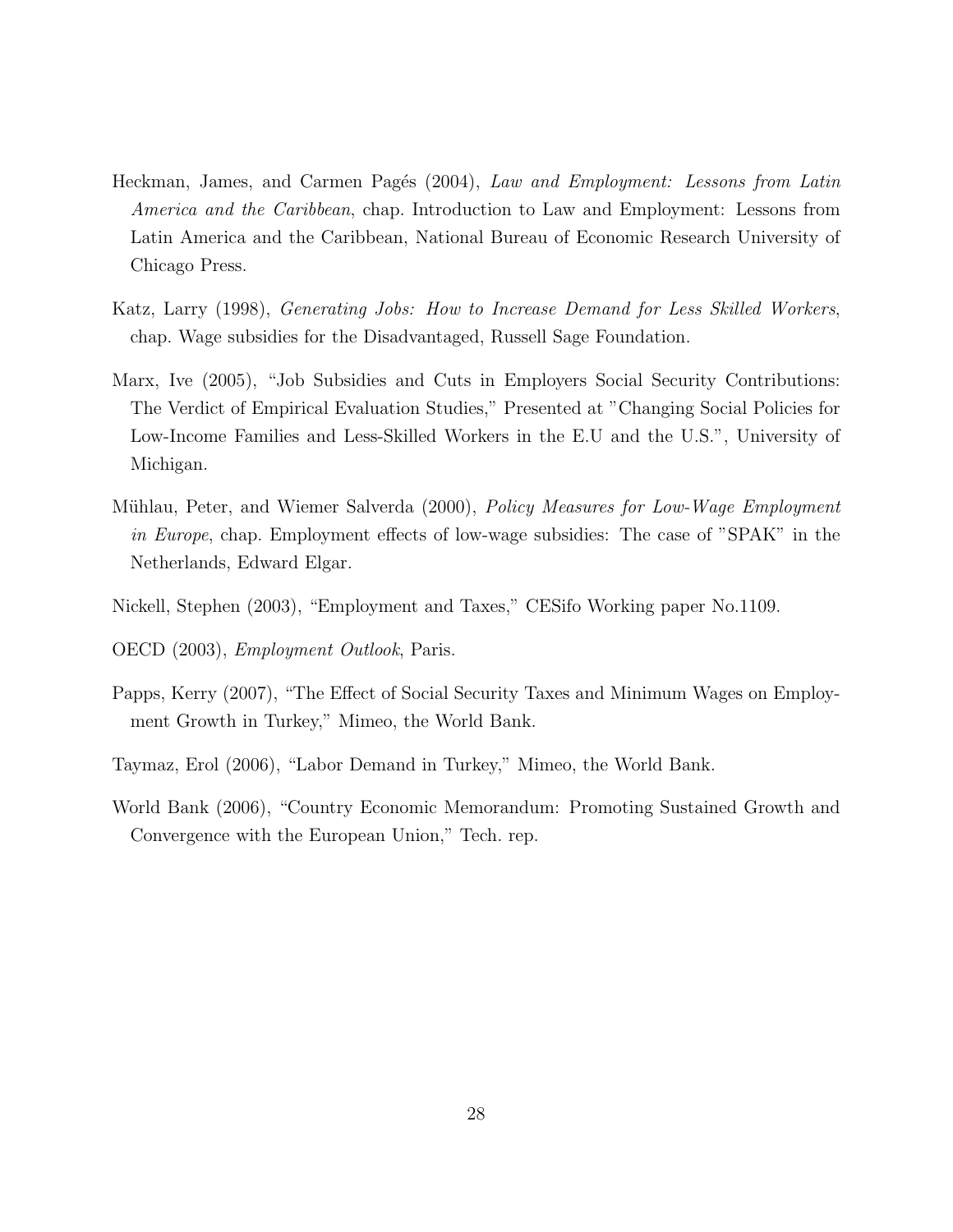

<span id="page-30-0"></span>Figure 1: The employment effects of Law 5084 versus Law 5350



<span id="page-30-1"></span>Figure 2: Location of provinces covered by laws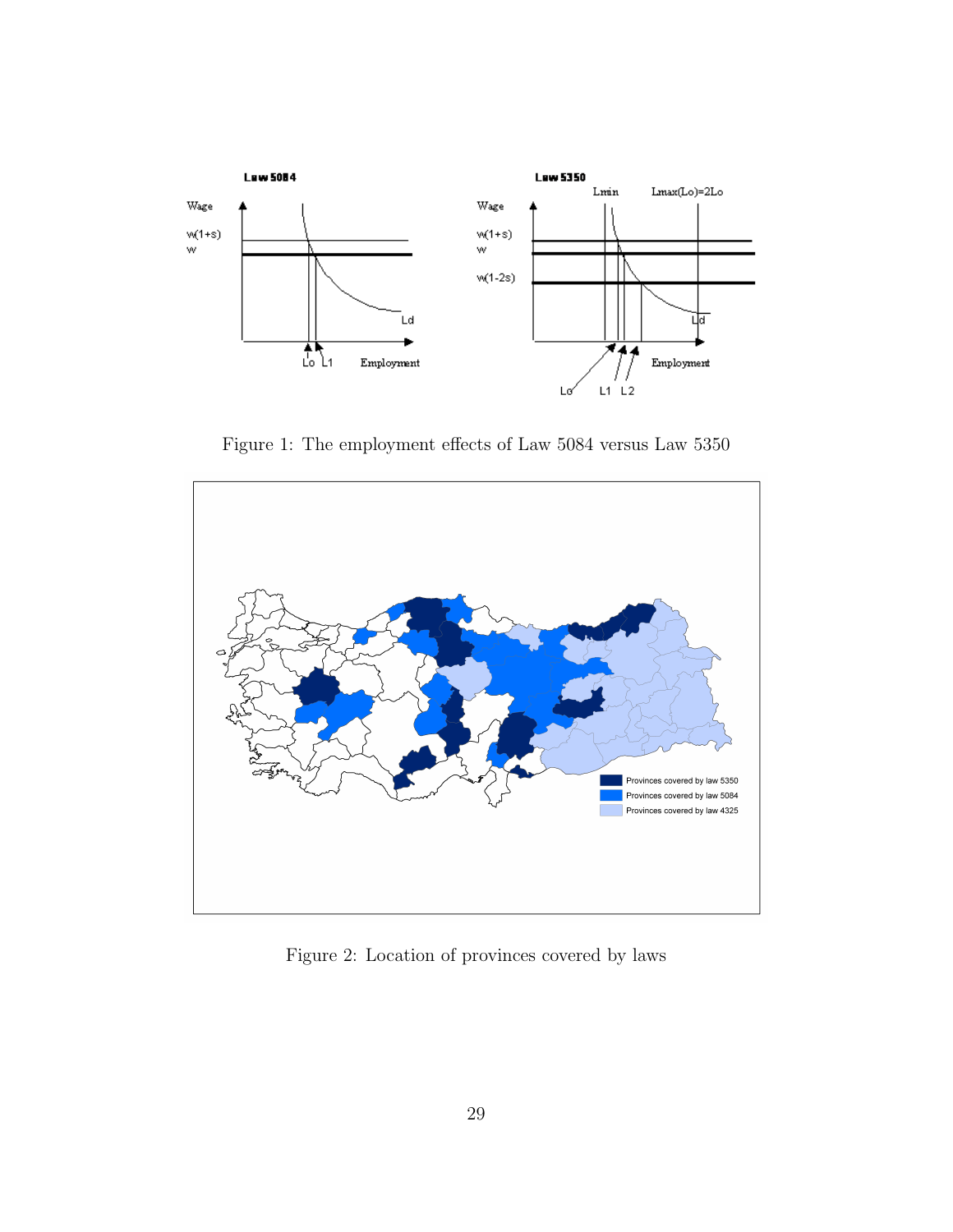<span id="page-31-1"></span>

<span id="page-31-2"></span>

<span id="page-31-4"></span><span id="page-31-3"></span>(d) Establishments in  $D_5350$  and  $Alt_5350$ 

<span id="page-31-0"></span>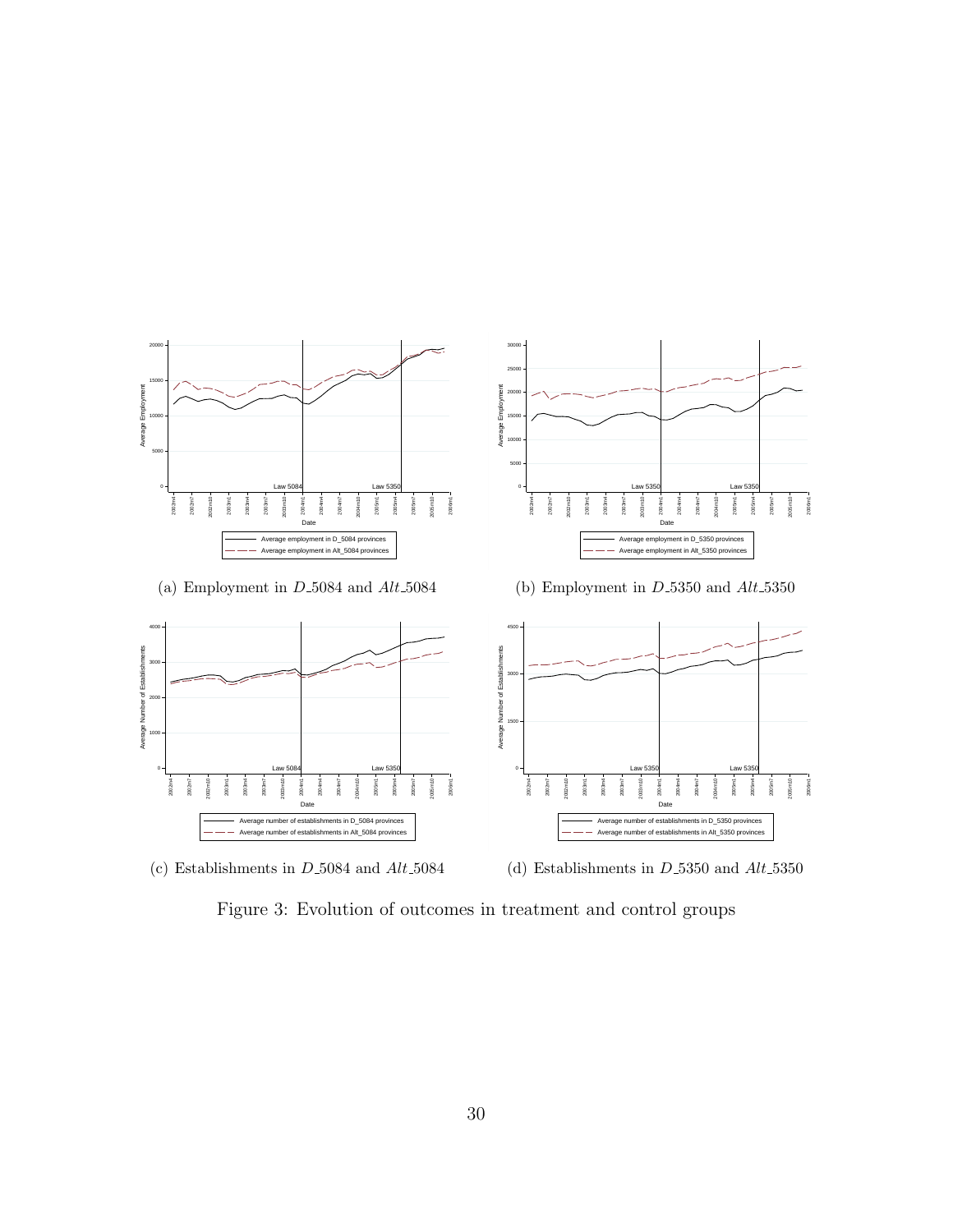|                                                                                                               |          | AGGC WPH DIFF FOOG WPH IO HOSTIPOTITION : T ALCO                                                                                                             |                                                                                                                                                                 |
|---------------------------------------------------------------------------------------------------------------|----------|--------------------------------------------------------------------------------------------------------------------------------------------------------------|-----------------------------------------------------------------------------------------------------------------------------------------------------------------|
|                                                                                                               |          | Income Tax Subsidy<br>Social Security &                                                                                                                      | Energy Subsidy                                                                                                                                                  |
| Created after the reference<br>New Jobs in New Firms                                                          | Law 5084 | All registered workers                                                                                                                                       | All registered workers<br>min 10 workers                                                                                                                        |
| date provided by the<br>subsidy legislation                                                                   | Law 5350 | All registered workers<br>min 30 workers                                                                                                                     | All registered workers<br>min 30 workers                                                                                                                        |
| Created before the reference<br>S<br>New Jobs in Existing Firm<br>date provided by the<br>subsidy legislation | Law 5084 | Number above the reference date                                                                                                                              | $(3)$ capped at 40-50% of total costs<br>Number above the reference date<br>$(1)$ must increase by $20\%$ from<br>$(2)$ must be $10+$ workers<br>reference date |
|                                                                                                               | Law 5350 | (3) capped at reference date level<br>Number above the reference date<br>$(1)$ must increase by $20\%$ from<br>$(2)$ must be $30+$ workers<br>reference date | $(3)$ capped at 40-50% of total costs<br>Number above the reference date<br>$(1)$ must increase by $20\%$ from<br>$(2)$ must be $30+$ workers<br>reference date |

Table 1: Comparison of Law 5084 and Law 5350 Table 1: Comparison of Law 5084 and Law 5350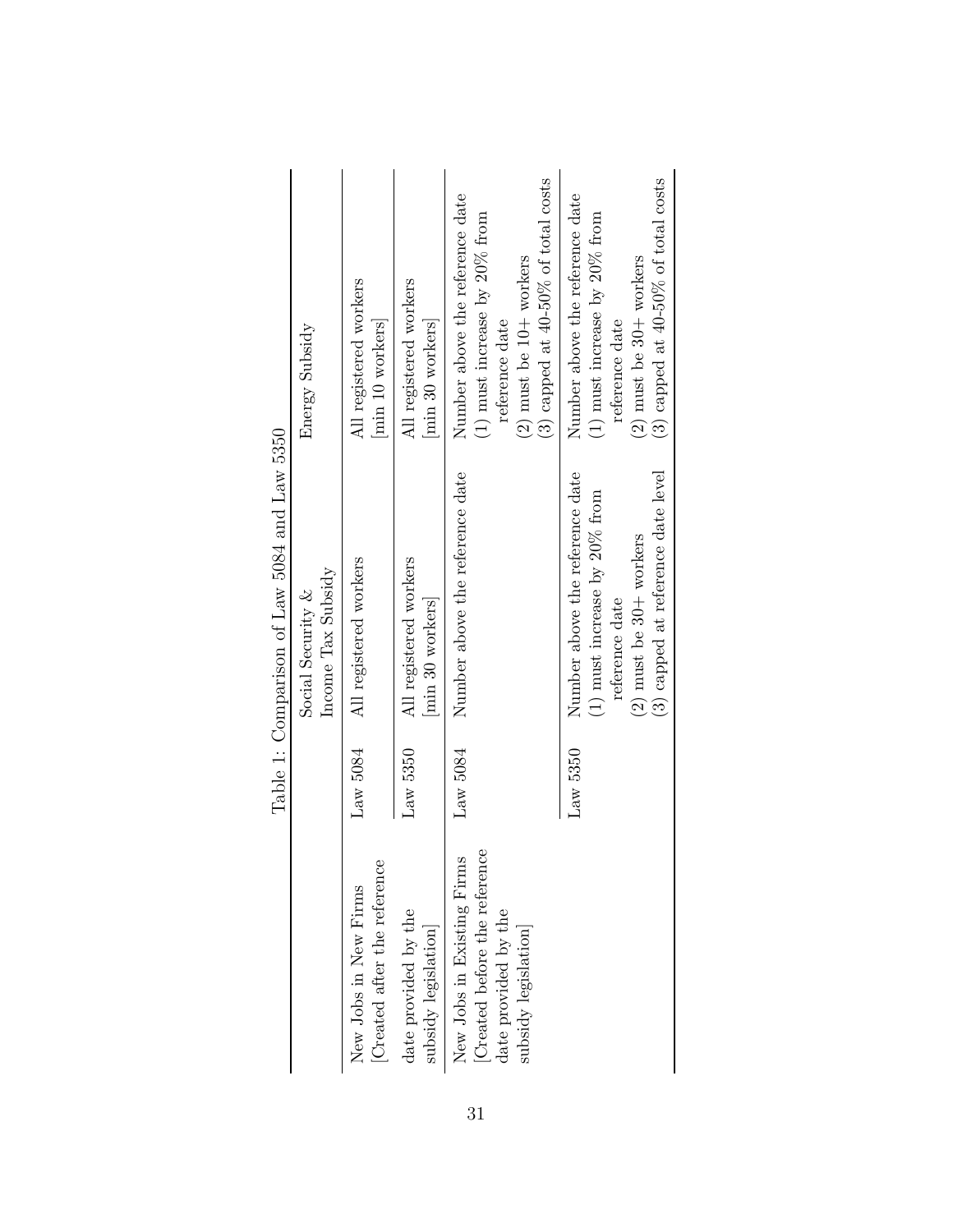Table 2: Summary statistics of key variables (province-month as unit observation)

| Variable                                  | Obs  | Mean       | Std. Dev.   |
|-------------------------------------------|------|------------|-------------|
| Employment                                | 3555 | 65,831     | 216,343     |
| Workplaces                                | 3555 | 9.782      | 28,286      |
| Taxable earnings (YTL)                    | 3555 | 39,944,968 | 153,574,145 |
| SSK subsidy provided under Law 5084 (YTL) | 675  | 153,739    | 213,318     |
| SSK subsidy provided under Law 5350 (YTL) | 585  | 47,354     | 156,905     |
| Energy subsidy (YTL)                      | 700  | 185,594    | 358,826     |

Note: Summary statistics for employment, workplaces and taxable earnings are calculated for the full sample (79 provinces during April 2002 to December 2005). SSK subsidy statistics are calculated using the sample of provinces covered by the corresponding law for the period April 2002 to December 2005. Statistics for the energy subsidy are calculated using all subsidized provinces for the period January 2004 to December 2005 when the data are available.

|                         |      |                    | Table 3: Comparison of groups of provinces |                    |                  |
|-------------------------|------|--------------------|--------------------------------------------|--------------------|------------------|
|                         |      |                    |                                            | Provinces          |                  |
|                         |      | D <sub>-4325</sub> | D <sub>-5084</sub>                         | D <sub>-5350</sub> | $D_{\tau}$ never |
| GDP per capita          | mean | 941.14             | 1355.6                                     | 1798.38            | 2545.31          |
| (USD 2001)              | sd   | 242.34             | 222.88                                     | 199.94             | 928.32           |
| Electricity consumption | mean | 338,098.8          | 350,365                                    | 470,507.6          | 2,756,096        |
| $(MWH, 2002-2004)$      | sd   | 337,426.7          | 201,610.2                                  | 406,888.3          | 3,809,520        |
| Population per          | mean | 53.18              | 76.4                                       | 63.85              | 176.88           |
| km2(2000)               | sd   | 31.25              | 67.68                                      | 52.19              | 333.52           |

Notes: Data on GDP per capita and electricity consumption are provided by the Turkish Statistical Institute. Data on population density comes from the 2000 Census. D<sub>-4325</sub> contains the 22 provinces that were subsidized under Law 4325; D 5084 includes the 15 provinces that were subsidized under Law  $5084$  but not covered by Law  $4325$ ;  $D_{-}5350$  contains the 13 provinces that were subsidized by Law 5350 but not covered by Law 5084. In that way, each group only includes the eligible provinces added under each consecutive law.  $D_{\text{.}}$  never contains the provinces that were not subsidized under any law.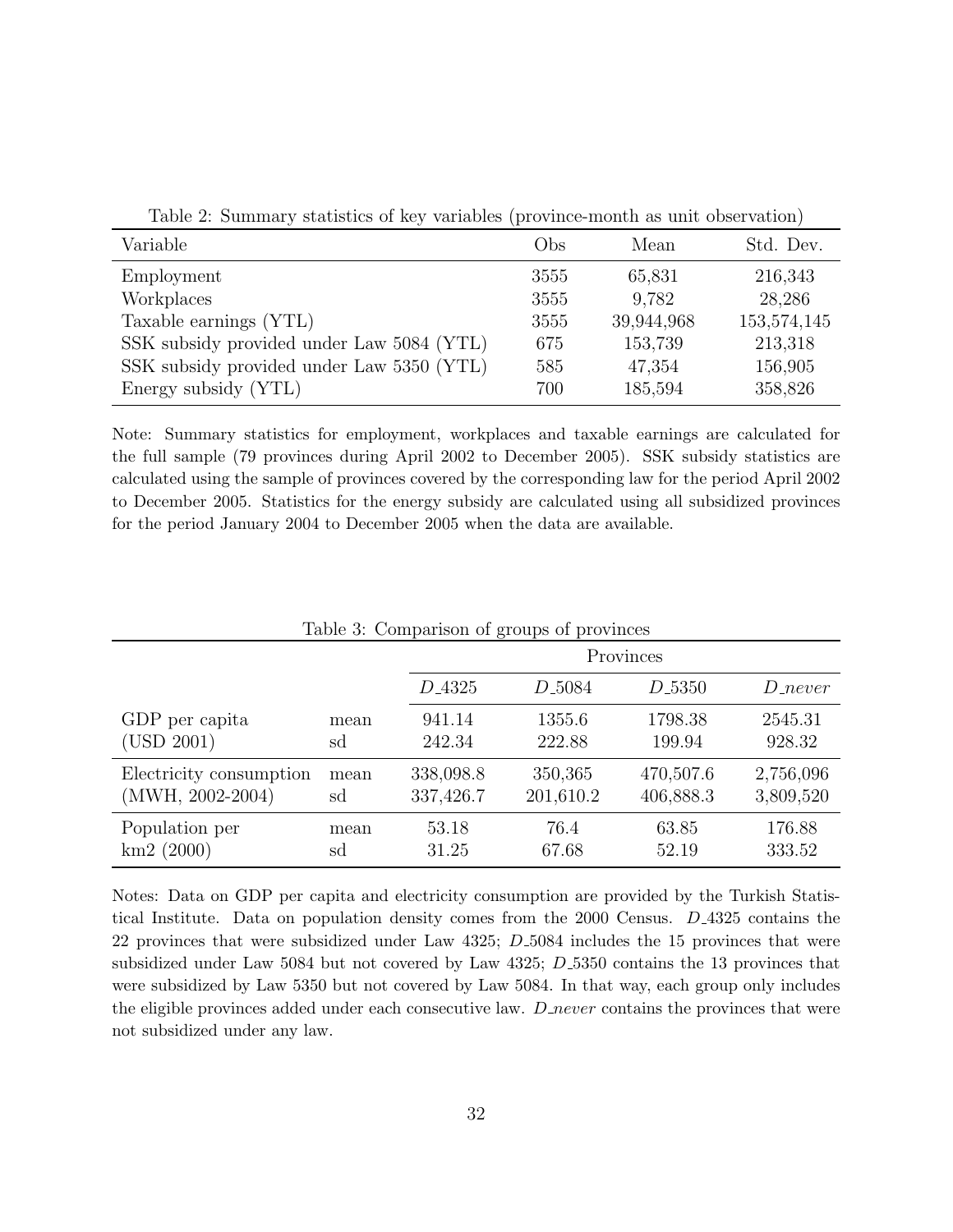|                    |      | <b>Full Period</b><br>(April 2002-<br>December 2005) | Table 1. Dummary brandwich for regionered employment growth<br>Period 0<br>$(Apri 2002-$<br>December 2003) | Period 1<br>$(January 2004-$<br>April 2005) | Period 2<br>(May 2005)<br>December 2005) |
|--------------------|------|------------------------------------------------------|------------------------------------------------------------------------------------------------------------|---------------------------------------------|------------------------------------------|
| All                | mean | 0.013                                                | 0.008                                                                                                      | 0.016                                       | 0.020                                    |
| provinces          | sd   | 0.088                                                | 0.101                                                                                                      | 0.085                                       | 0.046                                    |
| D <sub>-5084</sub> | mean | 0.013                                                | 0.004                                                                                                      | 0.020                                       | 0.023                                    |
| provinces          | sd   | 0.042                                                | 0.045                                                                                                      | 0.043                                       | 0.029                                    |
| D <sub>-5350</sub> | mean | 0.013                                                | 0.012                                                                                                      | 0.010                                       | 0.026                                    |
| provinces          | sd   | 0.124                                                | 0.173                                                                                                      | 0.060                                       | 0.052                                    |
| $D$ -never         | mean | 0.010                                                | 0.007                                                                                                      | 0.013                                       | 0.012                                    |
| provinces          | sd   | 0.078                                                | 0.062                                                                                                      | 0.107                                       | 0.031                                    |
| $Alt_5084$         | mean | 0.008                                                | 0.002                                                                                                      | 0.011                                       | 0.018                                    |
| provinces          | sd   | 0.040                                                | 0.044                                                                                                      | 0.036                                       | 0.038                                    |
| $Alt_5350$         | mean | 0.007                                                | 0.005                                                                                                      | 0.008                                       | 0.012                                    |
| provinces          | sd   | 0.040                                                | 0.054                                                                                                      | 0.024                                       | 0.015                                    |

Table 4: Summary statistics for registered employment growth

|  |  | Table 5: Summary statistics for registered workplace growth |  |
|--|--|-------------------------------------------------------------|--|
|  |  |                                                             |  |

|                    |      | <b>Full Period</b> | Period 0       | Period 1         | Period 2       |
|--------------------|------|--------------------|----------------|------------------|----------------|
|                    |      | (April 2002-       | (April 2002-   | $(January 2004-$ | (May 2005)     |
|                    |      | December 2005)     | December 2003) | April 2005)      | December 2005) |
| All                | mean | 0.009              | 0.007          | 0.010            | 0.013          |
| provinces          | sd   | 0.032              | 0.034          | 0.033            | 0.024          |
| D <sub>-5084</sub> | mean | 0.010              | 0.007          | 0.013            | 0.011          |
| provinces          | sd   | 0.024              | 0.023          | 0.028            | 0.013          |
| D <sub>-5350</sub> | mean | 0.008              | 0.007          | 0.005            | 0.015          |
| provinces          | sd   | 0.030              | 0.033          | 0.032            | 0.019          |
| $D_{\perp}$        | mean | 0.007              | 0.006          | 0.007            | 0.011          |
| provinces          | sd   | 0.018              | 0.018          | 0.019            | 0.012          |
| $Alt_5084$         | mean | 0.008              | 0.006          | 0.006            | 0.013          |
| provinces          | sd   | 0.023              | 0.022          | 0.027            | 0.013          |
| $Alt_5350$         | mean | 0.007              | 0.006          | 0.006            | 0.012          |
| provinces          | sd   | 0.019              | 0.018          | 0.022            | 0.011          |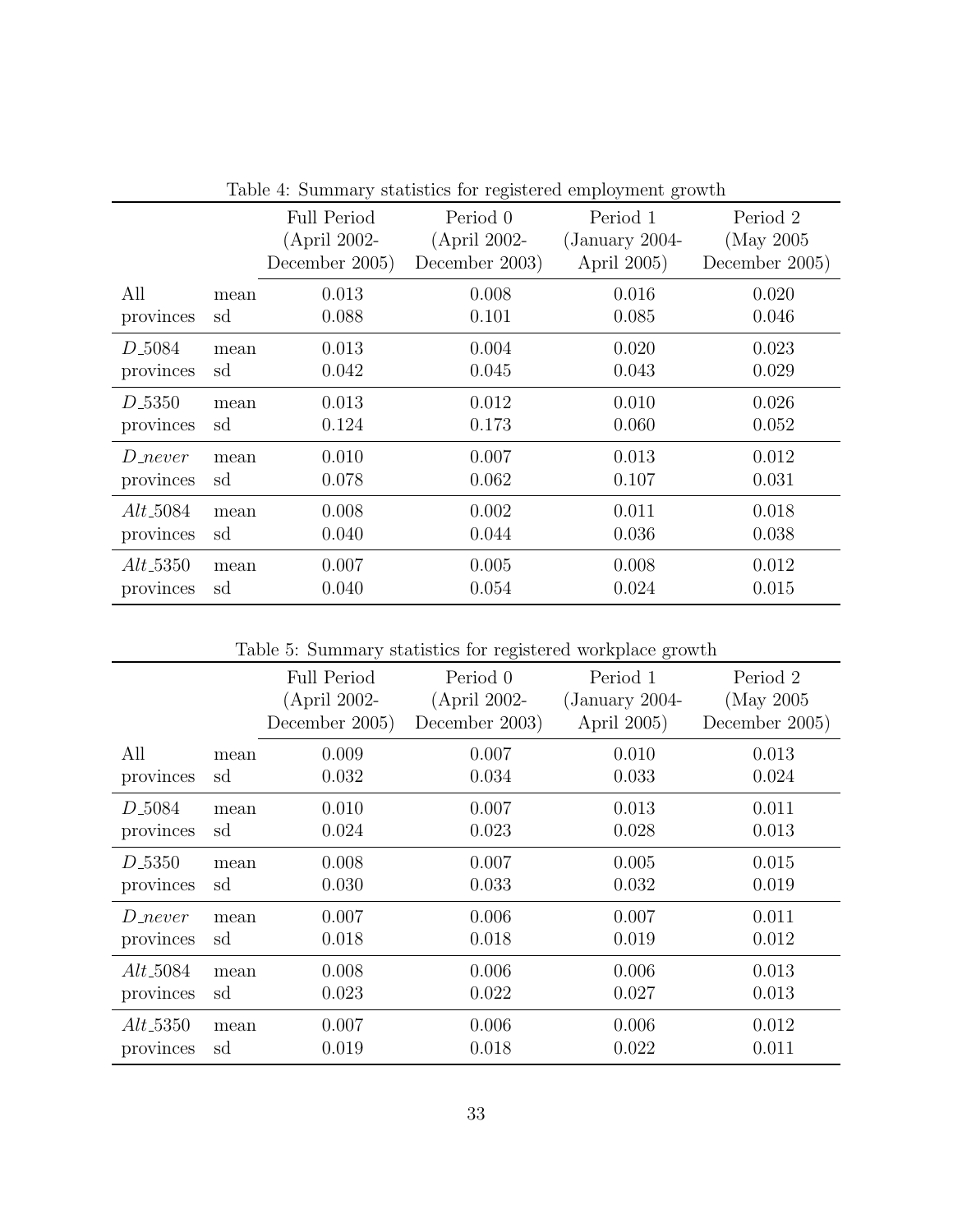|                     |      |                                                      | Table 6: Summary statistics for real wage growth |                                              |                                          |
|---------------------|------|------------------------------------------------------|--------------------------------------------------|----------------------------------------------|------------------------------------------|
|                     |      | <b>Full Period</b><br>(April 2002-<br>December 2005) | Period 0<br>$(Apri 2002-$<br>December 2003)      | Period 1<br>$(January 2004 -$<br>April 2005) | Period 2<br>(May 2005)<br>December 2005) |
| All                 | mean | 0.003                                                | 0.004                                            | 0.003                                        | 0.000                                    |
| provinces           | sd   | 0.104                                                | 0.115                                            | 0.109                                        | 0.050                                    |
| D <sub>-5084</sub>  | mean | 0.004                                                | 0.008                                            | 0.000                                        | $-0.001$                                 |
| provinces           | sd   | 0.071                                                | 0.084                                            | 0.066                                        | 0.037                                    |
| $D_{-}5350$         | mean | 0.007                                                | 0.012                                            | 0.003                                        | $-0.001$                                 |
| provinces           | sd   | 0.125                                                | 0.171                                            | 0.073                                        | 0.048                                    |
| $D_{\text{-}never}$ | mean | 0.005                                                | 0.006                                            | 0.006                                        | 0.001                                    |
| provinces           | sd   | 0.108                                                | 0.090                                            | 0.146                                        | 0.041                                    |
| $Alt_5084$          | mean | 0.004                                                | 0.006                                            | 0.002                                        | 0.000                                    |
| provinces           | sd   | 0.070                                                | 0.072                                            | 0.077                                        | 0.046                                    |
| $Alt_5350$          | mean | 0.004                                                | 0.008                                            | 0.003                                        | $-0.001$                                 |
| provinces           | sd   | 0.090                                                | 0.113                                            | 0.076                                        | 0.033                                    |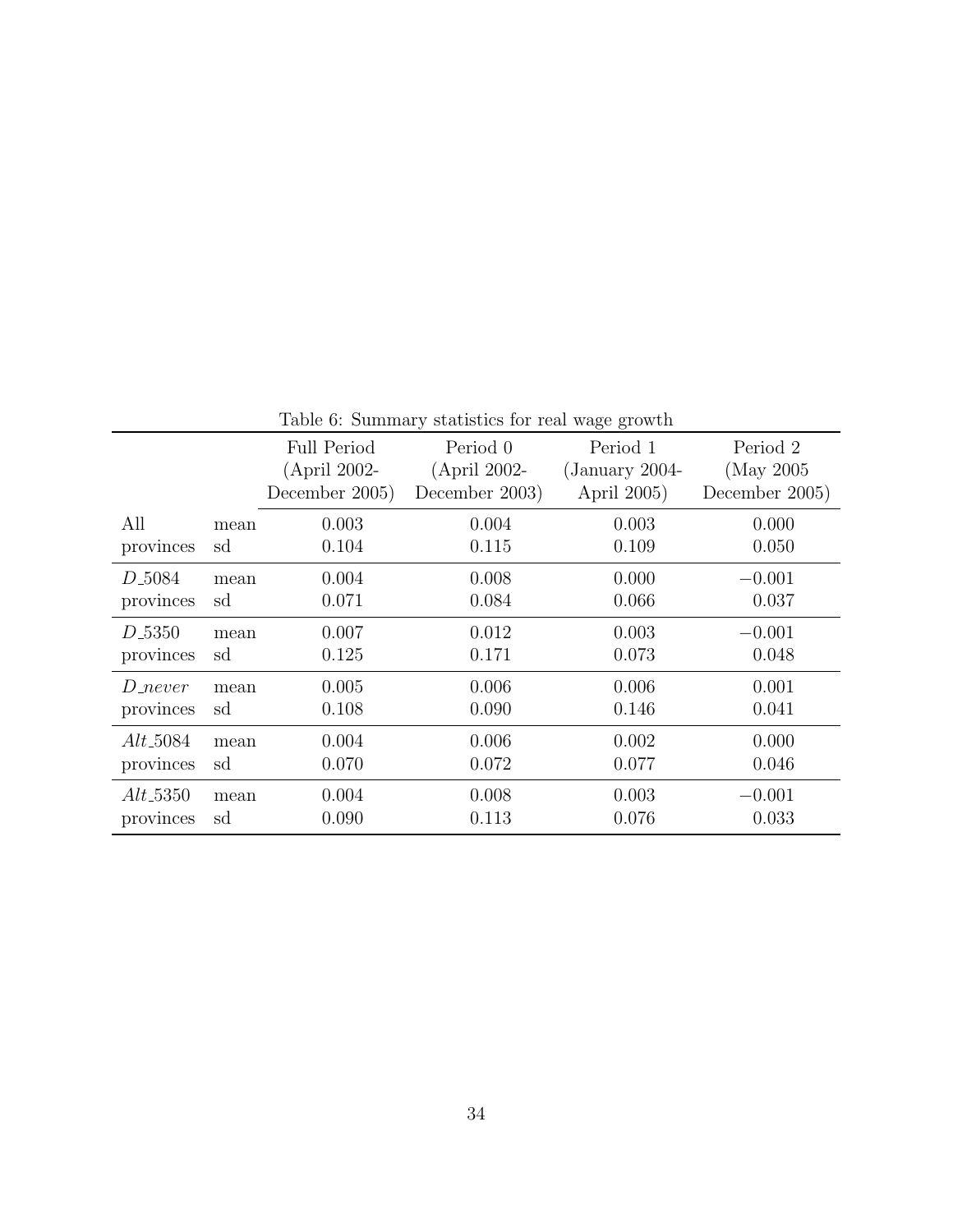|                                                                                                                          |                                                                         |                                              | Table 7: Results: Employment                              |                                              |                                                                          |                                              |                                                           |                                              |
|--------------------------------------------------------------------------------------------------------------------------|-------------------------------------------------------------------------|----------------------------------------------|-----------------------------------------------------------|----------------------------------------------|--------------------------------------------------------------------------|----------------------------------------------|-----------------------------------------------------------|----------------------------------------------|
|                                                                                                                          |                                                                         |                                              | Effects of Law 5084 in Period 1<br>(relative to Period 0) |                                              |                                                                          |                                              | Effects of Law 5350 in Period 2<br>(relative to Period 1) |                                              |
|                                                                                                                          |                                                                         | Log(employment)                              |                                                           | employment<br>Growth of                      |                                                                          | Log(employment)                              |                                                           | employment<br>Growth of                      |
|                                                                                                                          | L. period<br>dummies<br>dummies<br>2. group                             | 2. province<br>dummies<br>dummies<br>1. date | specific trend<br>2. province<br>dummies<br>1. date       | 2. province<br>dummies<br>dummies<br>1. date | 1. period<br>dummies<br>dummies<br>2. group                              | 2. province<br>dummies<br>dummies<br>1. date | specific trend<br>2. province<br>dummies<br>1. date       | 2. province<br>dummies<br>dummies<br>1. date |
|                                                                                                                          |                                                                         |                                              | Control Group: D_never                                    |                                              |                                                                          |                                              | Control Group: D_never                                    |                                              |
| Law Dummy * Period Dummy<br>Period Dummy<br>Law Dummy                                                                    | $0.134***$<br>$-1.700***$<br>$0.050**$<br>(0.022)<br>(0.257)<br>(0.010) | $0.050**$<br>(0.023)                         | $0.081***$<br>(0.024)                                     | $0.010***$<br>(0.003)                        | $0.135***$<br>$-1.770***$<br>$0.108***$<br>(0.022)<br>(0.356)<br>(0.011) | $0.108***$<br>(0.023)                        | $0.142***$<br>(0.033)                                     | $0.016**$<br>(0.006)                         |
| Adjusted R-squared<br>Observations                                                                                       | 0.382<br>1702                                                           | 0.997<br>1702                                | 0.997<br>1702                                             | 0.085<br>1656                                | 0.334<br>1056                                                            | 0.997<br>1056                                | 0.998<br>1056                                             | 0.051<br>1012                                |
|                                                                                                                          |                                                                         |                                              | Control Group: D_5350                                     |                                              |                                                                          |                                              |                                                           |                                              |
| Law Dummy * Period Dummy<br>Period Dummy<br>Law Dunnny                                                                   | $0.127***$<br>$0.057*$<br>(0.037)<br>(0.315)<br>(0.031)<br>$-0.006$     | $0.127***$<br>(0.038)                        | (0.026)<br>0.021                                          | $0.018^{\ast\ast}$<br>(0.008)                |                                                                          |                                              |                                                           |                                              |
| Adjusted R-squared<br>Observations                                                                                       | 0.005<br>1036                                                           | 0.985<br>1036                                | 0.990<br>1036                                             | 0.131<br>1008                                |                                                                          |                                              |                                                           |                                              |
|                                                                                                                          |                                                                         |                                              | Control Group: Alt.5084                                   |                                              |                                                                          |                                              | Control Group: Alt.5350                                   |                                              |
| Law Dummy * Period Dummy<br>Period Dummy<br>Law Dummy                                                                    | $0.086***$<br>$0.099***$<br>(0.026)<br>(0.189)<br>(0.017)<br>$-0.243$   | $0.086***$<br>(0.027)                        | $0.054*$<br>(0.029)                                       | $0.008^{**}$<br>(0.003)                      | $0.110***$<br>$0.133***$<br>$-0.608*$<br>(0.319)<br>(0.019)<br>(0.027)   | $0.110***$<br>(0.028)                        | $0.153***$<br>(0.035)                                     | $0.011^{\ast}$<br>(0.006)                    |
| Adjusted R-squared<br>Observations                                                                                       | 0.058<br>925                                                            | 0.985<br>925                                 | 0.989<br>925                                              | 0.524<br>900                                 | 0.119<br>576                                                             | 0.994<br>925                                 | 0.995<br>929                                              | 0.330<br>552                                 |
| Notes: Robust standard errors clustered at the province level in brackets. * $p < 0.10$ , ** $p < 0.05$ , *** $p < 0.01$ |                                                                         |                                              |                                                           |                                              |                                                                          |                                              |                                                           |                                              |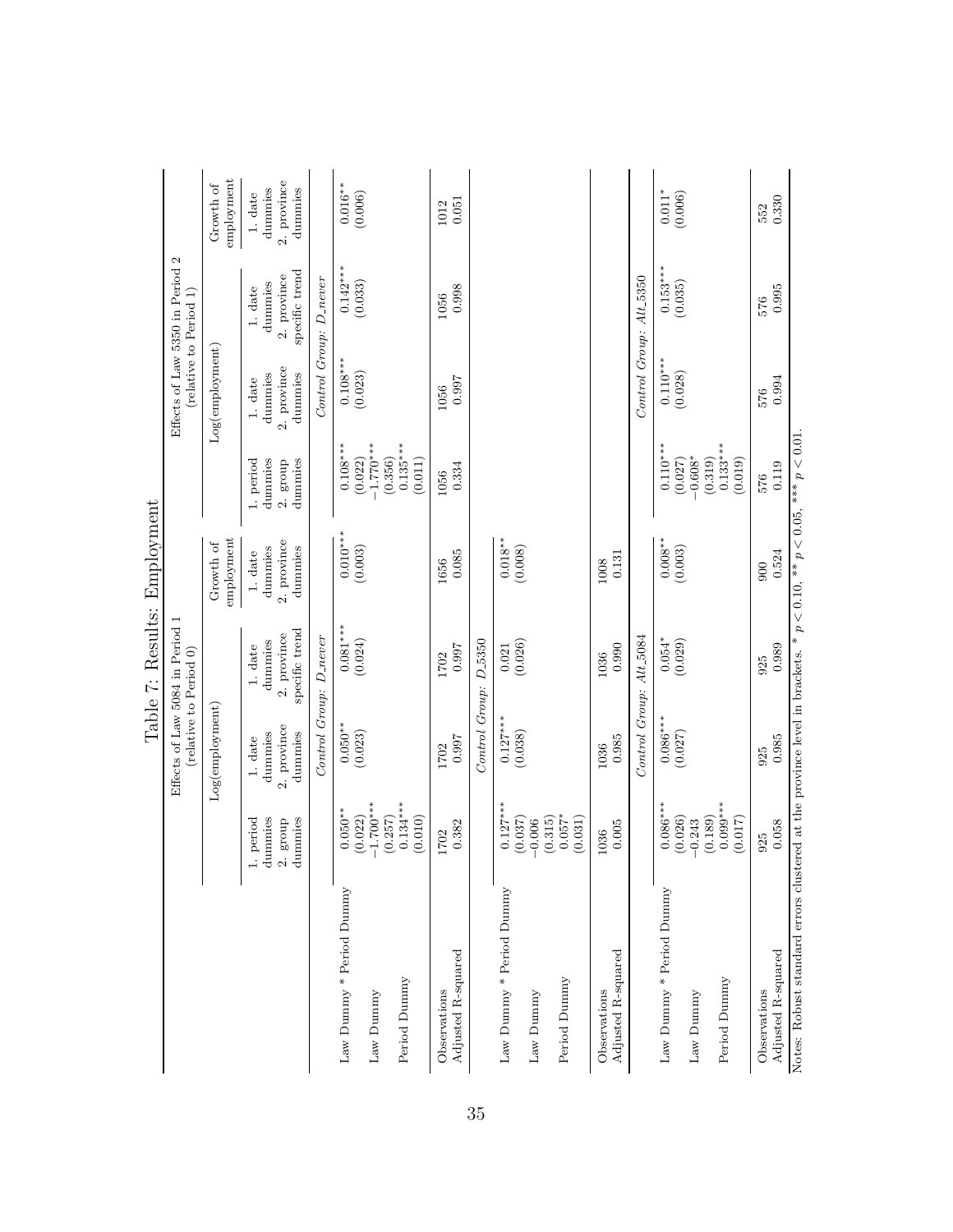|                                        |                                                 | Effects of Law 5084 in Period 1              | (relative to Period 0)                              |                                                |                                             |                                                 | Effects of Law 5350 in Period 2<br>(relative to Period 1) |                                              |
|----------------------------------------|-------------------------------------------------|----------------------------------------------|-----------------------------------------------------|------------------------------------------------|---------------------------------------------|-------------------------------------------------|-----------------------------------------------------------|----------------------------------------------|
|                                        |                                                 | Log(workplaces)                              |                                                     | workplaces<br>Growth of                        |                                             | Log(workplaces)                                 |                                                           | workplaces<br>Growth of                      |
|                                        | 1. period<br>dummies<br>dummies<br>2. group     | 2. province<br>dummies<br>dummies<br>1. date | specific trend<br>2. province<br>dummies<br>1. date | 2. province<br>dummies<br>dummies<br>$1.$ date | 1. period<br>dummies<br>dummies<br>2. group | 2. province<br>dummies<br>dummies<br>1. date    | specific trend<br>2. province<br>dummies<br>1. date       | 2. province<br>dummies<br>dummies<br>1. date |
|                                        |                                                 |                                              | Control Group: D_never                              |                                                |                                             |                                                 | Control Group: D_never                                    |                                              |
| Law Dummy * Period Dummy<br>Law Dunnny | $-1.367***$<br>$0.041***$<br>(0.229)<br>(0.015) | $0.041***$<br>(0.015)                        | $0.025***$<br>(0.009)                               | $0.005***$<br>(0.001)                          | $-1.495***$<br>(0.332)<br>(0.012)<br>0.007  | (0.013)<br>0.007                                | $0.031***$<br>(0.015)                                     | $0.003*$<br>(0.002)                          |
| Period Dummy                           | $0.113***$<br>(0.005)                           |                                              |                                                     |                                                | $0.116***$<br>(0.005)                       |                                                 |                                                           |                                              |
| Adjusted R-squared<br>Observations     | 0.324<br>1702                                   | 0.999<br>1702                                | 0.999<br>1702                                       | 0.540<br>1656                                  | 0.302<br>1056                               | $1.000$<br>1056                                 | $1.000\,$<br>1056                                         | 0.431<br>1012                                |
|                                        |                                                 |                                              | Control Group: D <sub>-5350</sub>                   |                                                |                                             |                                                 |                                                           |                                              |
| Law Dummy * Period Dummy               | $0.067***$<br>(0.020)                           | $0.067***$<br>(0.021)                        | (0.013)<br>$-0.004$                                 | $0.007***$<br>(0.002)                          |                                             |                                                 |                                                           |                                              |
| Law Dummy                              | (0.296)<br>$0.101\,$                            |                                              |                                                     |                                                |                                             |                                                 |                                                           |                                              |
| Period Dummy                           | $0.086***$<br>(0.015)                           |                                              |                                                     |                                                |                                             |                                                 |                                                           |                                              |
| Adjusted R-squared<br>Observations     | 0.012<br>1036                                   | 0.997<br>1036                                | 0.998<br>1036                                       | 0.606<br>1008                                  |                                             |                                                 |                                                           |                                              |
|                                        |                                                 |                                              | Control Group: Alt_5084                             |                                                |                                             |                                                 | Control Group: Alt_5350                                   |                                              |
| Law Dummy * Period Dummy               | $0.049***$<br>(0.017)                           | $0.049***$<br>(0.017)                        | (0.012)<br>0.006                                    | $0.006***$<br>(0.002)                          | (0.014)<br>0.010                            | $\begin{array}{c} 0.010 \\ (0.015) \end{array}$ | $0.035***$<br>(0.016)                                     | (0.002)<br>0.002                             |
| Law Dunnny                             | (0.141)<br>$-0.064$                             |                                              |                                                     |                                                | (0.295)<br>$-0.420$                         |                                                 |                                                           |                                              |
| Period Dummy                           | $0.105***$<br>(0.009)                           |                                              |                                                     |                                                | $0.112***$<br>(0.009)                       |                                                 |                                                           |                                              |
| Adjusted R-squared<br>Observations     | 0.028<br>925                                    | 0.992<br>925                                 | 0.995<br>925                                        | 0.654<br>006                                   | 0.072<br>576                                | 0.998<br>925                                    | 0.999<br>929                                              | 0.467<br>552                                 |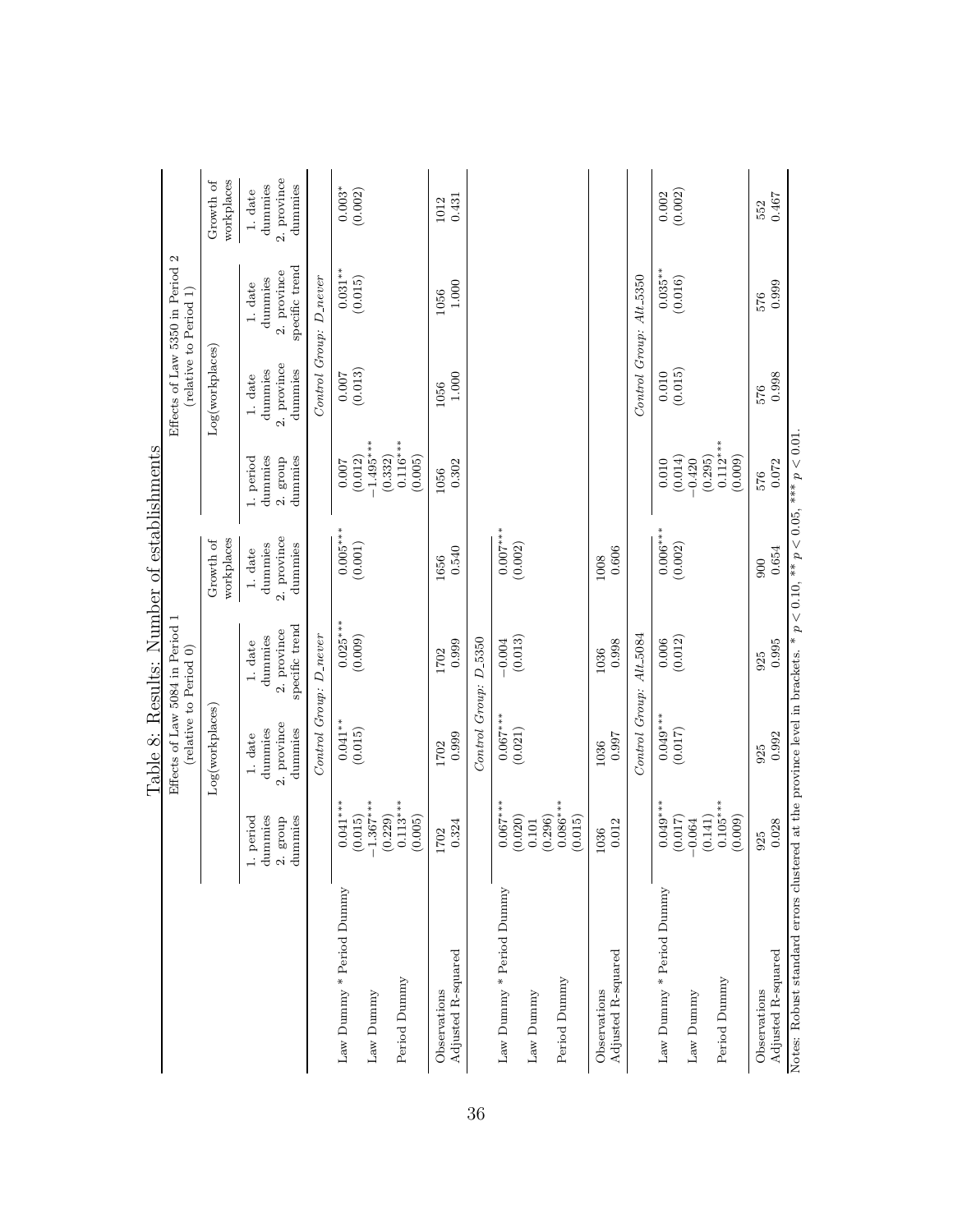|                                                                                                                          |                                               |                                              |                                                           | Table 9: Results: Real average taxable earnings |                                             |                                              |                                                           |                                              |
|--------------------------------------------------------------------------------------------------------------------------|-----------------------------------------------|----------------------------------------------|-----------------------------------------------------------|-------------------------------------------------|---------------------------------------------|----------------------------------------------|-----------------------------------------------------------|----------------------------------------------|
|                                                                                                                          |                                               |                                              | Effects of Law 5084 in Period 1<br>(relative to Period 0) |                                                 |                                             |                                              | Effects of Law 5350 in Period 2<br>(relative to Period 1) |                                              |
|                                                                                                                          |                                               | Log(real wage)                               |                                                           | Growth of<br>real wage                          |                                             | Log(real wage)                               |                                                           | Growth of<br>real wage                       |
|                                                                                                                          | 1. period<br>dummies<br>$2.$ group<br>dunnies | 2. province<br>dummies<br>dummies<br>1. date | specific trend<br>2. province<br>dummies<br>$1.$ date     | 2. province<br>dummies<br>dummies<br>1. date    | 1. period<br>dunnies<br>dunnies<br>2. group | 2. province<br>dummies<br>dummies<br>1. date | specific trend<br>2. province<br>dummies<br>1. date       | 2. province<br>dummies<br>dummies<br>1. date |
|                                                                                                                          |                                               |                                              | Control Group: D_never                                    |                                                 |                                             |                                              | Control Group: D_never                                    |                                              |
| Law Dummy * Period Dummy<br>Law Dummy                                                                                    | $-0.126***$<br>(0.014)<br>0.002               | (0.015)<br>0.002                             | (0.011)<br>$-0.007$                                       | $-0.009**$<br>(0.004)                           | $-0.126***$<br>$-0.031***$<br>(0.010)       | $-0.031***$<br>(0.010)                       | $-0.027***$<br>(0.008)                                    | (0.005)<br>0.003                             |
| Period Dummy                                                                                                             | $0.100***$<br>(0.041)<br>(0.006)              |                                              |                                                           |                                                 | $-0.048***$<br>(0.032)<br>(0.004)           |                                              |                                                           |                                              |
| Adjusted R-squared<br>Observations                                                                                       | 0.193<br>1702                                 | 0.860<br>1702                                | 0.877<br>1702                                             | 0.177<br>1656                                   | 0.192<br>1056                               | 0.890<br>1056                                | 0.895<br>1056                                             | 0.124<br>1012                                |
|                                                                                                                          |                                               |                                              | Control Group: D <sub>-5350</sub>                         |                                                 |                                             |                                              |                                                           |                                              |
| Law Dummy * Period Dummy                                                                                                 | (0.022)<br>$-0.019$                           | (0.023)<br>$-0.019$                          | (0.019)<br>$-0.007$                                       | (0.007)<br>0.000                                |                                             |                                              |                                                           |                                              |
| Law Dummy                                                                                                                | (0.046)<br>0.020                              |                                              |                                                           |                                                 |                                             |                                              |                                                           |                                              |
| Period Dummy                                                                                                             | $0.121***$<br>(0.018)                         |                                              |                                                           |                                                 |                                             |                                              |                                                           |                                              |
| Adjusted R-squared<br>Observations                                                                                       | 0.134<br>1036                                 | 0.774<br>1036                                | 0.824<br>1036                                             | 0.151<br>1008                                   |                                             |                                              |                                                           |                                              |
|                                                                                                                          |                                               | Control Group:                               | Alt_5084                                                  |                                                 |                                             | Control Group:                               | $Alt$ <sub>-5350</sub>                                    |                                              |
| Law Dummy * Period Dummy                                                                                                 | (0.017)<br>$-0.006$                           | (0.017)<br>$-0.006$                          | (0.019)<br>$-0.014$                                       | $-0.005*$<br>(0.003)                            | $-0.023**$<br>(0.011)                       | $-0.023*$<br>(0.011)                         | $-0.022**$<br>(0.009)                                     | (0.002)<br>0.000                             |
| Law Dummy                                                                                                                | (0.059)<br>$-0.069$                           |                                              |                                                           |                                                 | $-0.115**$<br>(0.050)                       |                                              |                                                           |                                              |
| Period Dunnny                                                                                                            | $0.108***$<br>(0.010)                         |                                              |                                                           |                                                 | $-0.056***$<br>(0.006)                      |                                              |                                                           |                                              |
| Adjusted R-squared<br>Observations                                                                                       | 0.148<br>925                                  | 0.883<br>925                                 | 0.908<br>925                                              | 0.381<br>900                                    | 0.214<br>576                                | 0.937<br>576                                 | 0.942<br>576                                              | 0.360<br>552                                 |
| Notes: Robust standard errors clustered at the province level in brackets. * $p < 0.10$ , ** $p < 0.05$ , *** $p < 0.01$ |                                               |                                              |                                                           |                                                 |                                             |                                              |                                                           |                                              |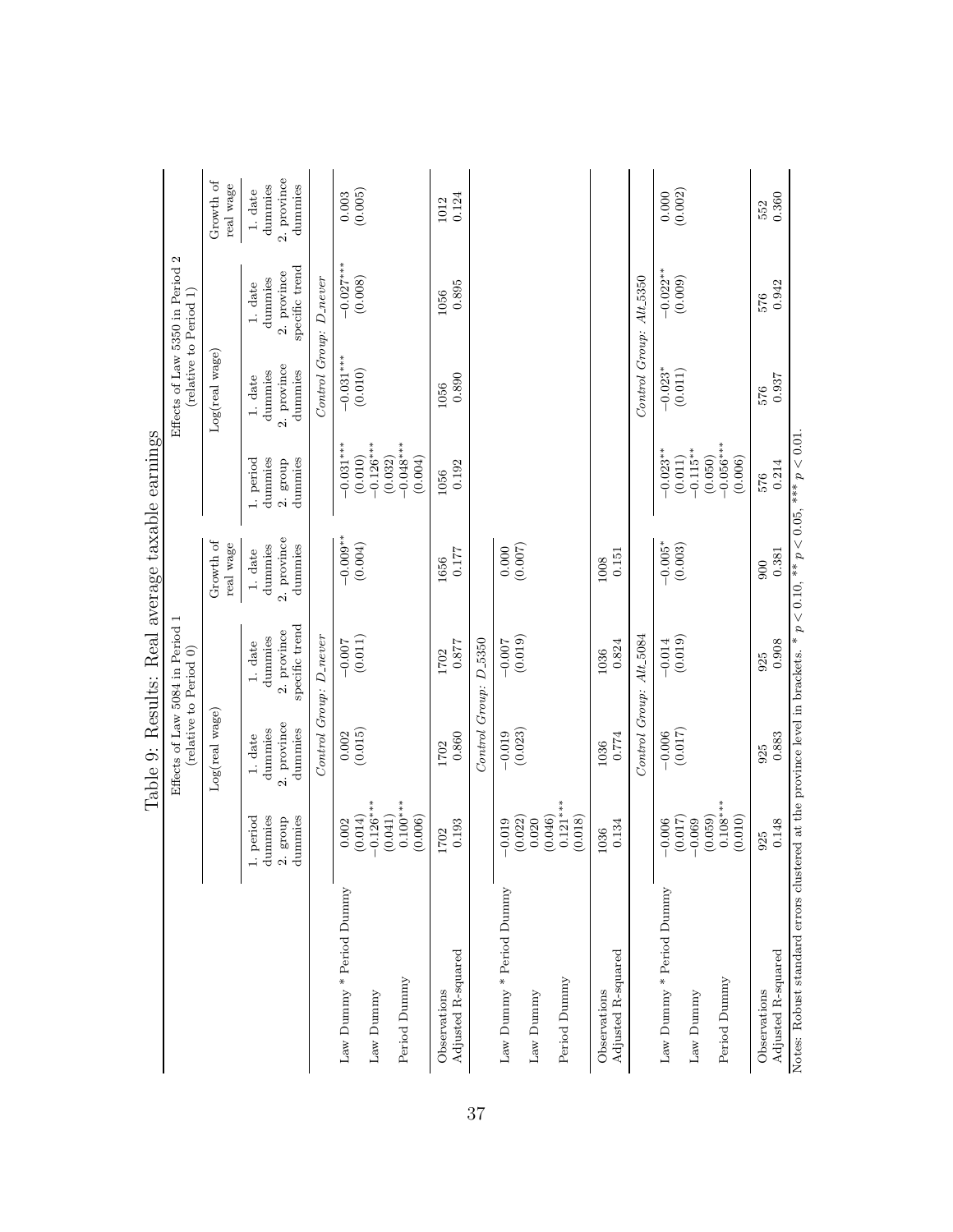Table 10: Comparison of minimum wage to real average taxable earnings

| Date                       | D <sub>-5084</sub><br>provinces | $D_{-5,350}$<br>provinces | $D$ -never<br>provinces | $Alt_5084$<br>provinces | $Alt_5350$<br>provinces | Minimum<br>wage |
|----------------------------|---------------------------------|---------------------------|-------------------------|-------------------------|-------------------------|-----------------|
| April 2002-June 2002       | 324.26                          | 308.80                    | 442.53                  | 378.68                  | 418.05                  | 222.00          |
| July 2002-December 2002    | 357.89                          | 326.88                    | 461.04                  | 404.44                  | 416.97                  | 250.88          |
| January 2003-December 2003 | 440.56                          | 427.64                    | 558.90                  | 483.24                  | 496.88                  | 306.00          |
| January 2004-June 2004     | 565.37                          | 551.96                    | 694.48                  | 616.49                  | 629.44                  | 423.00          |
| July 2004-December 2004    | 506.01                          | 499.11                    | 663.55                  | 572.19                  | 589.59                  | 444.15          |
| January 2005-December 2005 | 542.84                          | 540.57                    | 719.09                  | 609.93                  | 633.97                  | 488.70          |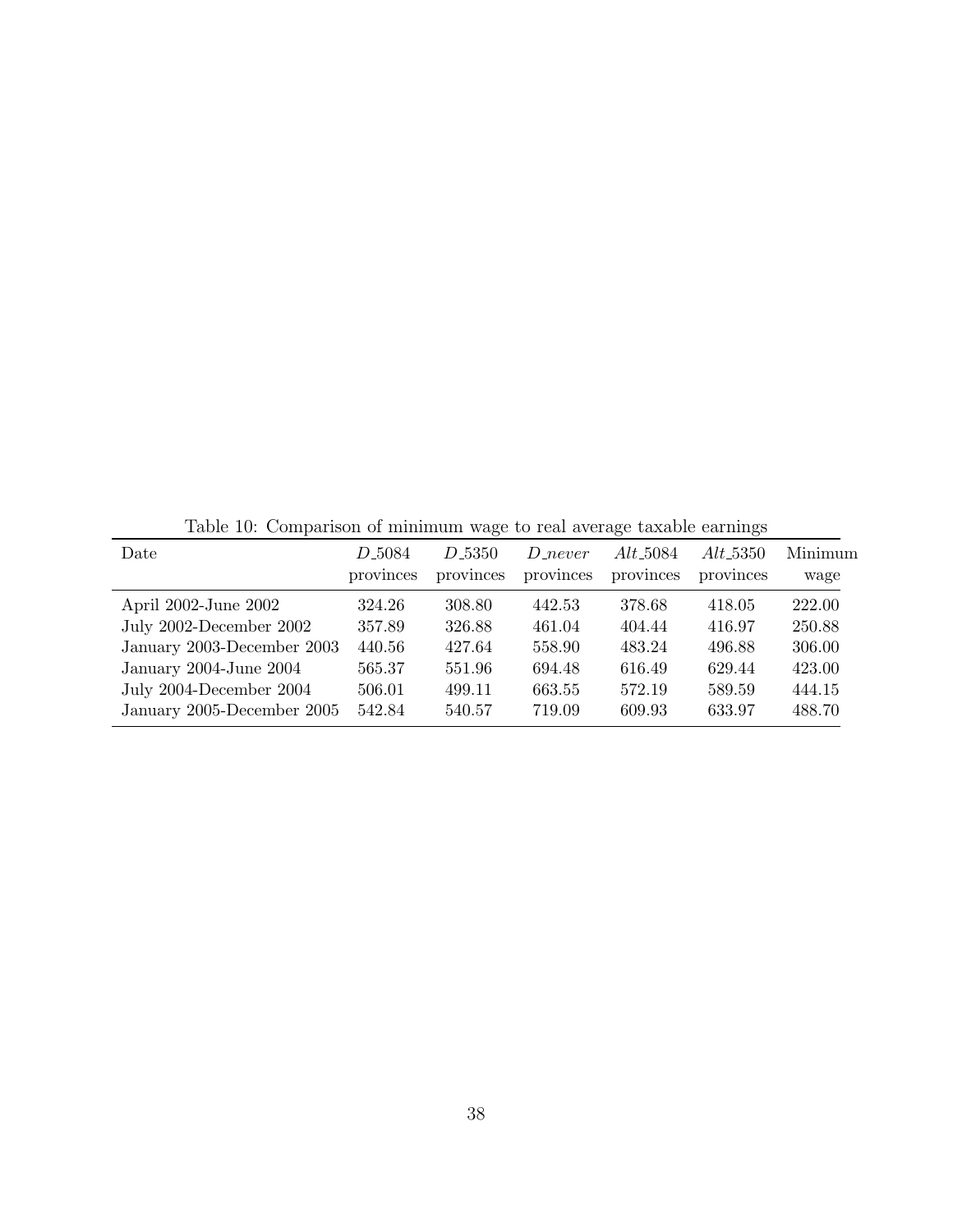| date dummies<br>$0.011***$<br>$0.010***$<br>$0.009***$<br>2. province<br>workplaces<br>Growth of<br>(0.002)<br>(0.002)<br>dummies<br>(0.002)<br>0.519<br>0.633<br>0.581<br>1334<br>725<br>812 | Table 11: Results: Interrupted panel models | Employment | 1. date dummies<br>Log(workplaces)<br>specific trend<br>2. province<br>1. date dummies<br>employment<br>2. province<br>Growth of<br>dummies<br>1. date dummies<br>Log(employment)<br>specific trend<br>2. province | Control Group: D_never | $0.053***$<br>(0.014)<br>$0.017***$<br>(0.004)<br>$0.132***$<br>(0.035) | 0.999<br>1426<br>0.107<br>1334<br>0.997<br>1426 | Control Group: D <sub>-5350</sub> | $\left(0.004\right)$ (0.021)<br>$0.026***$<br>(0.009)<br>(0.040)<br>0.044 | 0.998<br>868<br>0.105<br>812<br>0.990<br>868 | $Control$ $Group: Alt_5084$ | $0.022*$<br>(0.018)<br>$0.011***$<br>(0.004)<br>$0.093**$<br>(0.042) | 0.996<br>775<br>0.490<br>725<br>0.990<br>775 | * $p < 0.10$ , ** $p < 0.05$ , *** $p < 0.01$<br>ered at the province level in brackets. |
|-----------------------------------------------------------------------------------------------------------------------------------------------------------------------------------------------|---------------------------------------------|------------|--------------------------------------------------------------------------------------------------------------------------------------------------------------------------------------------------------------------|------------------------|-------------------------------------------------------------------------|-------------------------------------------------|-----------------------------------|---------------------------------------------------------------------------|----------------------------------------------|-----------------------------|----------------------------------------------------------------------|----------------------------------------------|------------------------------------------------------------------------------------------|
|                                                                                                                                                                                               |                                             | Workplaces |                                                                                                                                                                                                                    | Control Group: D_never |                                                                         |                                                 | Control Group: D <sub>-5350</sub> |                                                                           |                                              | $Control$ $Group: Alt_5084$ |                                                                      |                                              |                                                                                          |
|                                                                                                                                                                                               |                                             | Real Wages | 1. date dummies<br>2. province<br>Growth of<br>real wage<br>dummies                                                                                                                                                | Control Group: D_never | $-0.016**$<br>(0.007)                                                   | 0.156<br>1334                                   | Control Group: D <sub>-5350</sub> | (0.001)                                                                   | 0.103<br>812                                 | $Control$ $Group: Alt_5084$ | $-0.008*$<br>(0.004)                                                 | 0.329<br>725                                 |                                                                                          |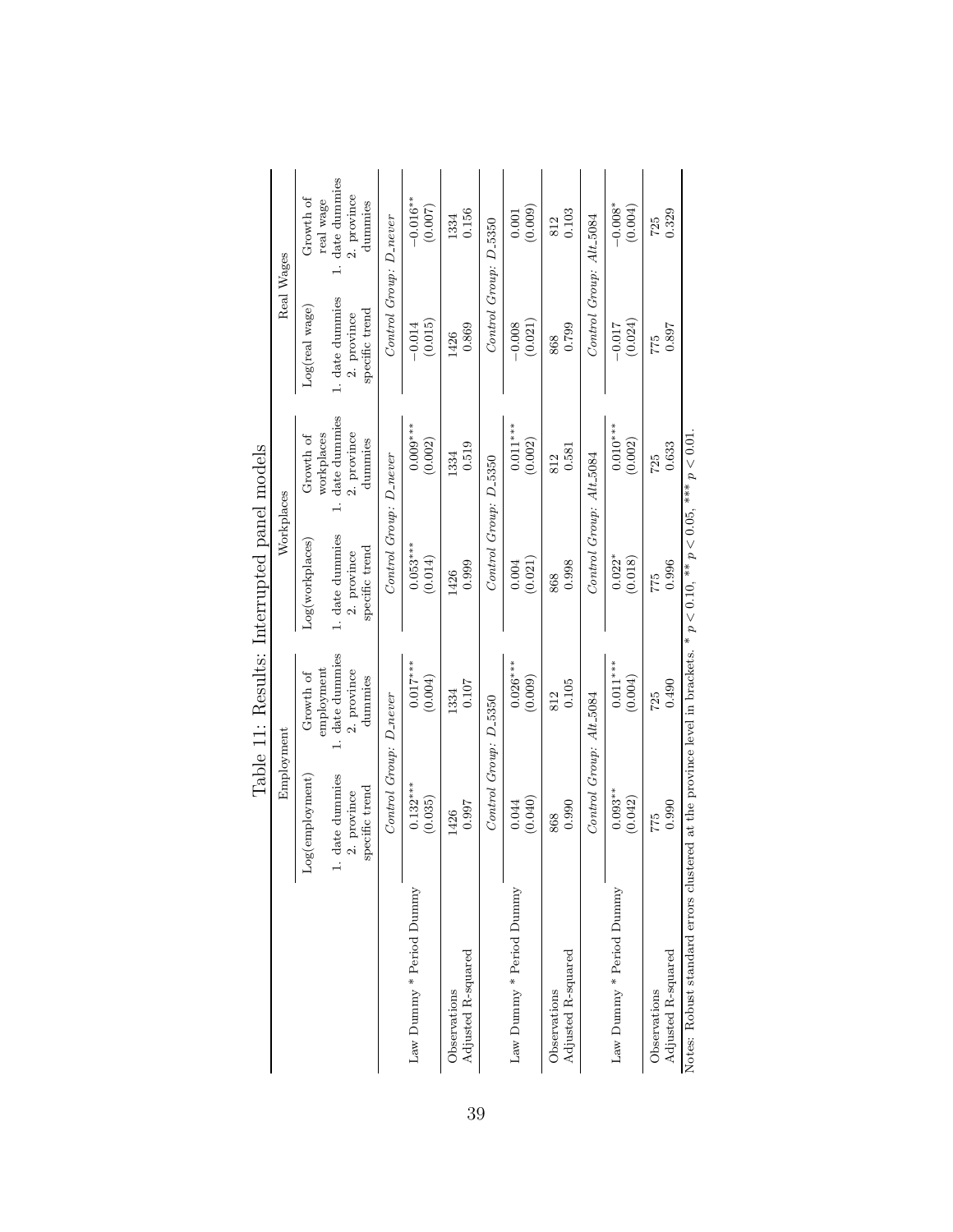|                                    |                                             | Dependent Variable:<br>Log(total electricity) |                                                     | Dependent<br>Variable:<br>Growth of<br>Electricity |
|------------------------------------|---------------------------------------------|-----------------------------------------------|-----------------------------------------------------|----------------------------------------------------|
|                                    | 1. period<br>dummies<br>2. group<br>dummies | 1. date<br>dummies<br>2. province<br>dummies  | 1. date<br>dummies<br>2. province<br>specific trend | 1. date<br>dummies<br>2. province<br>dummies       |
|                                    | (1)                                         | (2)                                           | (3)                                                 | (4)                                                |
| $D_4325*D_4$                       | $-0.077**$<br>(0.037)                       | $-0.077*$<br>(0.045)                          | 0.033<br>(0.099)                                    | 0.043<br>(0.081)                                   |
| $D_5084 * D_4 post$                | $-0.056**$                                  | $-0.056$                                      | 0.007                                               | 0.008                                              |
| $D_5350 * D_5$                     | (0.027)<br>$-0.031$<br>(0.025)              | (0.033)<br>$-0.031$<br>(0.031)                | (0.053)<br>$-0.019$<br>(0.065)                      | (0.050)<br>$-0.024$<br>(0.060)                     |
| $D_{\mathcal{A}}$                  | $0.141***$<br>(0.023)                       | $0.174***$<br>(0.032)                         | 0.000<br>(0.000)                                    | 0.000<br>(0.000)                                   |
| D <sub>-4325</sub>                 | $-1.977***$<br>(0.264)                      |                                               |                                                     |                                                    |
| D <sub>-5084</sub>                 | $-1.687***$                                 |                                               |                                                     |                                                    |
| $D_{-}5350$                        | (0.221)<br>$-1.429***$<br>(0.249)           |                                               |                                                     |                                                    |
| Observations<br>Adjusted R-squared | 237<br>0.516                                | 237<br>0.995                                  | 237<br>0.997                                        | 158<br>$-0.048$                                    |

Table 12: Consumption of electricity in treated and control provinces

Notes: Robust standard errors in parentheses. \*\*\* $p < 0.01,$ \*\* $p < 0.05,$ \* $p < 0.1.$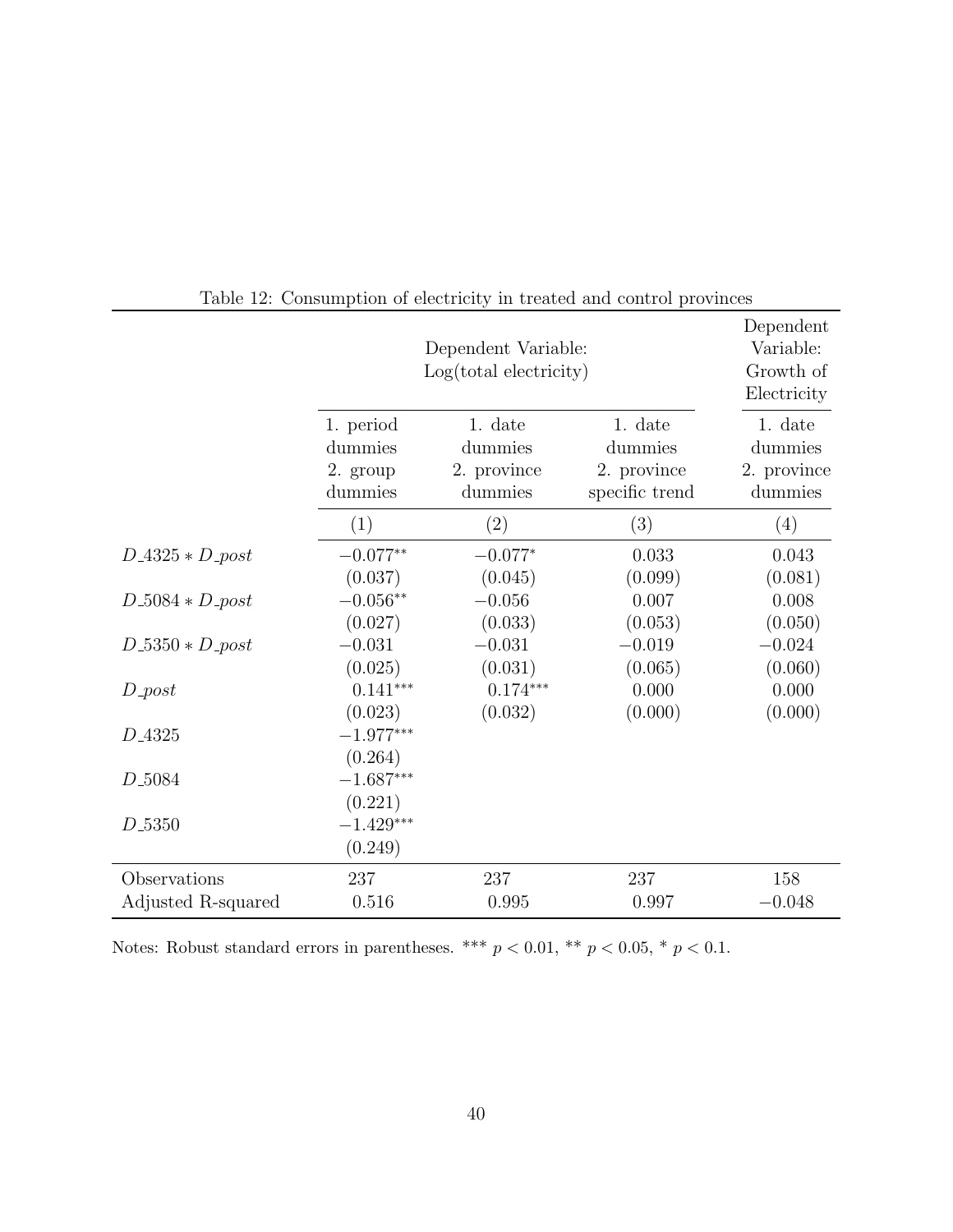| тяри последника на следника и следника и стана и становится и с следниками с следниками с следника и следника и      | different assumptions, January 2004 to April 2005                                                                             |                                                       |                         |                                 |
|----------------------------------------------------------------------------------------------------------------------|-------------------------------------------------------------------------------------------------------------------------------|-------------------------------------------------------|-------------------------|---------------------------------|
|                                                                                                                      | Source of data                                                                                                                | (nominal<br>YTL)<br>Cost                              | job-months<br>Number of | job-month<br>Cost per<br>in YTL |
| land)<br>Subsidies for social security<br>Total subsidy costs (excl.<br>Subsidies for income tax<br>Energy subsidies | Actual subsidies (Treasury)<br>Actual subsidies (SSK)<br>Derived estimates                                                    | 112,275,769<br>19,777,792<br>38,062,783<br>54,435,194 |                         |                                 |
| $\left(\text{low}\right)$<br>Estimated net jobs created<br>Jobs receiving subsidies                                  | $("D-never$ provinces" as control)<br>Table 6 column (1): 11,833 jobs<br>Estimated from specification in<br>Actual data (SSK) |                                                       | 739,757<br>165,661      | 152<br>678                      |
| (medium)<br>Estimated net jobs created                                                                               | $($ " $Alt_5084$ provinces" as control)<br>Table 6 column (1): 19,678 jobs<br>Estimated from specification in                 |                                                       | 275,492                 | 408                             |
| $(\text{high})$<br>Estimated net jobs created                                                                        | Table 6 column (2): 28,002 jobs<br>$( "D_5350 \text{ provides" as control})$<br>Estimated from specification in               |                                                       | 392,031                 | 286                             |
|                                                                                                                      | $\ddot{\phantom{0}}$                                                                                                          |                                                       |                         | ・・てて                            |

mdor Table 13: Expenditures under Law 5084 in the 15 newly subsidized provinces and cost per job creation under motton  $\alpha r$  inh nd cost  $\ddot{\phantom{a}}$ euheidizod r  $rac{1}{2}$  $\frac{1}{k}$  $5084$  in the  $\overline{A}$  or  $\overline{L}$  our  $mid_{\text{in}}$  $F_{\rm vrr}$  $Thab12.$ 

Employment is reported as "number of job months" because employees receiving subsidies are reported by SSK on a Employment is reported as "number of job months" because employees receiving subsidies are reported by SSK on a monthly basis. These monthly figures have been added up for the March 2004-April 2005 months (the months in Period 1 monthly basis. These monthly figures have been added up for the March 2004-April 2005 months (the months in Period 1 when subsidies were paid). To calculate job-months for our estimates of the net employment effect, we have multiplied the when subsidies were paid). To calculate job-months for our estimates of the net employment effect, we have multiplied the estimated jobs by the number of months when subsidies were received in Period 1. estimated jobs by the number of months when subsidies were received in Period 1.